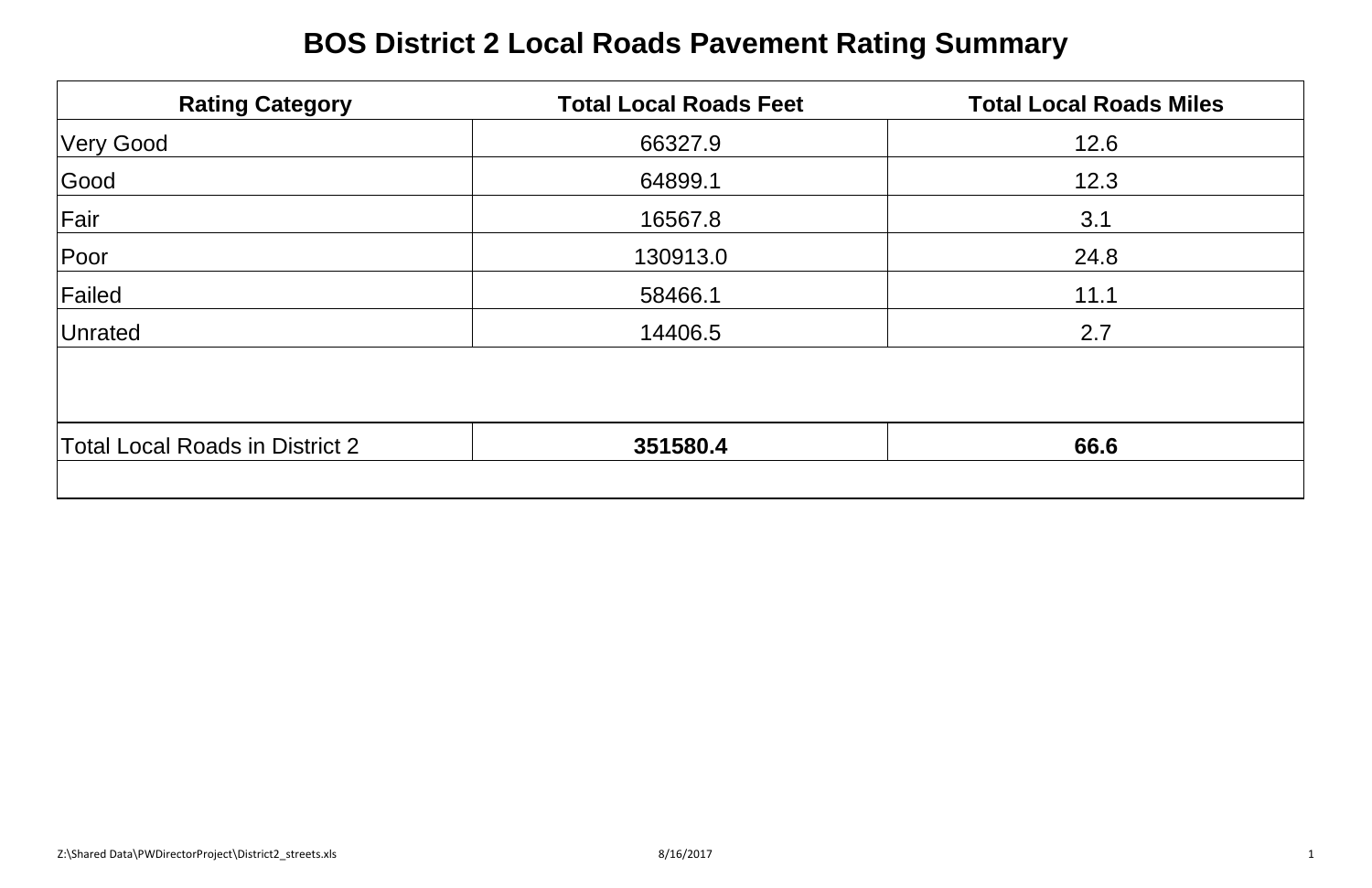| <b>STREET</b>              | <b>FROM</b>               | <b>TO</b>                  | <b>SUBDIVISION</b>                   | <b>LENGTH (ft)</b> |
|----------------------------|---------------------------|----------------------------|--------------------------------------|--------------------|
| 37TH ST                    | <b>DODGE BL</b>           | <b>ALVERNON WY</b>         |                                      | 958.97             |
| 37TH ST                    | PALO VERDE SB RAMP 6      | <b>DODGE BL</b>            |                                      | 583.25             |
| 40TH ST                    | <b>END OF ROAD</b>        | <b>ALVERNON WY</b>         |                                      | 630.52             |
| AMERICAN BEAUTY DR         | <b>CANARY GRASS DR</b>    | HIDDEN FLOWER WY           | VALSTATE II (1-136)                  | 234.40             |
| AMERICAN BEAUTY DR         | CHINESE LANTERNS DR       | <b>MEADOW FESCUE DR</b>    | <b>VALSTATE II (1-136)</b>           | 230.00             |
| AMERICAN BEAUTY DR         | <b>HIDDEN FLOWER WY</b>   | <b>END OF ROAD</b>         | VALSTATE II (1-136)                  | 337.86             |
| AMERICAN BEAUTY DR         | <b>MEADOW FESCUE DR</b>   | <b>CANARY GRASS DR</b>     | VALSTATE II (1-136)                  | 537.50             |
| <b>AMERICAN BEAUTY DR</b>  | <b>SWAN RD</b>            | CHINESE LANTERNS DR        |                                      | 40.24              |
| <b>AMERICAN BEAUTY DR</b>  | <b>SWAN RD</b>            | <b>CHINESE LANTERNS DR</b> | VALSTATE II (1-136)                  | 154.76             |
| <b>BEAVERTAIL LN</b>       | <b>CHICKWEED DR</b>       | <b>DESERT THORN DR</b>     | RANCHO VALENCIA BLK A (1-183)        | 467.86             |
| <b>BEAVERTAIL LN</b>       | <b>FAIRY DUSTER DR</b>    | <b>CHICKWEED DR</b>        | RANCHO VALENCIA BLK A (1-183)        | 189.62             |
| <b>BENSON HY</b>           | <b>BENSON HY</b>          | <b>BELVEDERE AV</b>        |                                      | 443.27             |
| <b>BENSON HY</b>           | <b>BONNEY AV</b>          | MASTERSON AV               |                                      | 812.22             |
| <b>BENSON HY</b>           | <b>CATALINA AV</b>        | <b>HERPA ST</b>            |                                      | 452.29             |
| <b>BENSON HY</b>           | <b>COUNTRY CLUB RD</b>    | <b>BONNEY AV</b>           |                                      | 1049.06            |
| <b>BENSON HY</b>           | <b>HARTFORD SV</b>        | <b>COLUMBUS BL</b>         |                                      | 1587.23            |
| <b>BENSON HY</b>           | <b>HERPA ST</b>           | <b>BENSON HY</b>           |                                      | 684.75             |
| <b>BITTERCRESS RD</b>      | <b>CREAM CUPS PL</b>      | <b>FAIRY DUSTER DR</b>     | RANCHO VALENCIA BLK A (1-183)        | 176.77             |
| <b>BITTERCRESS RD</b>      | <b>FISHHOOK CT</b>        | <b>CREAM CUPS PL</b>       | RANCHO VALENCIA BLK A (1-183)        | 317.72             |
| <b>BITTERCRESS RD</b>      | <b>KITTENTAILS DR</b>     | <b>FISHHOOK CT</b>         | RANCHO VALENCIA BLK A (1-183)        | 316.36             |
| <b>BLUEEYES DR</b>         | <b>BRICKELLBUSH LN</b>    | <b>DESERT STRAW LN</b>     | RANCHO VALENCIA BLK A (1-183)        | 1086.79            |
| <b>BLUEEYES DR</b>         | <b>FAIRY DUSTER DR</b>    | <b>BRICKELLBUSH LN</b>     | RANCHO VALENCIA BLK A (1-183)        | 165.85             |
| <b>BRICKELLBUSH LN</b>     | <b>BLUEEYES DR</b>        | <b>RED MAIDS DR</b>        | RANCHO VALENCIA BLK A (1-183)        | 230.15             |
| <b>BRICKELLBUSH LN</b>     | <b>LADYS THUMB LN</b>     | <b>BLUEEYES DR</b>         | RANCHO VALENCIA BLK A (1-183)        | 223.96             |
| <b>BRICKELLBUSH LN</b>     | <b>RED MAIDS DR</b>       | <b>SPRING BEAUTY WY</b>    | RANCHO VALENCIA BLK A (1-183)        | 231.62             |
| <b>BRICKELLBUSH LN</b>     | <b>SPRING BEAUTY WY</b>   | <b>DESERT STRAW LN</b>     | RANCHO VALENCIA BLK A (1-183)        | 530.68             |
| <b>BROADMONT DR</b>        | PALO VERDE RD             | <b>VETERANS ST</b>         |                                      | 56.95              |
| <b>BROADMONT DR</b>        | PALO VERDE RD             | <b>VETERANS ST</b>         | TUCSON BROADBENT BUSINESS PARK (1-5) | 1880.55            |
| <b>BURCHAM AV</b>          | <b>DREAM ST</b>           | <b>ELVIRA RD</b>           |                                      | 53.84              |
| <b>BURCHAM AV</b>          | DREAM ST                  | <b>ELVIRA RD</b>           | LITTLETOWN NO. 1                     | 1272.82            |
| <b>BURCHAM AV</b>          | <b>LITTLETOWN RD</b>      | <b>DREAM ST</b>            |                                      | 68.40              |
| <b>BURCHAM AV</b>          | <b>LITTLETOWN RD</b>      | <b>DREAM ST</b>            | LITTLETOWN NO. 2                     | 1284.61            |
| <b>BUTTERWEED DR</b>       | PEPPERWEED DR             | SQUAWROOT PL               | <b>VALSTATE (1-680)</b>              | 208.08             |
| <b>BUTTERWEED DR</b>       | <b>SQUAWROOT PL</b>       | YELLOW RATTLE CT           | VALSTATE (1-680)                     | 310.53             |
| <b>CALYPSO CT</b>          | <b>END OF ROAD</b>        | <b>DESERT THORN DR</b>     | RANCHO VALENCIA BLK A (1-183)        | 305.85             |
| <b>CANARY GRASS DR</b>     | <b>MEADOW FESCUE DR</b>   | AMERICAN BEAUTY DR         | VALSTATE II (1-136)                  | 519.70             |
| <b>CATCHFLY CT</b>         | <b>END OF ROAD</b>        | <b>DESERT THORN DR</b>     | RANCHO VALENCIA BLK A (1-183)        | 324.47             |
| <b>CHICKWEED DR</b>        | SILVERWEED LN             | <b>SWEETBUSH AV</b>        | RANCHO VALENCIA BLK A (1-183)        | 984.11             |
| <b>CHICKWEED DR</b>        | <b>SWEETBUSH AV</b>       | <b>BEAVERTAIL LN</b>       | RANCHO VALENCIA BLK A (1-183)        | 567.92             |
| <b>CHINESE LANTERNS DR</b> | <b>AMERICAN BEAUTY DR</b> | <b>ORCHARD GRASS DR</b>    | VALSTATE II (1-136)                  | 460.00             |
| <b>CHINESE LANTERNS DR</b> | <b>ORCHARD GRASS DR</b>   | <b>MEXICAN HAT DR</b>      | VALSTATE (1-680)                     | 27.33              |
| <b>CHINESE LANTERNS DR</b> | <b>ORCHARD GRASS DR</b>   | <b>MEXICAN HAT DR</b>      | VALSTATE II (1-136)                  | 125.33             |
| <b>CHRYSLER AV</b>         | 47TH ST                   | <b>REFINERY WY</b>         |                                      | 648.55             |
| CONEFLOWER DR              | <b>MEXICAN HAT DR</b>     | <b>TWINFLOWER PL</b>       | <b>VALSTATE (1-680)</b>              | 174.82             |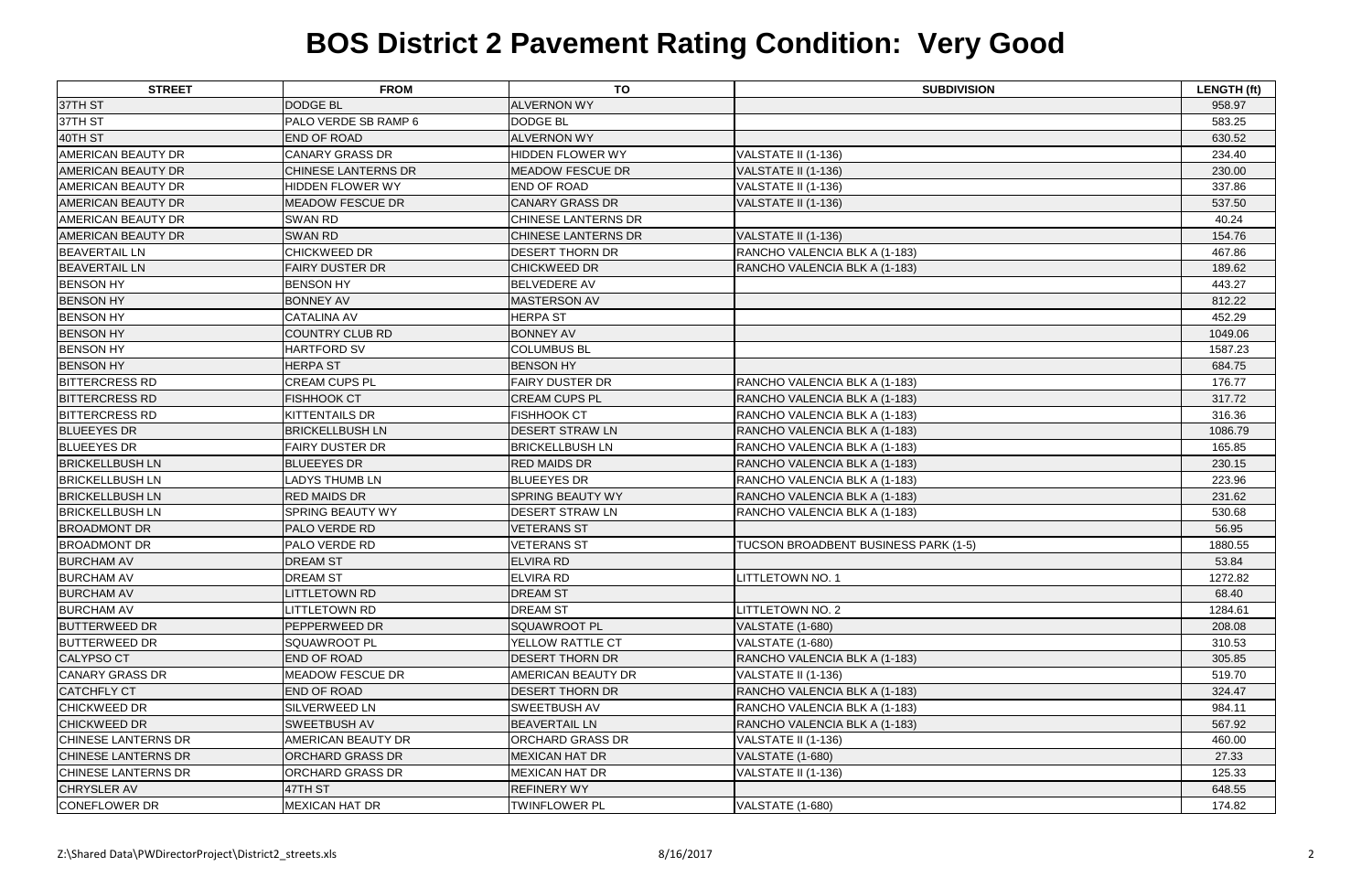| <b>STREET</b>          | <b>FROM</b>             | <b>TO</b>               | <b>SUBDIVISION</b>            | <b>LENGTH (ft)</b> |
|------------------------|-------------------------|-------------------------|-------------------------------|--------------------|
| <b>CONEFLOWER DR</b>   | <b>TWINFLOWER PL</b>    | <b>HIDDEN FLOWER WY</b> | VALSTATE (1-680)              | 983.99             |
| <b>CONTRACTORS WY</b>  | AJO WY                  | <b>COLUMBIA ST</b>      |                               | 679.68             |
| <b>CONTRACTORS WY</b>  | <b>COLUMBIA ST</b>      | <b>MICHIGAN ST</b>      |                               | 705.27             |
| <b>CONTRACTORS WY</b>  | <b>ILLINOIS ST</b>      | <b>TENNESSEE ST</b>     |                               | 1088.85            |
| <b>CONTRACTORS WY</b>  | <b>MICHIGAN ST</b>      | <b>ILLINOIS ST</b>      |                               | 866.76             |
| <b>CONTRACTORS WY</b>  | <b>TENNESSEE ST</b>     | <b>IRVINGTON RD</b>     |                               | 1050.19            |
| <b>CREAM CUPS PL</b>   | <b>BITTERCRESS RD</b>   | <b>END OF ROAD</b>      | RANCHO VALENCIA BLK A (1-183) | 438.96             |
| <b>DESERT STRAW LN</b> | <b>BLUEEYES DR</b>      | <b>LADYS THUMB LN</b>   | RANCHO VALENCIA BLK A (1-183) | 230.00             |
| <b>DESERT STRAW LN</b> | <b>BRICKELLBUSH LN</b>  | <b>GREENEYES LN</b>     | RANCHO VALENCIA BLK A (1-183) | 264.00             |
| <b>DESERT STRAW LN</b> | <b>GREENEYES LN</b>     | <b>SPRING BEAUTY WY</b> | RANCHO VALENCIA BLK A (1-183) | 440.00             |
| <b>DESERT STRAW LN</b> | <b>LADYS THUMB LN</b>   | <b>END OF ROAD</b>      | RANCHO VALENCIA BLK A (1-183) | 351.00             |
| <b>DESERT STRAW LN</b> | <b>PARSNIP LN</b>       | <b>BRICKELLBUSH LN</b>  | RANCHO VALENCIA BLK A (1-183) | 274.62             |
| <b>DESERT STRAW LN</b> | <b>RED MAIDS DR</b>     | <b>BLUEEYES DR</b>      | RANCHO VALENCIA BLK A (1-183) | 231.00             |
| <b>DESERT STRAW LN</b> | <b>SPRING BEAUTY WY</b> | <b>RED MAIDS DR</b>     | RANCHO VALENCIA BLK A (1-183) | 231.00             |
| <b>DESERT THORN DR</b> | <b>CALYPSO CT</b>       | <b>BEAVERTAIL LN</b>    | RANCHO VALENCIA BLK A (1-183) | 285.55             |
| <b>DESERT THORN DR</b> | <b>CATCHFLY CT</b>      | <b>SWEETBUSH AV</b>     | RANCHO VALENCIA BLK A (1-183) | 284.45             |
| <b>DESERT THORN DR</b> | <b>FILAREE PL</b>       | <b>CATCHFLY CT</b>      | RANCHO VALENCIA BLK A (1-183) | 284.40             |
| <b>DESERT THORN DR</b> | <b>SILVERWEED LN</b>    | <b>FILAREE PL</b>       | RANCHO VALENCIA BLK A (1-183) | 277.80             |
| <b>DESERT THORN DR</b> | <b>SWEETBUSH AV</b>     | <b>CALYPSO CT</b>       | RANCHO VALENCIA BLK A (1-183) | 334.08             |
| <b>DODGE BL</b>        | <b>GOLF LINKS RD</b>    | 37TH ST                 |                               | 317.19             |
| <b>DOWNING AV</b>      | <b>DREAM ST</b>         | <b>ELVIRA RD</b>        |                               | 46.92              |
| <b>DOWNING AV</b>      | <b>DREAM ST</b>         | <b>ELVIRA RD</b>        | LITTLETOWN NO. 1              | 1278.02            |
| <b>DOWNING AV</b>      | <b>LITTLETOWN RD</b>    | <b>DREAM ST</b>         |                               | 73.40              |
| <b>DOWNING AV</b>      | <b>LITTLETOWN RD</b>    | <b>DREAM ST</b>         | LITTLETOWN NO. 2              | 1272.47            |
| <b>DREAM ST</b>        | <b>BURCHAM AV</b>       | <b>MELODY AV</b>        |                               | 331.80             |
| <b>DREAM ST</b>        | <b>CRAYCROFT RD</b>     | <b>BURCHAM AV</b>       |                               | 325.34             |
| <b>DREAM ST</b>        | <b>DOWNING AV</b>       | <b>VAN BUREN AV</b>     |                               | 326.26             |
| <b>DREAM ST</b>        | MELODY AV               | DOWNING AV              |                               | 333.38             |
| <b>ELVIRA RD</b>       | <b>BURCHAM AV</b>       | <b>MELODY AV</b>        |                               | 324.00             |
| <b>ELVIRA RD</b>       | DOWNING AV              | VAN BUREN AV            |                               | 335.13             |
| <b>ELVIRA RD</b>       | <b>MELODY AV</b>        | DOWNING AV              |                               | 328.82             |
| <b>FAIRY DUSTER DR</b> | <b>BEAVERTAIL LN</b>    | <b>PARSNIP LN</b>       | RANCHO VALENCIA BLK A (1-183) | 256.44             |
| <b>FAIRY DUSTER DR</b> | <b>BITTERCRESS RD</b>   | <b>BEAVERTAIL LN</b>    | RANCHO VALENCIA BLK A (1-183) | 204.73             |
| <b>FAIRY DUSTER DR</b> | <b>BLUEEYES DR</b>      | <b>KITTENTAILS DR</b>   | RANCHO VALENCIA BLK A (1-183) | 202.37             |
| <b>FAIRY DUSTER DR</b> | <b>PARSNIP LN</b>       | <b>BLUEEYES DR</b>      | RANCHO VALENCIA BLK A (1-183) | 473.26             |
| <b>FAIRY DUSTER DR</b> | SALT CEDAR RD           | <b>BITTERCRESS RD</b>   | RANCHO VALENCIA BLK A (1-183) | 358.93             |
| <b>FAIRY DUSTER DR</b> | <b>SILVERWEED LN</b>    | THIMBLEBERRY RD         | VALSTATE (1-680)              | 504.10             |
| <b>FAIRY DUSTER DR</b> | SWAN RD                 | <b>SILVERWEED LN</b>    |                               | 41.22              |
| <b>FAIRY DUSTER DR</b> | <b>SWAN RD</b>          | <b>SILVERWEED LN</b>    | VALSTATE (1-680)              | 548.09             |
| <b>FAIRY DUSTER DR</b> | THIMBLEBERRY RD         | <b>SALT CEDAR RD</b>    | RANCHO VALENCIA BLK A (1-183) | 437.03             |
| <b>FAIRY DUSTER DR</b> | THIMBLEBERRY RD         | <b>SALT CEDAR RD</b>    | VALSTATE (1-680)              | 143.48             |
| <b>FILAREE PL</b>      | <b>END OF ROAD</b>      | <b>DESERT THORN DR</b>  | RANCHO VALENCIA BLK A (1-183) | 212.53             |
| <b>FISHHOOK CT</b>     | <b>BITTERCRESS RD</b>   | <b>END OF ROAD</b>      | RANCHO VALENCIA BLK A (1-183) | 662.35             |
| <b>GOLF LINKS RD</b>   | <b>DODGE BL</b>         | <b>END OF ROAD</b>      |                               | 781.03             |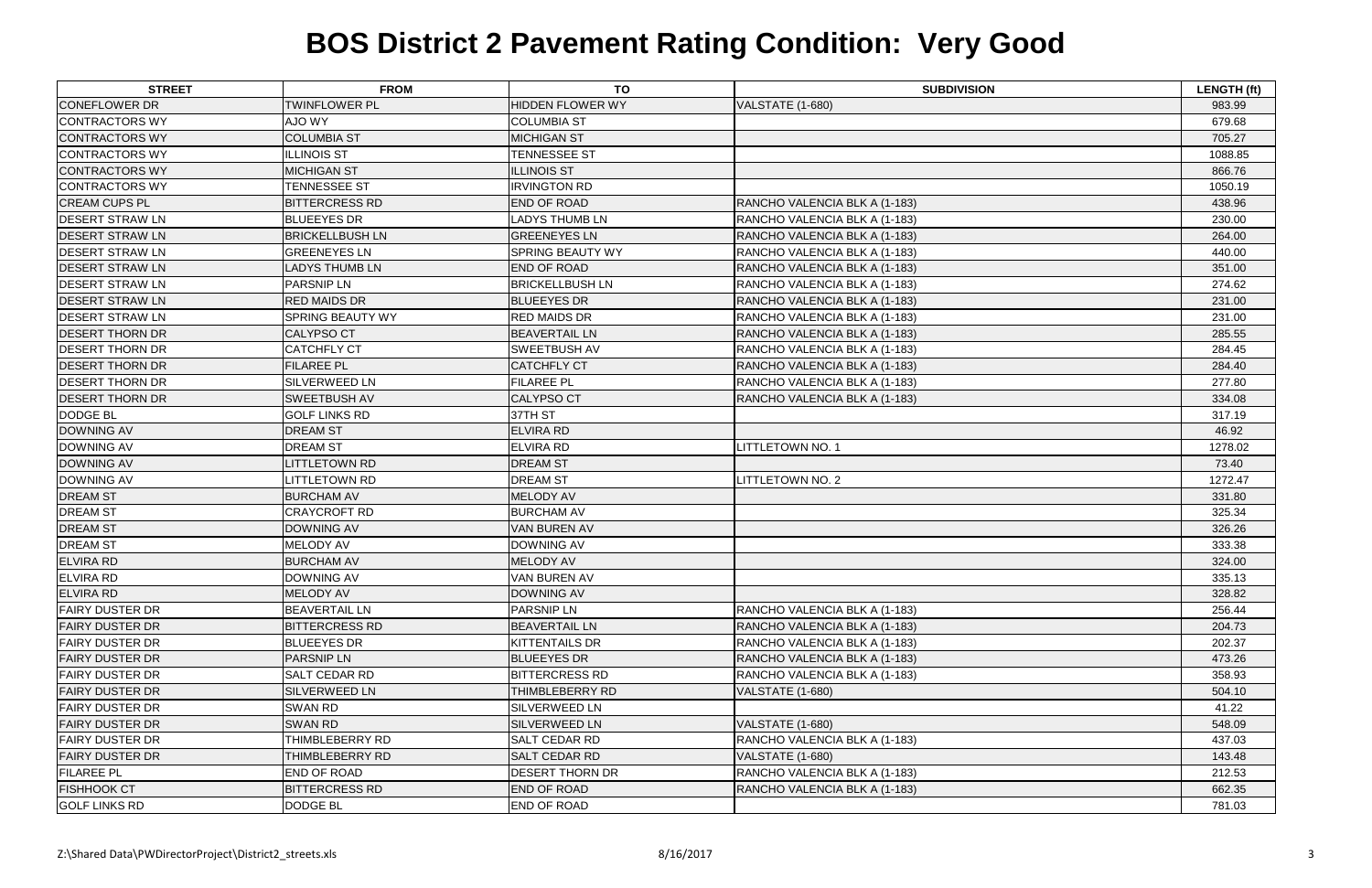| <b>STREET</b>           | <b>FROM</b>               | <b>TO</b>               | <b>SUBDIVISION</b>            | <b>LENGTH (ft)</b> |
|-------------------------|---------------------------|-------------------------|-------------------------------|--------------------|
| <b>GOLF LINKS RD</b>    | <b>GOLF LINKS RD</b>      | PALO VERDE SB RAMP 6    |                               | 728.07             |
| <b>GREENEYES LN</b>     | <b>SPRING BEAUTY WY</b>   | <b>DESERT STRAW LN</b>  | RANCHO VALENCIA BLK A (1-183) | 353.62             |
| <b>HIDDEN FLOWER WY</b> | <b>AMERICAN BEAUTY DR</b> | <b>ORCHARD GRASS DR</b> | VALSTATE II (1-136)           | 192.47             |
| <b>HIDDEN FLOWER WY</b> | <b>MEXICAN HAT DR</b>     | <b>CONEFLOWER DR</b>    | VALSTATE (1-680)              | 457.32             |
| <b>HIDDEN FLOWER WY</b> | <b>ORCHARD GRASS DR</b>   | <b>MEXICAN HAT DR</b>   | VALSTATE (1-680)              | 51.80              |
| <b>HIDDEN FLOWER WY</b> | ORCHARD GRASS DR          | <b>MEXICAN HAT DR</b>   | VALSTATE II (1-136)           | 100.68             |
| <b>KITTENTAILS DR</b>   | <b>BITTERCRESS RD</b>     | <b>FAIRY DUSTER DR</b>  | RANCHO VALENCIA BLK A (1-183) | 1023.37            |
| <b>LADYS THUMB LN</b>   | <b>BRICKELLBUSH LN</b>    | DESERT STRAW LN         | RANCHO VALENCIA BLK A (1-183) | 1278.36            |
| <b>MEADOW FESCUE DR</b> | <b>AMERICAN BEAUTY DR</b> | <b>CANARY GRASS DR</b>  | VALSTATE II (1-136)           | 230.00             |
| <b>MEADOW FESCUE DR</b> | <b>CANARY GRASS DR</b>    | ORCHARD GRASS DR        | VALSTATE II (1-136)           | 230.00             |
| <b>MELODY AV</b>        | <b>DREAM ST</b>           | <b>ELVIRA RD</b>        |                               | 57.06              |
| <b>MELODY AV</b>        | <b>DREAM ST</b>           | <b>ELVIRA RD</b>        | <b>LITTLETOWN NO. 1</b>       | 1279.69            |
| <b>MELODY AV</b>        | <b>ITTLETOWN RD</b>       | <b>DREAM ST</b>         |                               | 69.69              |
| MELODY AV               | <b>ITTLETOWN RD</b>       | <b>DREAM ST</b>         | LITTLETOWN NO. 2              | 1276.03            |
| <b>MEXICAN HAT DR</b>   | <b>CONEFLOWER DR</b>      | <b>HIDDEN FLOWER WY</b> | VALSTATE (1-680)              | 829.29             |
| <b>MEXICAN HAT DR</b>   | HIDDEN FLOWER WY          | PEPPERWEED DR           | VALSTATE (1-680)              | 282.97             |
| <b>MEXICAN HAT DR</b>   | <b>SWAN RD</b>            | <b>CONEFLOWER DR</b>    |                               | 48.07              |
| <b>MEXICAN HAT DR</b>   | <b>SWAN RD</b>            | <b>CONEFLOWER DR</b>    | VALSTATE (1-680)              | 150.16             |
| <b>ORCHARD GRASS DR</b> | CHINESE LANTERNS DR       | <b>MEADOW FESCUE DR</b> | VALSTATE II (1-136)           | 230.00             |
| <b>ORCHARD GRASS DR</b> | <b>MEADOW FESCUE DR</b>   | <b>HIDDEN FLOWER WY</b> | VALSTATE II (1-136)           | 597.36             |
| PALO VERDE SB RAMP 6    | <b>GOLF LINKS RD</b>      | 37TH ST                 |                               | 493.64             |
| <b>PARSNIP LN</b>       | <b>FAIRY DUSTER DR</b>    | DESERT STRAW LN         | RANCHO VALENCIA BLK A (1-183) | 719.35             |
| <b>PEPPERWEED DR</b>    | <b>PLANTAIN PL</b>        | <b>BUTTERWEED DR</b>    | VALSTATE (1-680)              | 249.04             |
| <b>PIGEONBERRY PL</b>   | <b>SILVERPUFFS WY</b>     | END OF ROAD             | VALSTATE (1-680)              | 143.69             |
| <b>RANDOLPH AV</b>      | AJO WY                    | PRESIDENT ST            |                               | 417.09             |
| <b>RED MAIDS DR</b>     | <b>BRICKELLBUSH LN</b>    | DESERT STRAW LN         | RANCHO VALENCIA BLK A (1-183) | 890.81             |
| <b>RICHEY BL</b>        | <b>GOLF LINKS RD</b>      | <b>AVIATION PW</b>      |                               | 444.72             |
| <b>SALMONBERRY ST</b>   | <b>TACKWEED WY</b>        | SALT CEDAR RD           | RANCHO VALENCIA BLK A (1-183) | 279.10             |
| <b>SALT CEDAR RD</b>    | <b>SALMONBERRY ST</b>     | <b>FAIRY DUSTER DR</b>  | RANCHO VALENCIA BLK A (1-183) | 714.59             |
| SILVERPUFFS WY          | <b>PIGEONBERRY PL</b>     | <b>THIMBLEBERRY RD</b>  | VALSTATE (1-680)              | 308.08             |
| <b>SILVERPUFFS WY</b>   | <b>SWAN RD</b>            | YELLOW STAR DR          |                               | 43.43              |
| <b>SILVERPUFFS WY</b>   | SWAN RD                   | YELLOW STAR DR          | VALSTATE (1-680)              | 148.07             |
| <b>SILVERPUFFS WY</b>   | THIMBLEBERRY RD           | <b>TACKWEED WY</b>      | RANCHO VALENCIA BLK A (1-183) | 92.53              |
| <b>SILVERPUFFS WY</b>   | THIMBLEBERRY RD           | TACKWEED WY             | VALSTATE (1-680)              | 202.01             |
| <b>SILVERPUFFS WY</b>   | <b>TWINBERRY DR</b>       | <b>PIGEONBERRY PL</b>   | VALSTATE (1-680)              | 312.59             |
| <b>SILVERPUFFS WY</b>   | YELLOW STAR DR            | <b>TWINBERRY DR</b>     | VALSTATE (1-680)              | 291.91             |
| <b>SILVERWEED LN</b>    | <b>CHICKWEED DR</b>       | <b>DESERT THORN DR</b>  | RANCHO VALENCIA BLK A (1-183) | 376.20             |
| <b>SILVERWEED LN</b>    | <b>FAIRY DUSTER DR</b>    | <b>CHICKWEED DR</b>     | RANCHO VALENCIA BLK A (1-183) | 159.14             |
| <b>SILVERWEED LN</b>    | <b>FAIRY DUSTER DR</b>    | <b>CHICKWEED DR</b>     | VALSTATE (1-680)              | 31.83              |
| <b>SPRING BEAUTY WY</b> | <b>BRICKELLBUSH LN</b>    | <b>GREENEYES LN</b>     | RANCHO VALENCIA BLK A (1-183) | 235.50             |
| <b>SPRING BEAUTY WY</b> | <b>GREENEYES LN</b>       | <b>DESERT STRAW LN</b>  | RANCHO VALENCIA BLK A (1-183) | 440.22             |
| <b>STARFLOWER ST</b>    | YELLOW STAR DR            | THIMBLEBERRY RD         | VALSTATE (1-680)              | 896.84             |
| <b>STARPOINT ST</b>     | <b>TWINBERRY DR</b>       | THIMBLEBERRY RD         | VALSTATE (1-680)              | 611.41             |
| <b>SWEETBUSH AV</b>     | <b>CHICKWEED DR</b>       | DESERT THORN DR         | RANCHO VALENCIA BLK A (1-183) | 692.96             |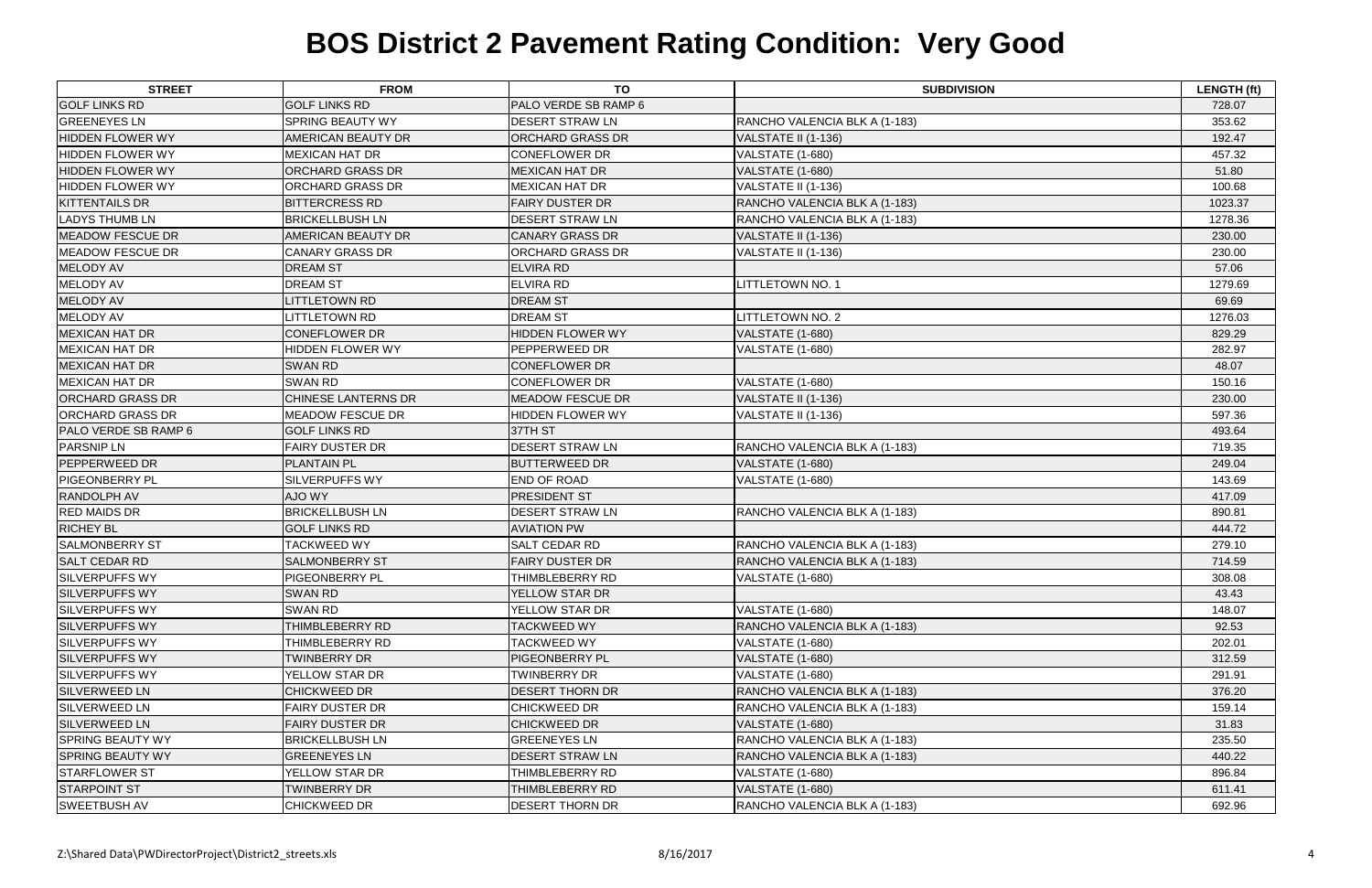| <b>STREET</b>          | <b>FROM</b>            | <b>TO</b>              | <b>SUBDIVISION</b>            | <b>LENGTH (ft)</b> |
|------------------------|------------------------|------------------------|-------------------------------|--------------------|
| <b>TACKWEED WY</b>     | <b>SALMONBERRY ST</b>  | <b>END OF ROAD</b>     | RANCHO VALENCIA BLK A (1-183) | 411.63             |
| <b>TACKWEED WY</b>     | <b>ISILVERPUFFS WY</b> | <b>SALMONBERRY ST</b>  | RANCHO VALENCIA BLK A (1-183) | 294.07             |
| <b>THIMBLEBERRY RD</b> | <b>SILVERPUFFS WY</b>  | <b>STARPOINT ST</b>    | VALSTATE (1-680)              | 432.78             |
| THIMBLEBERRY RD        | <b>STARFLOWER ST</b>   | <b>FAIRY DUSTER DR</b> | VALSTATE (1-680)              | 200.31             |
| <b>THIMBLEBERRY RD</b> | <b>STARPOINT ST</b>    | <b>STARFLOWER ST</b>   | VALSTATE (1-680)              | 284.00             |
| <b>TRAVEL PLAZA WY</b> | <b>CRAYCROFT RD</b>    | <b>ELVIRA RD</b>       |                               | 286.69             |
| <b>TWINBERRY DR</b>    | <b>SILVERPUFFS WY</b>  | <b>STARPOINT ST</b>    | VALSTATE (1-680)              | 385.55             |
| <b>TWINFLOWER PL</b>   | <b>CONEFLOWER DR</b>   | <b>END OF ROAD</b>     | VALSTATE (1-680)              | 535.23             |
| <b>VAN BUREN AV</b>    | CAMINO DE LA HUMANIDAD | <b>DREAM ST</b>        |                               | 1091.91            |
| <b>VAN BUREN AV</b>    | <b>DREAM ST</b>        | <b>ELVIRA RD</b>       |                               | 1340.56            |
| <b>VAN BUREN AV</b>    | <b>LITTLETOWN RD</b>   | CAMINO DE LA HUMANIDAD |                               | 266.47             |
| <b>WILMOT RD</b>       | <b>END OF ROAD</b>     | <b>DREXEL RD</b>       | ALLIED INDUSTRIAL ACRES (1-6) | 168.41             |
| <b>YELLOW STAR DR</b>  | <b>SILVERPUFFS WY</b>  | <b>STARFLOWER ST</b>   | VALSTATE (1-680)              | 602.11             |

| <b>Total Feet Very Good:</b>  | 66327.93 |
|-------------------------------|----------|
| <b>Total Miles Very Good:</b> | 12.65    |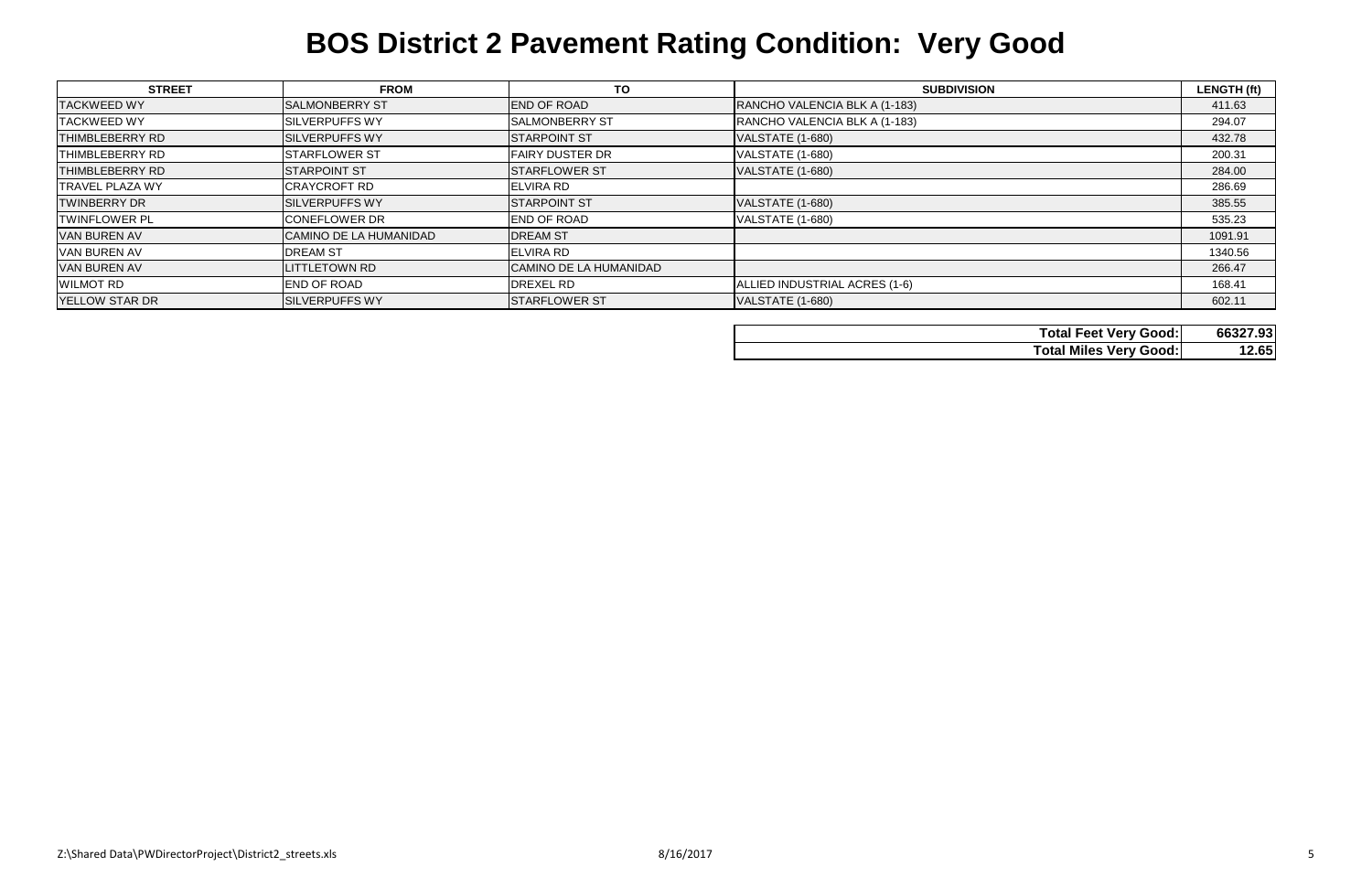| <b>STREET</b>                 | <b>FROM</b>                   | <b>TO</b>              | <b>SUBDIVISION</b> | <b>LENGTH (ft)</b> |
|-------------------------------|-------------------------------|------------------------|--------------------|--------------------|
| AJO WY                        | <b>ALVERNON WY</b>            | <b>CONTRACTORS WY</b>  |                    | 667.86             |
| <b>ALVERNON WY</b>            | 31ST ST                       | 37TH ST                |                    | 1088.83            |
| <b>AUDRIA LN</b>              | <b>END OF ROAD</b>            | <b>MCKAIN RD</b>       |                    | 36.12              |
| <b>BRYANT AV</b>              | <b>END OF ROAD</b>            | <b>CANADA SV</b>       |                    | 6.87               |
| <b>BRYANT AV</b>              | <b>BRYANT AV</b>              | <b>DREXEL RD</b>       |                    | 54.86              |
| <b>CACTUS LN</b>              | <b>END OF ROAD</b>            | <b>FRAZIER RD</b>      |                    | 829.19             |
| <b>CAMINO CASITAS</b>         | LA VUELTA DE PERNO            | <b>CAMINO CASITAS</b>  |                    | 1.90               |
| <b>CAMINO CASITAS</b>         | <b>SUMMIT ST</b>              | LA VUELTA DE PERNO     |                    | 61.66              |
| <b>CATALINA AV</b>            | <b>CANADA SV</b>              | <b>DREXEL RD</b>       |                    | 35.12              |
| <b>CONTRACTORS WY</b>         | <b>ALVERNON WY</b>            | ALVERNON WY NB ON RAMP |                    | 519.76             |
| <b>CREEGER RD</b>             | <b>OLD VAIL CONNECTION RD</b> | <b>FRAZIER RD</b>      |                    | 939.63             |
| <b>CONTRACTORS WY</b>         | CONTRACTORS WY                | AJO WY                 |                    | 323.25             |
| <b>COLUMBIA ST</b>            | <b>PALO VERDE RD</b>          | <b>BUTTERFIELD DR</b>  |                    | 96.42              |
| <b>CONTRACTORS WY</b>         | ALVERNON WY NB ON RAMP        | <b>CONTRACTORS WY</b>  |                    | 68.24              |
| <b>CREEGER RD</b>             | <b>FRAZIER RD</b>             | <b>MCKAIN RD</b>       |                    | 971.81             |
| <b>DREXEL RD</b>              | DOVER SV                      | <b>CATALINA AV</b>     |                    | 224.00             |
| <b>DOVER SV</b>               | <b>ALVERNON WY</b>            | <b>REX AV</b>          |                    | 84.36              |
| <b>DREXEL RD</b>              | <b>ALDORN DR</b>              | DOVER SV               |                    | 144.37             |
| <b>DREXEL RD</b>              | <b>CATALINA AV</b>            | <b>HERPA AV</b>        |                    | 389.38             |
| DOVER SV                      | <b>IRVING DR</b>              | <b>BRYANT AV</b>       |                    | 18.93              |
| <b>DOVER SV</b>               | <b>FRANKFORT SV</b>           | <b>DREXEL RD</b>       |                    | 33.68              |
| DREXEL RD                     | <b>COLUMBUS BL</b>            | <b>ALDORN DR</b>       |                    | 349.55             |
| <b>DREXEL RD</b>              | <b>HERPA AV</b>               | <b>BELVEDERE AV</b>    |                    | 250.45             |
| <b>FRAZIER RD</b>             | <b>CREEGER RD</b>             | <b>CACTUS LN</b>       |                    | 281.90             |
| <b>FRAZIER RD</b>             | <b>HIGHLAND PL</b>            | <b>CREEGER RD</b>      |                    | 653.68             |
| <b>FRAZIER RD</b>             | <b>CACTUS LN</b>              | <b>DESERT BRUSH LP</b> |                    | 258.82             |
| <b>FRAZIER RD</b>             | <b>OLD NOGALES HY</b>         | <b>HIGHLAND PL</b>     |                    | 965.51             |
| <b>HIGHLAND PL</b>            | <b>FRAZIER RD</b>             | <b>END OF ROAD</b>     |                    | 35.39              |
| <b>HARTFORD SV</b>            | <b>END OF ROAD</b>            | <b>CANADA SV</b>       |                    | 4.38               |
| <b>LITTLETOWN RD</b>          | <b>BURCHAM AV</b>             | MELODY AV              |                    | 329.20             |
| <b>LITTLETOWN RD</b>          | DOWNING AV                    | <b>VAN BUREN AV</b>    |                    | 268.26             |
| <b>LITTLETOWN RD</b>          | <b>MELODY AV</b>              | DOWNING AV             |                    | 330.82             |
| <b>MASTERSON AV</b>           | DREXEL RD                     | <b>WYATT ST</b>        |                    | 47.91              |
| <b>LITTLETOWN RD</b>          | <b>CRAYCROFT RD</b>           | <b>BURCHAM AV</b>      |                    | 325.09             |
| <b>MCKAIN RD</b>              | <b>END OF ROAD</b>            | <b>OLD NOGALES HY</b>  |                    | 786.27             |
| <b>MCKAIN RD</b>              | <b>OLD NOGALES HY</b>         | <b>AUDRIA LN</b>       |                    | 228.75             |
| <b>MCKAIN RD</b>              | <b>AUDRIA LN</b>              | <b>TERRY LN</b>        |                    | 236.91             |
| <b>NEBRASKA ST</b>            | <b>SWAN RD</b>                | <b>ARCADIA AV</b>      |                    | 1294.02            |
| <b>OLD NOGALES HY</b>         | <b>STARLIGHT AV</b>           | <b>OLD NOGALES HY</b>  |                    | 762.59             |
| <b>OLD NOGALES HY</b>         | <b>OLD NOGALES HY</b>         | <b>OLD NOGALES HY</b>  |                    | 1407.55            |
| <b>OLD NOGALES HY</b>         | <b>OLD VAIL CONNECTION RD</b> | <b>FRAZIER RD</b>      |                    | 1041.57            |
| <b>OLD NOGALES HY</b>         | <b>SUMMIT ST</b>              | <b>SUMMIT ST</b>       |                    | 52.58              |
| <b>OLD NOGALES HY</b>         | <b>MCKAIN RD</b>              | <b>SUMMIT ST</b>       |                    | 1283.74            |
| <b>OLD VAIL CONNECTION RD</b> | <b>OLD NOGALES HY</b>         | <b>CREEGER RD</b>      |                    | 366.06             |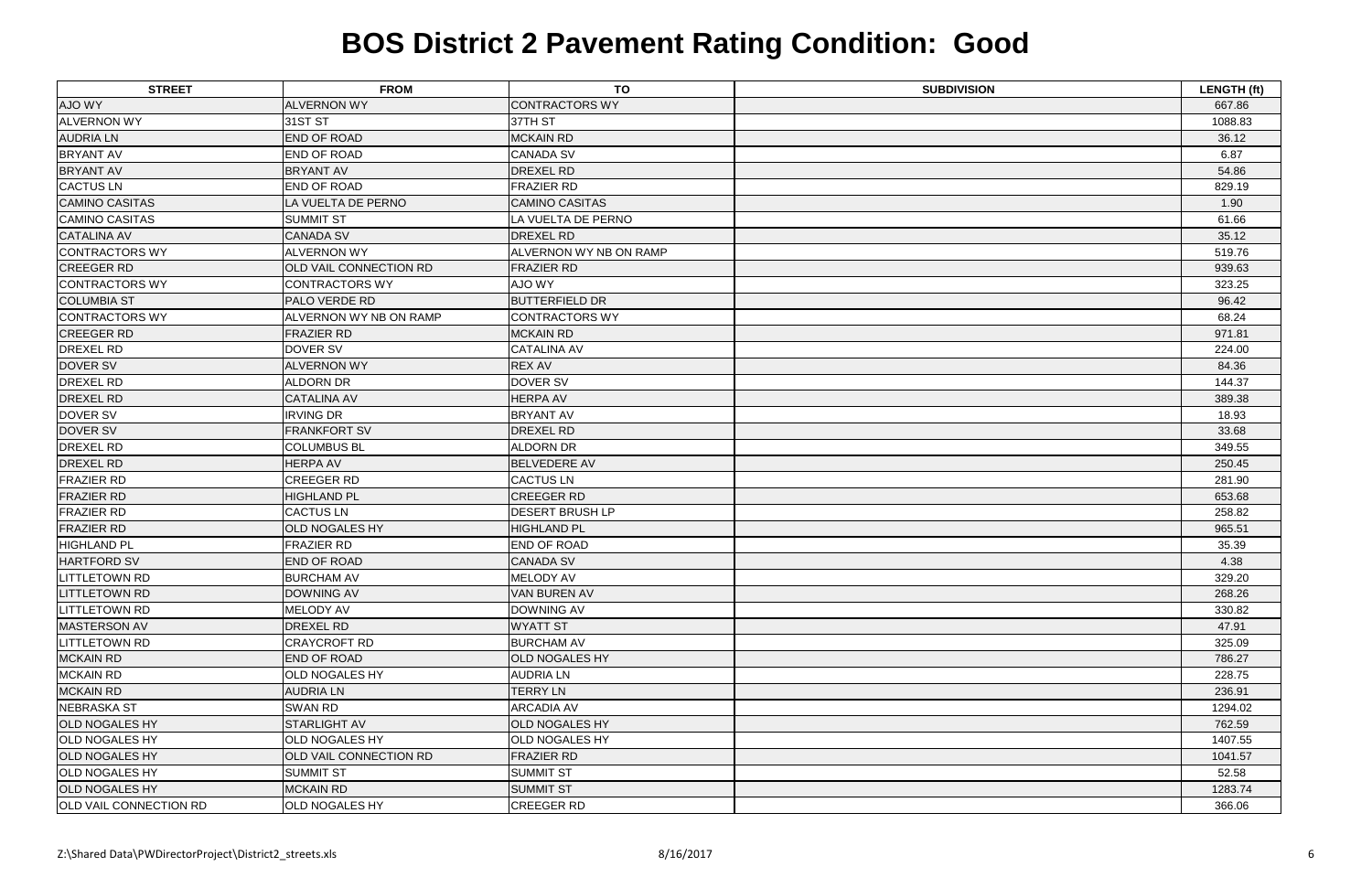| <b>STREET</b>          | <b>FROM</b>             | <b>TO</b>               | <b>SUBDIVISION</b>                        | <b>LENGTH (ft)</b> |
|------------------------|-------------------------|-------------------------|-------------------------------------------|--------------------|
| <b>OLD NOGALES HY</b>  | <b>FRAZIER RD</b>       | <b>MCKAIN RD</b>        |                                           | 1015.57            |
| <b>OLD NOGALES HY</b>  | <b>NOGALES HY</b>       | OLD VAIL CONNECTION RD  |                                           | 497.38             |
| <b>OLD NOGALES HY</b>  | <b>RAINBOW LN</b>       | <b>STARLIGHT AV</b>     |                                           | 37.17              |
| <b>REX AV</b>          | <b>HOLLADAY ST</b>      | DREXEL RD               |                                           | 79.07              |
| <b>SUNNYSIDE DR</b>    | <b>SUN VALLEY AV</b>    | <b>SUNCREST DR</b>      |                                           | 16.63              |
| <b>SUMMIT ST</b>       | <b>SUMMIT PARK RD</b>   | <b>VANESSA LN</b>       |                                           | 1009.85            |
| <b>SUNCREST DR</b>     | <b>RAINBOW LN</b>       | <b>STARLIGHT AV</b>     |                                           | 23.65              |
| <b>SUMMIT ST</b>       | PENROSE LN              | <b>SUMMIT PARK RD</b>   |                                           | 299.53             |
| <b>SUMMIT ST</b>       | <b>EPPERSON LN</b>      | <b>EPPERSON LN</b>      |                                           | 23.40              |
| <b>STARLIGHT AV</b>    | <b>SKYVIEW ST</b>       | END OF ROAD             |                                           | 263.76             |
| <b>STARLIGHT AV</b>    | <b>SUNCREST DR</b>      | <b>SKYVIEW ST</b>       |                                           | 309.01             |
| <b>SUMMIT ST</b>       | <b>VANESSALN</b>        | <b>EPPERSON LN</b>      |                                           | 665.29             |
| <b>SUMMIT ST</b>       | <b>EPPERSON LN</b>      | <b>CAMINO CASITAS</b>   |                                           | 2496.39            |
| <b>STARLIGHT AV</b>    | OLD NOGALES HY          | <b>SUNCREST DR</b>      |                                           | 281.68             |
| <b>SUMMIT ST</b>       | <b>CAMINO CASITAS</b>   | <b>SUMMIT POINT DR</b>  |                                           | 511.57             |
| <b>SUMMIT ST</b>       | OLD NOGALES HY          | <b>GOLDEN SUMMIT WY</b> |                                           | 683.61             |
| <b>SUMMIT ST</b>       | <b>GOLDEN SUMMIT WY</b> | PENROSE LN              |                                           | 624.02             |
| <b>SUMMIT ST</b>       | <b>SUN VALLEY AV</b>    | <b>OLD NOGALES HY</b>   |                                           | 978.76             |
| <b>SUMMIT POINT DR</b> | <b>SUMMIT ST</b>        | <b>SUMMIT POINT DR</b>  |                                           | 453.28             |
| <b>SKYVIEW ST</b>      | <b>RAINBOW LN</b>       | <b>STARLIGHT AV</b>     |                                           | 28.88              |
| <b>SKYVIEW ST</b>      | <b>SUN VALLEY AV</b>    | <b>RAINBOW LN</b>       |                                           | 21.11              |
| <b>SUN VALLEY AV</b>   | <b>SUNNYSIDE DR</b>     | <b>SKYVIEW ST</b>       |                                           | 850.18             |
| <b>SUN VALLEY AV</b>   | <b>SKYVIEW ST</b>       | <b>END OF ROAD</b>      |                                           | 255.85             |
| <b>SUN VALLEY AV</b>   | <b>SUMMIT ST</b>        | <b>SUNNYSIDE DR</b>     |                                           | 332.56             |
| <b>TERRY LN</b>        | <b>END OF ROAD</b>      | <b>MCKAIN RD</b>        |                                           | 22.70              |
| AJO WY                 | <b>ALVERNON WY</b>      | <b>CONTRACTORS WY</b>   | ALVERNON CORNERS INDUSTRIAL CENTER (1-4)  | 87.01              |
| <b>AUDRIA LN</b>       | <b>END OF ROAD</b>      | <b>MCKAIN RD</b>        | ANNAJO ESTATES (1-10)                     | 452.69             |
| <b>BRYANT AV</b>       | <b>BRYANT AV</b>        | END OF ROAD             | ESTRELLA SUBDIVISION                      | 115.08             |
| <b>BRYANT AV</b>       | <b>DOVER SV</b>         | <b>FRANKFORT SV</b>     | <b>ESTRELLA SUBDIVISION</b>               | 316.29             |
| <b>BRYANT AV</b>       | <b>END OF ROAD</b>      | <b>CANADA SV</b>        | <b>ESTRELLA SUBDIVISION</b>               | 269.06             |
| <b>BUTTERWEED DR</b>   | <b>YELLOW RATTLE CT</b> | <b>TANGLE BUSH CT</b>   | VALSTATE (1-680)                          | 341.08             |
| <b>BRYANT AV</b>       | <b>BRYANT AV</b>        | DREXEL RD               | <b>ESTRELLA SUBDIVISION</b>               | 525.35             |
| <b>BRYANT AV</b>       | <b>CANADA SV</b>        | <b>DOVER SV</b>         | <b>ESTRELLA SUBDIVISION</b>               | 306.70             |
| <b>BRYANT AV</b>       | <b>FRANKFORT SV</b>     | <b>BRYANT AV</b>        | <b>ESTRELLA SUBDIVISION</b>               | 425.61             |
| <b>BUTTERWEED DR</b>   | <b>TANGLE BUSH CT</b>   | <b>END OF ROAD</b>      | VALSTATE (1-680)                          | 617.77             |
| <b>CAMINO CASITAS</b>  | LA VUELTA DE PERNO      | <b>CAMINO CASITAS</b>   | CASITAS DEL VALLE II (1-34)               | 237.36             |
| <b>CAMINO CASITAS</b>  | LA VUELTA DE PERNO      | LA VUELTA DE PERNO      | CASITAS DEL VALLE II (1-34)               | 838.30             |
| <b>CAMINO CASITAS</b>  | <b>SUMMIT ST</b>        | LA VUELTA DE PERNO      | CASITAS DEL VALLE II (1-34)               | 237.38             |
| <b>CANADA SV</b>       | HARTFORD SV             | <b>FRANKFORT SV</b>     | <b>ESTRELLA SUBDIVISION</b>               | 669.23             |
| <b>CANADA SV</b>       | <b>FRANKFORT SV</b>     | <b>CATALINA AV</b>      | <b>ESTRELLA SUBDIVISION</b>               | 489.24             |
| <b>CATALINA AV</b>     | <b>CANADA SV</b>        | <b>DREXEL RD</b>        | <b>ESTRELLA SUBDIVISION</b>               | 266.40             |
| <b>CANADA SV</b>       | <b>BRYANT AV</b>        | <b>HARTFORD SV</b>      | ESTRELLA SUBDIVISION                      | 987.57             |
| <b>CATALINA AV</b>     | <b>END OF ROAD</b>      | <b>CANADA SV</b>        | <b>ESTRELLA SUBDIVISION</b>               | 121.65             |
| <b>COLUMBIA ST</b>     | PALO VERDE RD           | <b>BUTTERFIELD DR</b>   | <b>BUTTERFIELD BUSINESS CENTER (1-22)</b> | 2167.07            |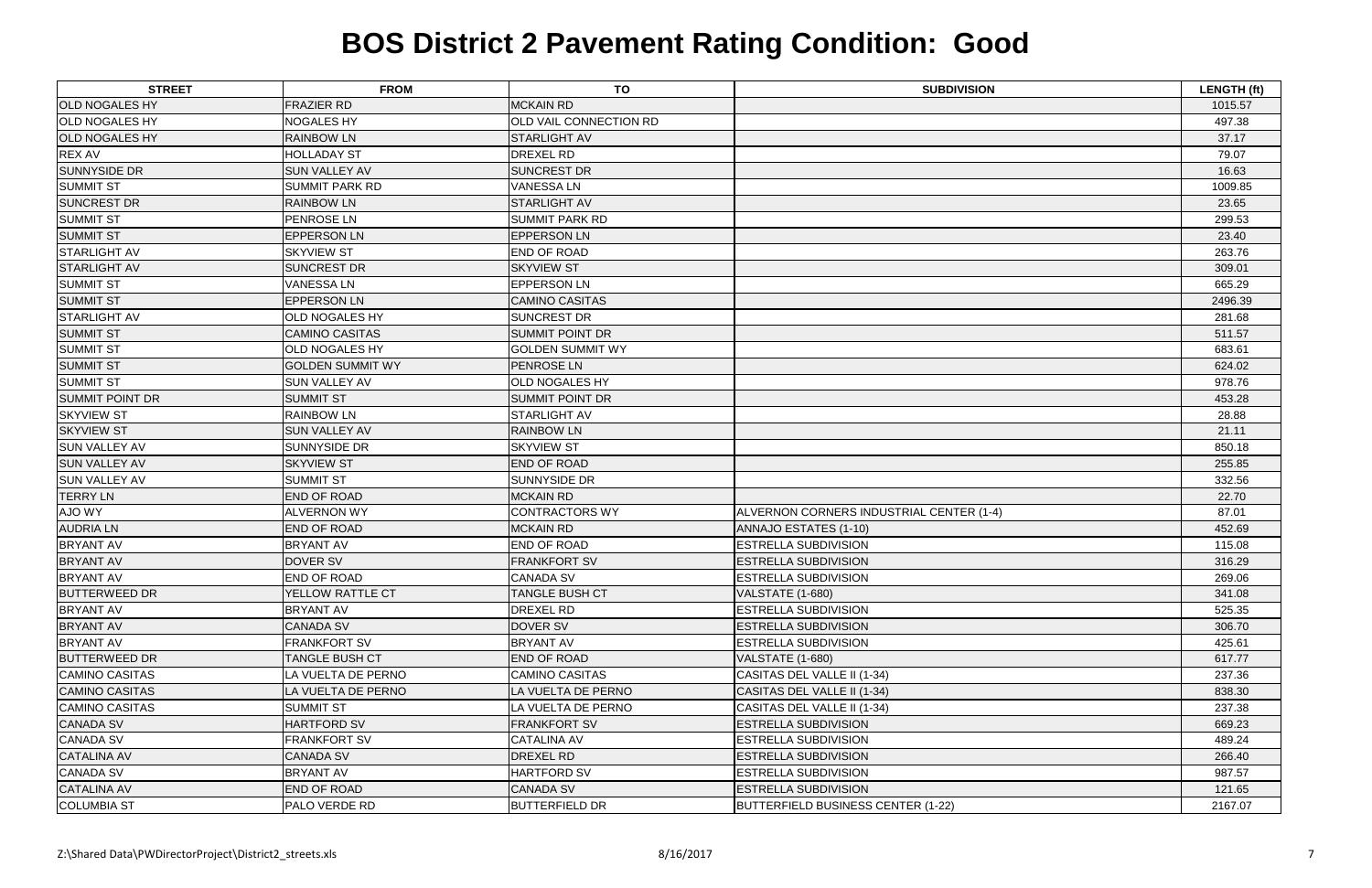| <b>STREET</b>          | <b>FROM</b>            | <b>TO</b>              | <b>SUBDIVISION</b>                   | <b>LENGTH (ft)</b> |
|------------------------|------------------------|------------------------|--------------------------------------|--------------------|
| <b>DESERT BRUSH LP</b> | <b>FRAZIER RD</b>      | <b>FRAZIER RD</b>      | FRAZIER ROAD ESTATES (1-39)          | 2142.81            |
| DOVER SV               | <b>ALVERNON WY</b>     | <b>REX AV</b>          | <b>CIELITO LINDO</b>                 | 387.91             |
| <b>DOVER SV</b>        | <b>IRVING DR</b>       | <b>BRYANT AV</b>       | <b>CIELITO LINDO</b>                 | 31.29              |
| <b>DOVER SV</b>        | <b>IRVING DR</b>       | <b>BRYANT AV</b>       | CIELITO LINDO RESUB(105,107&109-114) | 478.18             |
| <b>DOVER SV</b>        | <b>IRVING DR</b>       | <b>BRYANT AV</b>       | <b>ESTRELLA SUBDIVISION</b>          | 34.21              |
| DOVER SV               | <b>IRVING DR</b>       | <b>BRYANT AV</b>       | ESTRELLA(143-149&180)                | 115.46             |
| <b>DOVER SV</b>        | <b>BRYANT AV</b>       | <b>HARTFORD SV</b>     | <b>ESTRELLA SUBDIVISION</b>          | 814.66             |
| DOVER SV               | <b>FRANKFORT SV</b>    | <b>DREXEL RD</b>       | <b>ESTRELLA SUBDIVISION</b>          | 405.31             |
| <b>DOVER SV</b>        | <b>HARTFORD SV</b>     | <b>FRANKFORT SV</b>    | <b>ESTRELLA SUBDIVISION</b>          | 672.23             |
| <b>FRANKFORT SV</b>    | <b>BRYANT AV</b>       | HARTFORD SV            | <b>ESTRELLA SUBDIVISION</b>          | 653.71             |
| <b>FLYING ANT PL</b>   | <b>IGUANA RD</b>       | END OF ROAD            | CRITTERLAND I (1-19)                 | 180.00             |
| <b>FRANKFORT SV</b>    | HARTFORD SV            | <b>DOVER SV</b>        | ESTRELLA SUBDIVISION                 | 813.18             |
| <b>FRAZIER RD</b>      | <b>CACTUS LN</b>       | DESERT BRUSH LP        | FRAZIER ROAD ESTATES (1-39)          | 314.54             |
| <b>FRANKFORT SV</b>    | <b>REX AV</b>          | <b>IRVING DR</b>       | <b>CIELITO LINDO</b>                 | 664.71             |
| <b>FRAZIER RD</b>      | <b>DESERT BRUSH LP</b> | <b>DESERT BRUSH LP</b> | <b>FRAZIER ROAD ESTATES (1-39)</b>   | 795.24             |
| <b>FRANKFORT SV</b>    | DOVER SV               | <b>CANADA SV</b>       | <b>ESTRELLA SUBDIVISION</b>          | 258.03             |
| <b>HIGHLAND PL</b>     | <b>FRAZIER RD</b>      | END OF ROAD            | HIGHLAND MANOR ADDITION (1-12)       | 552.08             |
| HARTFORD SV            | <b>CANADA SV</b>       | DOVER SV               | <b>ESTRELLA SUBDIVISION</b>          | 260.50             |
| <b>HARTFORD SV</b>     | <b>END OF ROAD</b>     | <b>CANADA SV</b>       | <b>ESTRELLA SUBDIVISION</b>          | 148.77             |
| <b>HOLLADAY ST</b>     | <b>REX AV</b>          | <b>IRVING DR</b>       | <b>CIELITO LINDO</b>                 | 708.09             |
| <b>HARTFORD SV</b>     | DOVER SV               | <b>FRANKFORT SV</b>    | <b>ESTRELLA SUBDIVISION</b>          | 259.85             |
| <b>IRVING DR</b>       | <b>IRVING DR</b>       | <b>FRANKFORT SV</b>    | <b>CIELITO LINDO</b>                 | 286.61             |
| <b>IRVING DR</b>       | DOVER SV               | <b>IRVING DR</b>       | <b>CIELITO LINDO</b>                 | 172.00             |
| <b>IRVING DR</b>       | <b>END OF ROAD</b>     | <b>IRVING DR</b>       | <b>CIELITO LINDO</b>                 | 166.66             |
| <b>IGUANA RD</b>       | <b>HERMANS RD</b>      | FLYING ANT PL          | CRITTERLAND I (1-19)                 | 289.44             |
| <b>IGUANA RD</b>       | <b>HERMANS RD</b>      | FLYING ANT PL          | WILMOT FARMS (1-121)                 | 22.72              |
| <b>IGUANA RD</b>       | <b>FLYING ANT PL</b>   | <b>LEOPARD FROG PL</b> | CRITTERLAND I (1-19)                 | 400.00             |
| <b>IRVING DR</b>       | <b>FRANKFORT SV</b>    | <b>HOLLADAY ST</b>     | <b>CIELITO LINDO</b>                 | 411.77             |
| LA VUELTA DE PERNO     | <b>CAMINO CASITAS</b>  | <b>CAMINO CASITAS</b>  | CASITAS DEL VALLE II (1-34)          | 1677.18            |
| <b>IGUANA RD</b>       | <b>LEOPARD FROG PL</b> | <b>IGUANA PL</b>       | CRITTERLAND I (1-19)                 | 400.00             |
| <b>IGUANA PL</b>       | <b>IGUANA RD</b>       | END OF ROAD            | CRITTERLAND I (1-19)                 | 180.00             |
| <b>IRVING DR</b>       | <b>END OF ROAD</b>     | DOVER SV               | <b>CIELITO LINDO</b>                 | 219.52             |
| <b>MASTERSON AV</b>    | <b>MASTERSON AV</b>    | <b>MOSSMAN RD</b>      | <b>LOS RANCHITOS NUMBER 8</b>        | 115.04             |
| MASTERSON AV           | <b>MOSSMAN RD</b>      | <b>MASTERSON AV</b>    | LOS RANCHITOS NUMBER 8               | 577.52             |
| <b>LEOPARD FROG PL</b> | <b>IGUANA RD</b>       | END OF ROAD            | CRITTERLAND I (1-19)                 | 180.00             |
| MASTERSON AV           | <b>MASTERSON AV</b>    | <b>BILBY RD</b>        | LOS RANCHITOS NUMBER 8               | 69.17              |
| <b>MASTERSON AV</b>    | <b>WYATT ST</b>        | <b>MILTON RD</b>       | LOS RANCHITOS NUMBER 8               | 315.08             |
| MASTERSON AV           | <b>DREXEL RD</b>       | <b>WYATT ST</b>        | LOS RANCHITOS NUMBER 8               | 310.04             |
| <b>MASTERSON AV</b>    | ALVORD RD              | <b>LAS BONITAS</b>     | LOS RANCHITOS NUMBER 8               | 315.36             |
| MASTERSON AV           | <b>LAS BONITAS</b>     | MASTERSON AV           | LOS RANCHITOS NUMBER 8               | 238.12             |
| <b>MASTERSON AV</b>    | <b>MILTON RD</b>       | <b>ALVORD RD</b>       | LOS RANCHITOS NUMBER 8               | 669.43             |
| <b>OLD NOGALES HY</b>  | <b>SUMMIT ST</b>       | <b>SUMMIT ST</b>       | <b>SKY LINE RANCHOS</b>              | 89.06              |
| <b>OLD NOGALES HY</b>  | <b>SUMMIT ST</b>       | <b>RAINBOW LN</b>      | <b>SKY LINE RANCHOS</b>              | 219.98             |
| <b>OLD NOGALES HY</b>  | <b>RAINBOW LN</b>      | STARLIGHT AV           | <b>SKY LINE RANCHOS</b>              | 251.44             |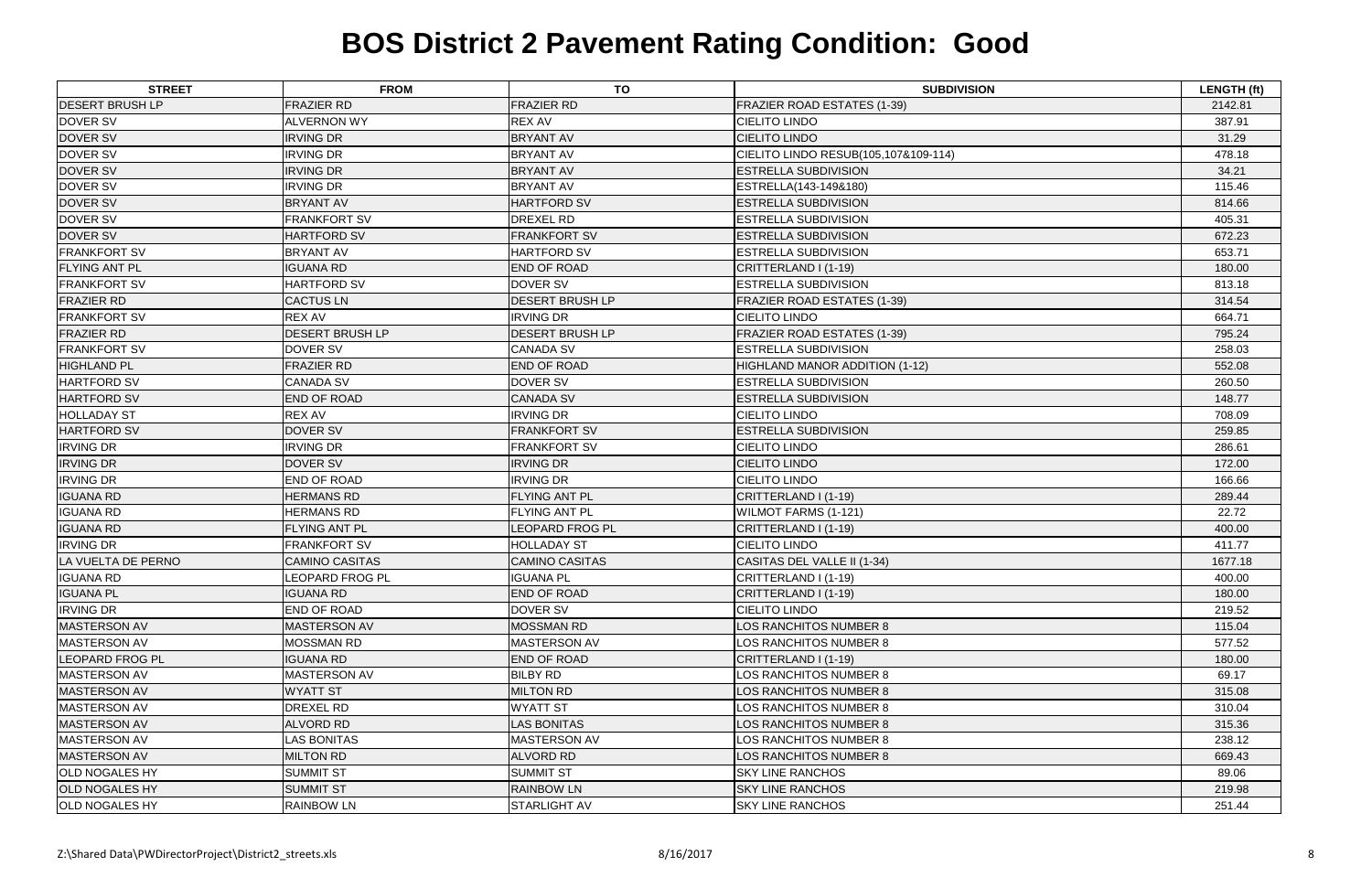| <b>STREET</b>         | <b>FROM</b>           | TO                      | <b>SUBDIVISION</b>      | <b>LENGTH (ft)</b>                      |
|-----------------------|-----------------------|-------------------------|-------------------------|-----------------------------------------|
| <b>PEPPERWEED DR</b>  | <b>MEXICAN HAT DR</b> | <b>PLANTAIN PL</b>      | VALSTATE (1-680)        | 199.05                                  |
| <b>PLANTAIN PL</b>    | PEPPERWEED DR         | <b>END OF ROAD</b>      | VALSTATE (1-680)        | 399.39                                  |
| REX AV                | <b>FRANKFORT SV</b>   | <b>HOLLADAY ST</b>      | <b>CIELITO LINDO</b>    | 291.84                                  |
| <b>REX AV</b>         | <b>HOLLADAY ST</b>    | <b>DREXEL RD</b>        | <b>CIELITO LINDO</b>    | 245.59                                  |
| <b>REX AV</b>         | DOVER SV              | <b>FRANKFORT SV</b>     | <b>CIELITO LINDO</b>    | 402.13                                  |
| <b>RAINBOW LN</b>     | <b>SUNNYSIDE DR</b>   | <b>SUNCREST DR</b>      | <b>SKY LINE RANCHOS</b> | 359.62                                  |
| <b>RAINBOW LN</b>     | <b>OLD NOGALES HY</b> | <b>SUNNYSIDE DR</b>     | <b>SKY LINE RANCHOS</b> | 304.88                                  |
| <b>RAINBOW LN</b>     | <b>SUNCREST DR</b>    | <b>SKYVIEW ST</b>       | <b>SKY LINE RANCHOS</b> | 412.95                                  |
| <b>SUNNYSIDE DR</b>   | <b>SUNCREST DR</b>    | <b>RAINBOW LN</b>       | <b>SKY LINE RANCHOS</b> | 473.15                                  |
| <b>SUNNYSIDE DR</b>   | <b>SUN VALLEY AV</b>  | <b>SUNCREST DR</b>      | <b>SKY LINE RANCHOS</b> | 308.44                                  |
| <b>SUNCREST DR</b>    | <b>SUNNYSIDE DR</b>   | <b>RAINBOW LN</b>       | <b>SKY LINE RANCHOS</b> | 480.50                                  |
| <b>SUNCREST DR</b>    | <b>RAINBOW LN</b>     | <b>STARLIGHT AV</b>     | <b>SKY LINE RANCHOS</b> | 541.15                                  |
| <b>SQUAWROOT PL</b>   | <b>END OF ROAD</b>    | <b>BUTTERWEED DR</b>    | VALSTATE (1-680)        | 537.04                                  |
| <b>SUMMIT ST</b>      | <b>OLD NOGALES HY</b> | <b>GOLDEN SUMMIT WY</b> | <b>SKY LINE RANCHOS</b> | 193.51                                  |
| <b>SKYVIEW ST</b>     | <b>RAINBOW LN</b>     | <b>STARLIGHT AV</b>     | <b>SKY LINE RANCHOS</b> | 544.26                                  |
| <b>SKYVIEW ST</b>     | <b>SUN VALLEY AV</b>  | <b>RAINBOW LN</b>       | <b>SKY LINE RANCHOS</b> | 251.11                                  |
| <b>TERRY LN</b>       | <b>END OF ROAD</b>    | <b>MCKAIN RD</b>        | TRILBY TERRACE (1-10)   | 446.09                                  |
| <b>TANGLE BUSH CT</b> | <b>END OF ROAD</b>    | <b>BUTTERWEED DR</b>    | <b>VALSTATE (1-680)</b> | 338.70                                  |
| YELLOW RATTLE CT      | <b>END OF ROAD</b>    | <b>BUTTERWEED DR</b>    | VALSTATE (1-680)        | 493.78                                  |
|                       |                       |                         |                         | 0.400007<br>$T = 1 - 1$ $T = 1$ $C = 1$ |

| <b>Total Feet Good:</b>  | 64899.07 |
|--------------------------|----------|
| <b>Total Miles Good:</b> | 12.29    |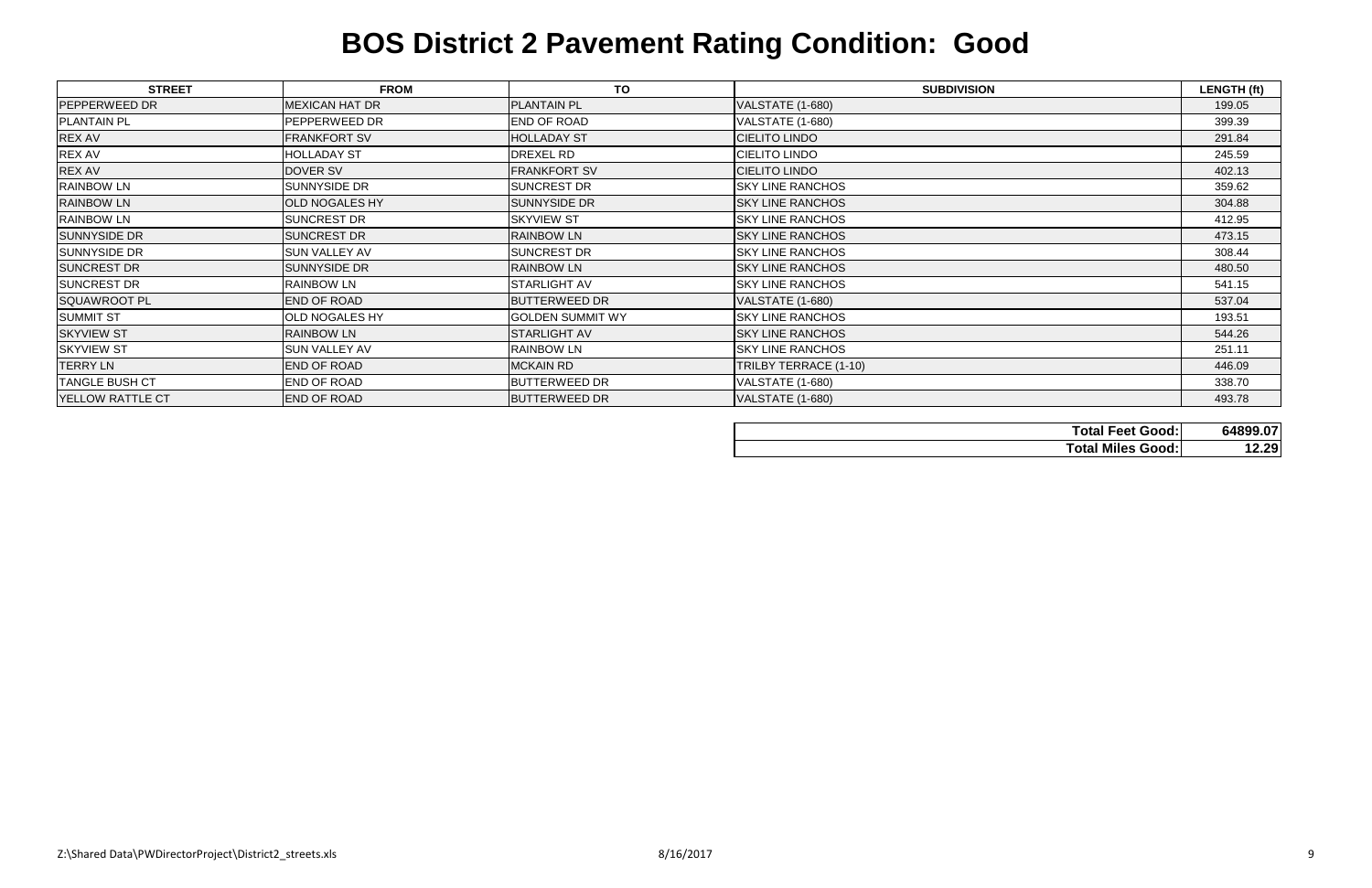| <b>STREET</b>           | <b>FROM</b>              | <b>TO</b>                | <b>SUBDIVISION</b>                           | <b>LENGTH (ft)</b> |
|-------------------------|--------------------------|--------------------------|----------------------------------------------|--------------------|
| 44TH ST                 | CHRYSLER AV              | <b>DODGE BL</b>          |                                              | 556.30             |
| 44TH ST                 | PALO VERDE RD            | <b>RICHEY BL</b>         |                                              | 293.41             |
| 44TH ST                 | <b>RICHEY BL</b>         | CHRYSLER AV              |                                              | 446.58             |
| <b>BENTON AV</b>        | <b>REX ST</b>            | <b>BENSON HY</b>         |                                              | 112.39             |
| <b>BENTON AV</b>        | <b>REX ST</b>            | <b>BENSON HY</b>         | <b>DESERT VIEW ADDITION</b>                  | 595.07             |
| <b>CALLE SAN JULIAN</b> | <b>CAMINO SAN MATIAS</b> | <b>NOGALES HY</b>        |                                              | 68.77              |
| <b>CALLE SAN JULIAN</b> | <b>CAMINO SAN MATIAS</b> | <b>NOGALES HY</b>        | SAN PEDRO ESTATES (1-23)                     | 550.55             |
| <b>CATALINA AV</b>      | <b>MARKET ST</b>         | <b>BENSON HY</b>         |                                              | 115.74             |
| <b>CATALINA AV</b>      | <b>MARKET ST</b>         | <b>BENSON HY</b>         | <b>RAY SUBDIVISION</b>                       | 266.06             |
| <b>CATALINA AV</b>      | <b>REX ST</b>            | <b>MARKET ST</b>         | <b>RAY SUBDIVISION</b>                       | 514.76             |
| <b>CORONET PL</b>       | DREXEL RD                | END OF ROAD              |                                              | 66.58              |
| <b>CORONET PL</b>       | DREXEL RD                | END OF ROAD              | CORONET PARK SUBD. NO. 1                     | 91.56              |
| <b>DODGE BL</b>         | <b>AJO WY</b>            | <b>LINCOLN ST</b>        |                                              | 66.27              |
| <b>DODGE BL</b>         | AJO WY                   | <b>LINCOLN ST</b>        | ALVERNON CORNERS INDUSTRIAL CENTER II (1-14) | 366.64             |
| <b>LINCOLN ST</b>       | PALO VERDE RD            | <b>DODGE BL</b>          |                                              | 96.09              |
| <b>LINCOLN ST</b>       | PALO VERDE RD            | DODGE BL                 | ALVERNON CORNERS INDUSTRIAL CENTER II (1-14) | 930.38             |
| <b>MARKET ST</b>        | <b>HARTFORD SV</b>       | <b>COLUMBUS BL</b>       |                                              | 45.63              |
| <b>MARKET ST</b>        | <b>HARTFORD SV</b>       | <b>COLUMBUS BL</b>       | CORONET PARK SUBD. NO. 1                     | 33.57              |
| <b>MARKET ST</b>        | <b>HARTFORD SV</b>       | <b>COLUMBUS BL</b>       | SILVERMOON ESTATES (1-41)                    | 1291.47            |
| <b>MICHIGAN ST</b>      | <b>ALVERNON WY</b>       | <b>STATION MASTER DR</b> | BUTTERFIELD BUSINESS CENTER (1-22)           | 302.25             |
| <b>MICHIGAN ST</b>      | <b>BUTTERFIELD DR</b>    | <b>ALVERNON WY</b>       | BUTTERFIELD BUSINESS CENTER (1-22)           | 724.90             |
| <b>REX ST</b>           | <b>BELVEDERE AV</b>      | <b>BENTON AV</b>         | <b>DESERT VIEW ADDITION</b>                  | 1113.00            |
| <b>REX ST</b>           | <b>BELVEDERE AV</b>      | <b>BENTON AV</b>         | <b>RAY SUBDIVISION</b>                       | 14.78              |
| <b>REX ST</b>           | <b>BENTON AV</b>         | END OF ROAD              | <b>DESERT VIEW ADDITION</b>                  | 533.97             |
| <b>REX SV</b>           | DREXEL RD                | <b>IRVING AV</b>         |                                              | 64.73              |
| <b>REX SV</b>           | DREXEL RD                | <b>IRVING AV</b>         | CORONET PARK SUBD. NO. 1                     | 848.90             |
| <b>REX SV</b>           | <b>HARTFORD SV</b>       | <b>COLUMBUS BL</b>       |                                              | 43.36              |
| <b>REX SV</b>           | HARTFORD SV              | <b>COLUMBUS BL</b>       | CORONET PARK SUBD. NO. 1                     | 1068.14            |
| <b>REX SV</b>           | <b>IRVING AV</b>         | <b>HARTFORD SV</b>       | CORONET PARK SUBD. NO. 1                     | 767.00             |
| <b>RICHEY BL</b>        | 44TH ST                  | <b>VETERANS ST</b>       |                                              | 1309.06            |
| <b>RICHEY BL</b>        | 47TH ST                  | AJO WY                   |                                              | 678.97             |
| <b>RICHEY BL</b>        | <b>VETERANS ST</b>       | 47TH ST                  |                                              | 685.44             |
| <b>SWAN RD</b>          | <b>WYOMING ST</b>        | <b>NEBRASKA ST</b>       |                                              | 1305.32            |
| <b>TENNESSEE ST</b>     | <b>OVERLAND DR</b>       | <b>ALVERNON WY</b>       | BUTTERFIELD BUSINESS CENTER (1-22)           | 62.85              |
| <b>TENNESSEE ST</b>     | <b>OVERLAND DR</b>       | <b>ALVERNON WY</b>       | BUTTERFIELD BUSINESS CENTER (36-50)          | 537.32             |

| <b>Total Feet Fair:</b>  | 16567.81 |
|--------------------------|----------|
| <b>Total Miles Fair:</b> | 3.14     |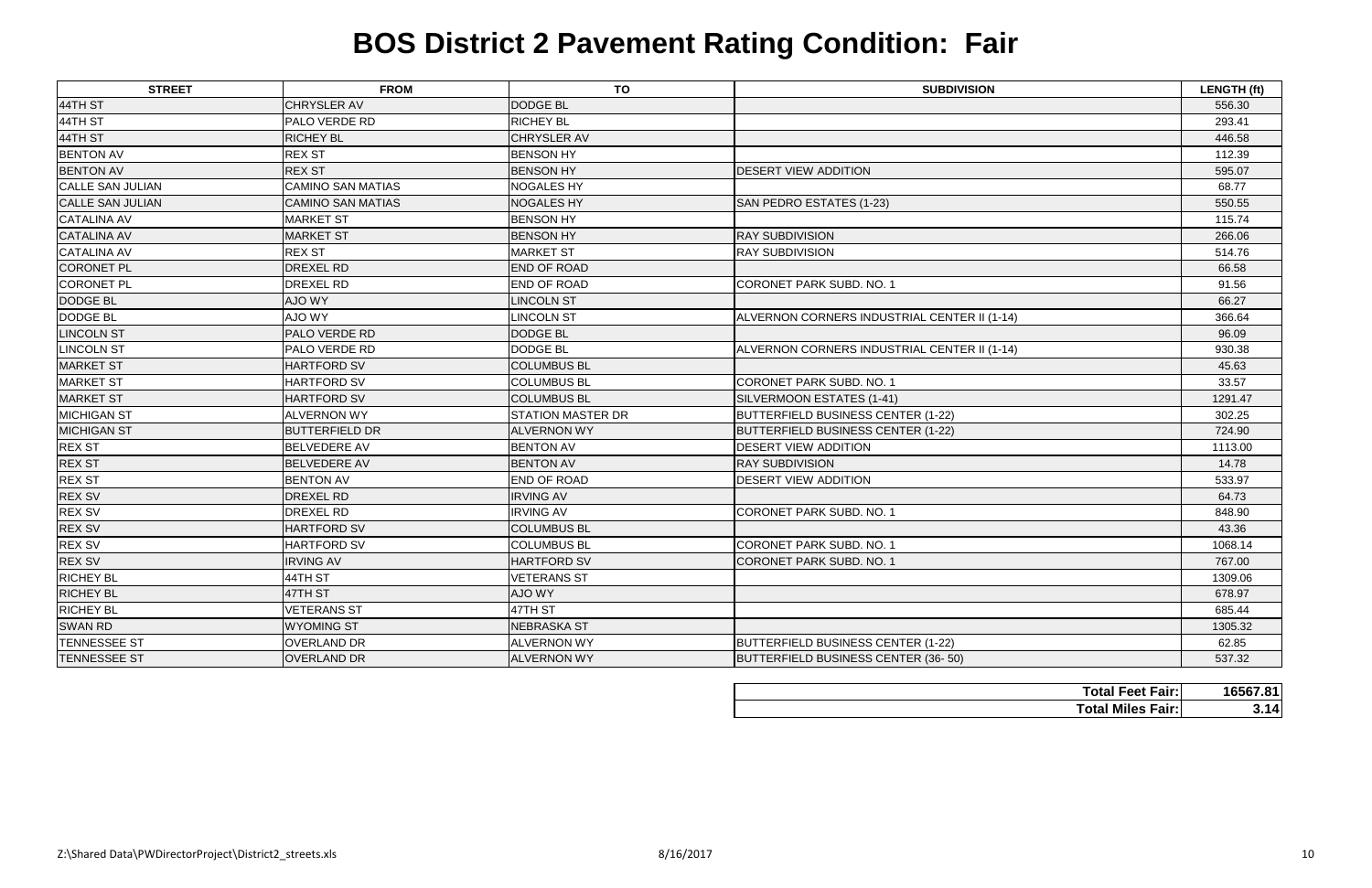| <b>STREET</b>       | <b>FROM</b>              | <b>TO</b>               | <b>SUBDIVISION</b>                        | <b>LENGTH (ft)</b> |
|---------------------|--------------------------|-------------------------|-------------------------------------------|--------------------|
| 38TH ST             | <b>BONNEY AV</b>         | <b>HOLLADAY ST</b>      | LOS RANCHITOS                             | 176.32             |
| 47TH ST             | <b>COUNTRY CLUB RD</b>   | <b>BONNEY AV</b>        |                                           | 46.06              |
| <b>ALDORN DR</b>    | <b>BONNEY AV</b>         | <b>MASTERSON AV</b>     | LOS RANCHITOS                             | 654.11             |
| ALDORN DR           | <b>DREXEL RD</b>         | <b>MILTON RD</b>        |                                           | 87.10              |
| <b>ALDORN DR</b>    | DREXEL RD                | <b>REX SV</b>           | CORONET PARK SUBD. NO. 1                  | 657.41             |
| <b>ALDORN DR</b>    | <b>MOSSMAN RD</b>        | <b>MOSSMAN RD</b>       | LOS RANCHITOS NUMBER 8                    | 144.58             |
| <b>ALVORD RD</b>    | 44TH ST                  | 44TH ST                 |                                           | 20.17              |
| <b>ALVORD RD</b>    | <b>BROSIUS AV</b>        | <b>DREXEL RD</b>        | LOS RANCHITOS                             | 80.17              |
| <b>ALVORD RD</b>    | <b>BROSIUS AV</b>        | <b>PALO VERDE RD</b>    |                                           | 54.17              |
| <b>ALVORD RD</b>    | <b>BROSIUS AV</b>        | <b>PALO VERDE RD</b>    | LOS RANCHITOS                             | 684.90             |
| <b>ALVORD RD</b>    | <b>CAMINO SAN MATIAS</b> | <b>NOGALES HY</b>       |                                           | 63.22              |
| <b>ALVORD RD</b>    | <b>DAWSON RD</b>         | <b>PALO VERDE RD</b>    |                                           | 2268.63            |
| <b>ALVORD RD</b>    | DREXEL RD                | <b>MILTON RD</b>        |                                           | 40.31              |
| <b>ALVORD RD</b>    | <b>GARRETT AV</b>        | <b>EARP BL</b>          | LOS RANCHITOS NUMBER 7                    | 534.91             |
| <b>ALVORD RD</b>    | <b>PALO VERDE RD</b>     | <b>BUTTERFIELD DR</b>   | <b>BUTTERFIELD BUSINESS CENTER (1-22)</b> | 762.65             |
| ALVORD RD           | <b>REX SV</b>            | <b>MARKET ST</b>        |                                           | 361.61             |
| <b>ARCADIA AV</b>   | <b>DREXEL RD</b>         | <b>MILTON RD</b>        | LOS RANCHITOS NUMBER 7                    | 624.28             |
| <b>ARCADIA AV</b>   | <b>DREXEL RD</b>         | <b>RAY ST</b>           |                                           | 51.94              |
| <b>AVIATION PW</b>  | <b>MASTERSON AV</b>      | <b>LAS BONITAS</b>      | LOS RANCHITOS NUMBER 8                    | 205.06             |
| <b>AVIATION PW</b>  | <b>MOSSMAN RD</b>        | <b>BILBY RD</b>         | McCRAY ADDITION (1-25)                    | 605.66             |
| <b>BANTAM RD</b>    | <b>CALLE SAN JULIAN</b>  | <b>END OF ROAD</b>      | SAN PEDRO ESTATES (1-23)                  | 566.34             |
| <b>BANTAM RD</b>    | <b>COUNTRY CLUB RD</b>   | <b>BONNEY AV</b>        | LOS RANCHITOS NUMBER 8                    | 591.60             |
| <b>BANTAM RD</b>    | <b>GARRETT AV</b>        | <b>ALVORD RD</b>        |                                           | 629.78             |
| <b>BANTAM RD</b>    | <b>HERPA AV</b>          | <b>RAY ST</b>           | <b>RAY SUBDIVISION</b>                    | 1140.40            |
| <b>BANTAM RD</b>    | <b>HOLLY DR</b>          | <b>PALO VERDE RD</b>    |                                           | 56.00              |
| <b>BANTAM RD</b>    | <b>MOSSMAN RD</b>        | <b>BILBY RD</b>         | LOS RANCHITOS NUMBER 8                    | 33.86              |
| <b>BEHAN ST</b>     | <b>BONNEY AV</b>         | <b>MOSSMAN RD</b>       | <b>LOS RANCHITOS NUMBER 8</b>             | 421.35             |
| <b>BEHAN ST</b>     | <b>BUTTERBALL RD</b>     | <b>MOUSE TR</b>         |                                           | 98.34              |
| <b>BEHAN ST</b>     | <b>CALLE SAN ANGELO</b>  | <b>CALLE SAN JULIAN</b> | SAN PEDRO ESTATES (1-23)                  | 480.08             |
| <b>BEHAN ST</b>     | <b>COLUMBUS BL</b>       | <b>COLUMBUS BL</b>      |                                           | 77.44              |
| <b>BEHAN ST</b>     | <b>MARKET ST</b>         | <b>BENSON HY</b>        | <b>RAY SUBDIVISION</b>                    | 270.84             |
| <b>BEHAN ST</b>     | PALO VERDE SB RAMP 2     | 42ND SV                 |                                           | 1090.51            |
| <b>BELVEDERE AV</b> | <b>BROSIUS AV</b>        | <b>PALO VERDE RD</b>    | LOS RANCHITOS NUMBER 8                    | 606.28             |
| <b>BELVEDERE AV</b> | <b>COLUMBIA ST</b>       | <b>MILBER ST</b>        | <b>INDUSTRIAL PARK SITE</b>               | 390.02             |
| <b>BELVEDERE AV</b> | DREXEL RD                | <b>MILTON RD</b>        |                                           | 54.16              |
| <b>BELVEDERE AV</b> | END OF ROAD              | <b>FENLEY DR</b>        |                                           | 702.66             |
| <b>BELVEDERE AV</b> | <b>MOSSMAN RD</b>        | <b>BILBY RD</b>         | <b>LOS RANCHITOS NUMBER 8</b>             | 655.70             |
| <b>BONNEY AV</b>    | <b>ALVORD RD</b>         | <b>MOSSMAN RD</b>       | LOS RANCHITOS NUMBER 8                    | 680.32             |
| <b>BONNEY AV</b>    | <b>AVIATION PW</b>       | <b>TECHNICAL DR</b>     |                                           | 1831.37            |
| <b>BONNEY AV</b>    | <b>BONNEY AV</b>         | <b>BONNEY AV</b>        | LOS RANCHITOS                             | 22.79              |
| <b>BONNEY AV</b>    | <b>BUTTERFIELD DR</b>    | <b>OVERLAND DR</b>      | BUTTERFIELD BUSINESS CENTER (36-50)       | 183.48             |
| <b>BONNEY AV</b>    | <b>CORONA RD</b>         | LOS REALES RD           | LOS REALES INDUSTRIAL SUBDIVISION (1-32)  | 935.51             |
| <b>BONNEY AV</b>    | DREXEL RD                | <b>REX SV</b>           |                                           | 66.11              |
| <b>BONNEY AV</b>    | END OF ROAD              | <b>MILTON RD</b>        | LOS RANCHITOS NUMBER 8                    | 319.63             |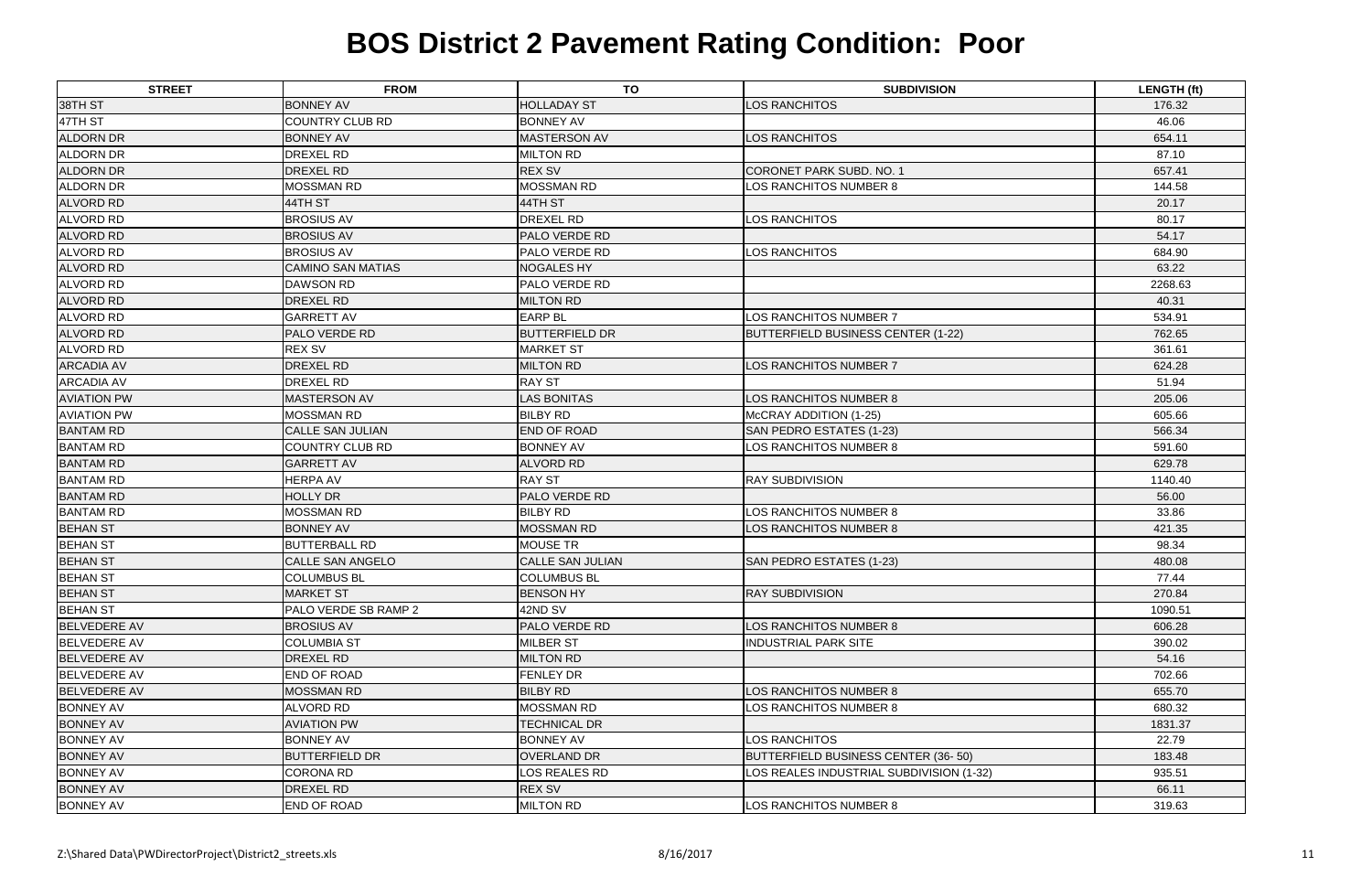| <b>STREET</b>            | <b>FROM</b>               | <b>TO</b>               | <b>SUBDIVISION</b>                               | <b>LENGTH (ft)</b> |
|--------------------------|---------------------------|-------------------------|--------------------------------------------------|--------------------|
| <b>BONNEY AV</b>         | <b>END OF ROAD</b>        | <b>MILTON RD</b>        | LOS RANCHITOS NUMBER 8                           | 31.33              |
| <b>BONNEY AV</b>         | <b>GAS RD</b>             | <b>OVERLAND DR</b>      | <b>BUTTERFIELD BUSINESS CENTER (1-22)</b>        | 968.95             |
| <b>BONNEY AV</b>         | <b>GREEN DR</b>           | <b>NOGALES HY</b>       |                                                  | 710.62             |
| <b>BONNEY AV</b>         | <b>HARTFORD PL</b>        | <b>COLUMBUS BL</b>      |                                                  | 43.93              |
| <b>BONNEY AV</b>         | <b>KENTUCKY ST</b>        | <b>SOUTH BEND AV</b>    | <b>MICHIANA ADDITION</b>                         | 320.67             |
| <b>BONNEY AV</b>         | <b>MARKET ST</b>          | <b>BENSON HY</b>        | <b>CORONET PARK SUBD. NO. 1</b>                  | 121.00             |
| <b>BONNEY AV</b>         | <b>MASTERSON AV</b>       | <b>BROSIUS AV</b>       | LOS RANCHITOS                                    | 655.83             |
| <b>BONNEY AV</b>         | <b>MILTON RD</b>          | <b>RAY ST</b>           | LOS RANCHITOS NUMBER 7                           | 412.50             |
| <b>BONNEY AV</b>         | <b>OLD NOGALES HY</b>     | <b>OLD NOGALES HY</b>   |                                                  | 35.68              |
| <b>BONNEY AV</b>         | PALO VERDE RD             | <b>LESLIE AV</b>        | LOS RANCHITOS NUMBER 7                           | 608.13             |
| <b>BONNEY AV</b>         | PALO VERDE RD NB OFF RAMP | <b>FARNUM PL</b>        | CORONADO POINTE COMMERCE CENTER(RESUB)(1-3,7-18) | 496.79             |
| <b>BONNEY AV</b>         | TENNESSEE ST              | END OF ROAD             | <b>ALVERNON MANOR</b>                            | 32.50              |
| <b>BROSIUS AV</b>        | <b>ALVERNON WY</b>        | <b>IRVING AV</b>        |                                                  | 1334.16            |
| <b>BROSIUS AV</b>        | <b>ALVORD RD</b>          | <b>MOSSMAN RD</b>       | LOS RANCHITOS NUMBER 8                           | 669.38             |
| <b>BROSIUS AV</b>        | <b>BUTTERFIELD DR</b>     | 110 WB EXIT 264 ON RAMP | <b>BUTTERFIELD BUSINESS CENTER (1-22)</b>        | 574.63             |
| <b>BROSIUS AV</b>        | <b>COLUMBUS BL</b>        | <b>CATALINA AV</b>      |                                                  | 45.35              |
| <b>BROSIUS AV</b>        | <b>CORONA RD</b>          | LOS REALES RD           |                                                  | 67.01              |
| <b>BROSIUS AV</b>        | COUNTRY CLUB RD           | <b>BEHAN ST</b>         | LOS RANCHITOS                                    | 344.78             |
| <b>BROSIUS AV</b>        | <b>DAWSON RD</b>          | LUTZ RD                 |                                                  | 1928.71            |
| <b>BROSIUS AV</b>        | <b>DREXEL RD</b>          | <b>HARTFORD SV</b>      |                                                  | 58.72              |
| <b>BROSIUS AV</b>        | <b>DREXEL RD</b>          | <b>MILTON RD</b>        | LOS RANCHITOS NUMBER 8                           | 585.94             |
| <b>BROSIUS AV</b>        | GOLF LINKS WB OFF RAMP    | <b>TECHNICAL DR</b>     |                                                  | 1283.70            |
| <b>BROSIUS AV</b>        | <b>UNNAMED</b>            | <b>NEBRASKA SV</b>      | CORONADO POINTE COMMERCE CENTER(RESUB)(1-3,7-18) | 202.00             |
| <b>BROSIUS AV</b>        | WHISPERING SAGE RD        | <b>BUTTERBALL RD</b>    |                                                  | 2559.89            |
| <b>BRYANT SV</b>         | <b>BONNEY AV</b>          | <b>BONNEY AV</b>        | LOS RANCHITOS                                    | 147.19             |
| <b>BRYANT SV</b>         | <b>BONNEY AV</b>          | <b>DREXEL RD</b>        | LOS RANCHITOS                                    | 73.91              |
| <b>BRYANT SV</b>         | <b>BROSIUS AV</b>         | <b>JONES AV</b>         | LOS RANCHITOS NUMBER 8                           | 221.28             |
| <b>BRYANT SV</b>         | <b>DELGADO RD</b>         | <b>DELGADO RD</b>       |                                                  | 346.53             |
| <b>BUTTERFIELD DR</b>    | <b>MOSSMAN RD</b>         | <b>BONNEY AV</b>        | LOS RANCHITOS NUMBER 8                           | 200.08             |
| <b>BUTTERFIELD DR</b>    | PRESIDENT ST              | <b>LINCOLN ST</b>       |                                                  | 374.81             |
| <b>BUTTERFIELD DR</b>    | <b>RAY ST</b>             | <b>TAZARV ST</b>        | <b>RAY SUBDIVISION</b>                           | 297.73             |
| <b>CALLE SAN ANGELO</b>  | <b>BONNEY AV</b>          | <b>BONNEY AV</b>        | LOS RANCHITOS                                    | 145.51             |
| <b>CALLE SAN ANGELO</b>  | <b>END OF ROAD</b>        | <b>HOLLADAY ST</b>      | LOS RANCHITOS                                    | 544.98             |
| <b>CAMINO SAN MATIAS</b> | DREXEL RD                 | <b>WYATT ST</b>         |                                                  | 52.39              |
| <b>CAMINO SAN MATIAS</b> | <b>MARKET ST</b>          | <b>BENSON HY</b>        |                                                  | 131.10             |
| <b>CAMINO SAN MATIAS</b> | <b>MOUSE TR</b>           | <b>END OF ROAD</b>      |                                                  | 1229.23            |
| <b>CINDRICH ST</b>       | <b>LAS BONITAS</b>        | <b>BROSIUS AV</b>       | <b>LOS RANCHITOS NUMBER 8</b>                    | 453.22             |
| <b>COACH DR</b>          | <b>BEHAN ST</b>           | <b>BONNEY AV</b>        | LOS RANCHITOS                                    | 104.26             |
| <b>COACH DR</b>          | <b>BONNEY AV</b>          | <b>BEHAN ST</b>         | LOS RANCHITOS                                    | 103.28             |
| <b>COACH DR</b>          | HERPA DR                  | <b>BELVEDERE AV</b>     | <b>RAY SUBDIVISION</b>                           | 363.90             |
| <b>COACH DR</b>          | PALO VERDE SB RAMP 2      | 42ND SV                 | CAYLOR INDUSTRIAL SUBD. (1-5)                    | 15.66              |
| <b>COLUMBUS BL</b>       | 37TH ST                   | 38TH ST                 |                                                  | 420.46             |
| <b>COLUMBUS BL</b>       | <b>CANADA ST</b>          | <b>DREXEL RD</b>        |                                                  | 1272.43            |
| <b>COLUMBUS BL</b>       | DREXEL RD                 | <b>RAY ST</b>           |                                                  | 42.05              |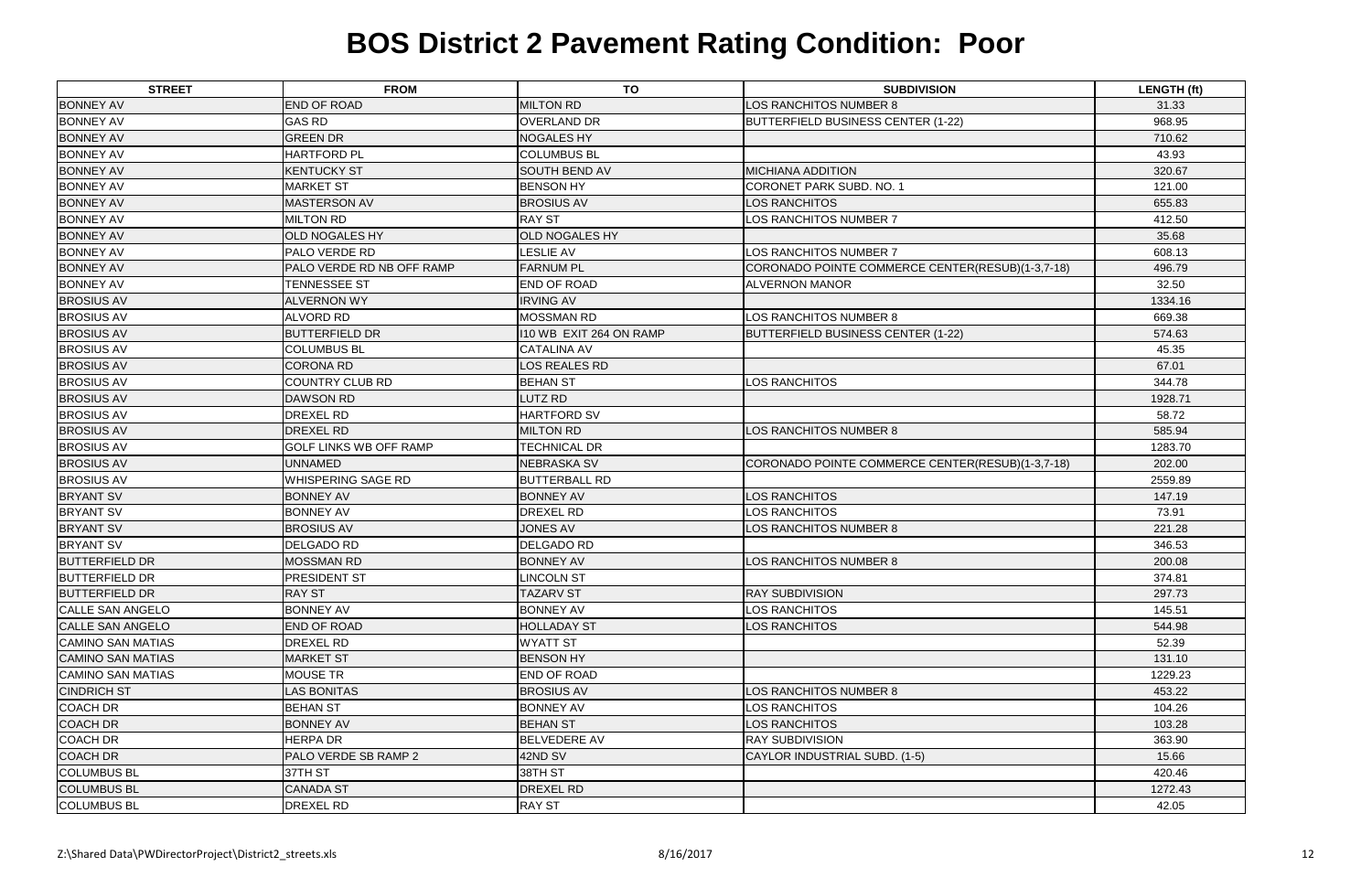| <b>STREET</b>      | <b>FROM</b>              | <b>TO</b>             | <b>SUBDIVISION</b>                               | <b>LENGTH (ft)</b> |
|--------------------|--------------------------|-----------------------|--------------------------------------------------|--------------------|
| <b>COLUMBUS BL</b> | <b>HERIBERTO LN</b>      | <b>DAWSON RD</b>      |                                                  | 2321.72            |
| <b>COLUMBUS BL</b> | <b>PALO VERDE RD</b>     | <b>ALVORD RD</b>      |                                                  | 452.90             |
| <b>COMSTOCK RD</b> | <b>DREXEL RD</b>         | <b>RAY ST</b>         | <b>RAY SUBDIVISION</b>                           | 1167.72            |
| <b>COMSTOCK RD</b> | <b>NOGALES HY</b>        | <b>OLD NOGALES HY</b> |                                                  | 381.11             |
| <b>CORONA RD</b>   | MASTERSON AV             | <b>EMERSON PL</b>     | LOS RANCHITOS NUMBER 8                           | 438.96             |
| <b>CORONA RD</b>   | <b>PALO VERDE RD</b>     | <b>ALVERNON WY</b>    | <b>BANDES ADDITION</b>                           | 2424.62            |
| <b>CORONA RD</b>   | <b>TECHNICAL DR</b>      | <b>ALVERNON WY</b>    |                                                  | 1289.74            |
| <b>DAVIS RD</b>    | <b>BANTAM RD</b>         | <b>END OF ROAD</b>    | CORONADO POINTE COMMERCE CENTER(RESUB)(1-3,7-18) | 763.53             |
| <b>DAWSON RD</b>   | <b>DODGE BL</b>          | <b>END OF ROAD</b>    |                                                  | 1145.89            |
| <b>DAWSON RD</b>   | <b>EARP BL</b>           | <b>DREXEL RD</b>      |                                                  | 34.78              |
| <b>DAWSON RD</b>   | <b>END OF ROAD</b>       | <b>MILTON RD</b>      | MARSHALL PARK(1-9)                               | 174.80             |
| <b>DAWSON RD</b>   | <b>IRVING AV</b>         | <b>COLUMBUS BL</b>    |                                                  | 1275.95            |
| <b>DAWSON RD</b>   | <b>MILTON RD</b>         | <b>END OF ROAD</b>    | <b>LOS RANCHITOS NUMBER 8</b>                    | 314.51             |
| DAWSON RD          | <b>MOSSMAN RD</b>        | <b>MASTERSON AV</b>   | LOS RANCHITOS NUMBER 8                           | 238.48             |
| <b>DAWSON RD</b>   | <b>PALO VERDE RD</b>     | <b>BUTTERFIELD DR</b> |                                                  | 88.22              |
| <b>DELGADO RD</b>  | <b>MOSSMAN RD</b>        | <b>HOLLY DR</b>       | LOS RANCHITOS NUMBER 8                           | 132.06             |
| <b>DELGADO RD</b>  | <b>SAHUARITA RD</b>      | <b>DELGADO RD</b>     |                                                  | 641.67             |
| <b>DELGADO RD</b>  | <b>SUMMIT ST</b>         | <b>EPPERSON LN</b>    |                                                  | 630.47             |
| <b>DODGE BL</b>    | 43RD PL                  | 44TH ST               | CAYLOR INDUSTRIAL SUBD. (1-5)                    | 258.04             |
| <b>DODGE BL</b>    | <b>ALVORD RD</b>         | <b>GARRETT AV</b>     |                                                  | 860.22             |
| <b>DODGE BL</b>    | <b>BONNEY AV</b>         | MASTERSON AV          | LOS RANCHITOS                                    | 659.89             |
| <b>DODGE BL</b>    | <b>BROSIUS AV</b>        | <b>BROSIUS AV</b>     | LOS RANCHITOS                                    | 148.91             |
| <b>DODGE BL</b>    | <b>CAMINO SAN MATIAS</b> | NOGALES HY            | SAN PEDRO ESTATES (1-23)                         | 451.92             |
| <b>DODGE BL</b>    | <b>COUNTRY CLUB RD</b>   | <b>BONNEY AV</b>      |                                                  | 54.69              |
| <b>DODGE BL</b>    | <b>COUNTRY CLUB RD</b>   | <b>BONNEY AV</b>      |                                                  | 38.44              |
| <b>DODGE BL</b>    | <b>HARTFORD SV</b>       | <b>FAIROAKS AV</b>    | <b>CORONET PARK SUBD. NO. 1</b>                  | 456.14             |
| <b>DODGE BL</b>    | <b>LESLIE AV</b>         | <b>CHRYSLER ST</b>    | <b>LOS RANCHITOS NUMBER 7</b>                    | 429.69             |
| <b>DODGE BL</b>    | <b>PALO VERDE RD</b>     | <b>ALVERNON WY</b>    |                                                  | 125.98             |
| <b>DODGE BL</b>    | <b>RAY ST</b>            | <b>ALVORD RD</b>      | LOS RANCHITOS NUMBER 7                           | 217.76             |
| <b>DODGE BL</b>    | <b>REFINERY WY</b>       | AJO WY                |                                                  | 422.92             |
| <b>DREXEL RD</b>   | <b>COUNTRY CLUB RD</b>   | <b>DAWSON RD</b>      |                                                  | 407.63             |
| <b>EARP BL</b>     | 42ND SV                  | 43RD PL               | CAYLOR INDUSTRIAL SUBD. (1-5)                    | 361.59             |
| <b>EARP BL</b>     | <b>CATALINA AV</b>       | <b>HERPA ST</b>       | <b>RAY SUBDIVISION</b>                           | 422.25             |
| <b>EARP BL</b>     | <b>MILTON RD</b>         | <b>ALVORD RD</b>      | LOS RANCHITOS NUMBER 8                           | 666.49             |
| <b>EARP BL</b>     | <b>NEBRASKA ST</b>       | <b>CINDRICH ST</b>    |                                                  | 627.69             |
| <b>EARP BL</b>     | <b>RAY SV</b>            | <b>HELENA SV</b>      | <b>CORONET PARK SUBD. NO. 1</b>                  | 471.23             |
| <b>EARP BL</b>     | <b>TENNESSEE ST</b>      | <b>COACH DR</b>       | BUTTERFIELD BUSINESS CENTER (36-50)              | 348.27             |
| <b>EL TORO RD</b>  | <b>EMERSON PL</b>        | <b>BROSIUS AV</b>     | LOS RANCHITOS NUMBER 8                           | 225.45             |
| <b>EMERSON PL</b>  | COACH DR                 | <b>GAS RD</b>         | <b>BUTTERFIELD BUSINESS CENTER (1-22)</b>        | 1021.92            |
| <b>EMERSON PL</b>  | <b>DAWSON RD</b>         | COUNTRY CLUB RD       |                                                  | 5756.54            |
| <b>EMERSON PL</b>  | <b>DELGADO RD</b>        | <b>DAVIS RD</b>       |                                                  | 1948.03            |
| <b>EPPERSON LN</b> | <b>END OF ROAD</b>       | <b>BANTAM RD</b>      | CORONADO POINTE COMMERCE CENTER(RESUB)(1-3,7-18) | 520.66             |
| <b>FAIROAKS AV</b> | COACH DR                 | <b>BUTTERFIELD DR</b> | BUTTERFIELD BUSINESS CENTER (1-22)               | 292.75             |
| <b>FARNUM PL</b>   | <b>BRYANT AV</b>         | <b>HARTFORD PL</b>    | <b>CORONET PARK SUBD. NO. 1</b>                  | 465.78             |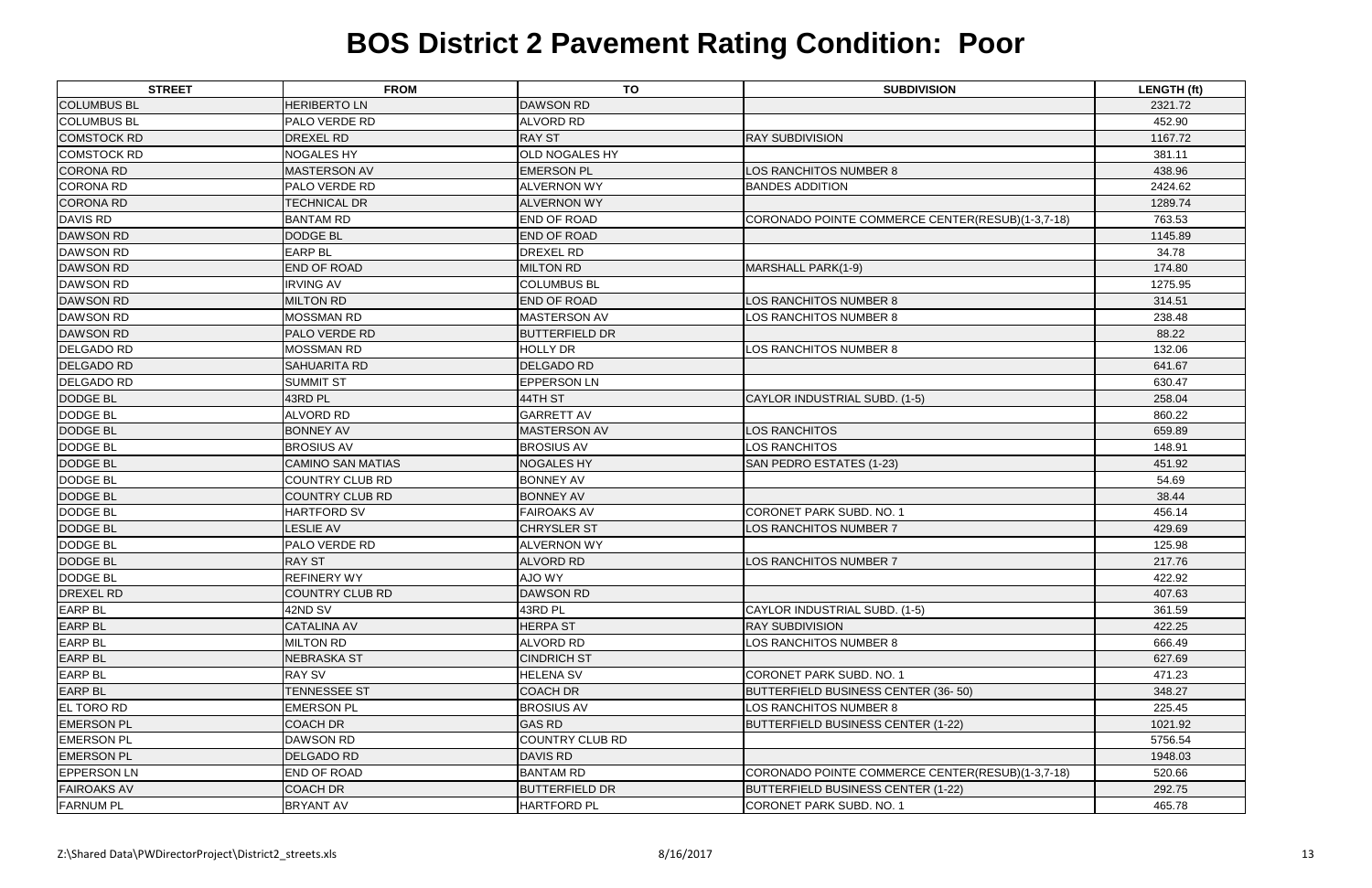| <b>STREET</b>       | <b>FROM</b>              | <b>TO</b>               | <b>SUBDIVISION</b>                         | <b>LENGTH (ft)</b> |
|---------------------|--------------------------|-------------------------|--------------------------------------------|--------------------|
| <b>FARNUM PL</b>    | <b>HARTFORD PL</b>       | <b>COLUMBUS BL</b>      | <b>CORONET PARK SUBD. NO. 1</b>            | 379.30             |
| <b>FENLEY DR</b>    | <b>BRYANT AV</b>         | <b>HARTFORD PL</b>      |                                            | 58.67              |
| <b>FENLEY DR</b>    | <b>CHRYSLER ST</b>       | <b>GARRETT AV</b>       | LOS RANCHITOS NUMBER 7                     | 230.82             |
| <b>FRANCES AV</b>   | <b>BROSIUS AV</b>        | <b>BROSIUS AV</b>       | LOS RANCHITOS                              | 145.49             |
| <b>FRANCES AV</b>   | <b>CATALINA AV</b>       | <b>HERPA DR</b>         | <b>RAY SUBDIVISION</b>                     | 351.25             |
| <b>GARRETT AV</b>   | END OF ROAD              | <b>CALLE SAN ANGELO</b> | SAN PEDRO ESTATES (1-23)                   | 217.51             |
| <b>GARRETT AV</b>   | <b>MILTON RD</b>         | <b>ALVORD RD</b>        | LOS RANCHITOS NUMBER 8                     | 662.68             |
| <b>GARRETT AV</b>   | <b>SOUTH BEND AV</b>     | <b>BELVEDERE AV</b>     | <b>MICHIANA ADDITION</b>                   | 708.28             |
| <b>GAS RD</b>       | <b>BEHAN ST</b>          | <b>BEHAN ST</b>         | LOS RANCHITOS                              | 138.99             |
| <b>GREEN DR</b>     | <b>TENNESSEE ST</b>      | <b>END OF ROAD</b>      | <b>CONTRACTORS' INDUSTRIAL PARK (1-18)</b> | 413.81             |
| <b>HARTFORD PL</b>  | DREXEL RD                | <b>HARTFORD SV</b>      |                                            | 63.52              |
| <b>HARTFORD SV</b>  | <b>BONNEY AV</b>         | <b>BONNEY AV</b>        | LOS RANCHITOS                              | 152.61             |
| <b>HARTFORD SV</b>  | <b>CINDRICH ST</b>       | <b>CANADA ST</b>        |                                            | 601.43             |
| <b>HARTFORD SV</b>  | <b>CORONA RD</b>         | LOS REALES RD           |                                            | 63.23              |
| <b>HARTFORD SV</b>  | <b>FAIROAKS AV</b>       | <b>COLUMBUS BL</b>      | <b>CORONET PARK SUBD. NO. 1</b>            | 374.14             |
| <b>HARTFORD SV</b>  | <b>MICHIGAN ST</b>       | <b>COACH DR</b>         | <b>BUTTERFIELD BUSINESS CENTER (1-22)</b>  | 854.77             |
| <b>HELENA SV</b>    | <b>BEHAN ST</b>          | <b>BONNEY AV</b>        | LOS RANCHITOS                              | 477.02             |
| <b>HELENA SV</b>    | <b>BUTTERFIELD DR</b>    | <b>OVERLAND DR</b>      | <b>BUTTERFIELD BUSINESS CENTER (1-22)</b>  | 1742.74            |
| <b>HELENA SV</b>    | <b>FENLEY DR</b>         | <b>GREEN DR</b>         |                                            | 267.50             |
| <b>HELENA SV</b>    | <b>HARTFORD SV</b>       | <b>FAIROAKS AV</b>      | <b>CORONET PARK SUBD. NO. 1</b>            | 502.80             |
| <b>HELENA SV</b>    | <b>MARKET ST</b>         | <b>MARKET ST</b>        |                                            | 49.78              |
| <b>HELENA SV</b>    | <b>SINGING CACTUS LN</b> | WHISPERING SAGE RD      |                                            | 1334.34            |
| <b>HERPA DR</b>     | <b>OLD NOGALES HY</b>    | OLD NOGALES HY          |                                            | 79.14              |
| <b>HERPA DR</b>     | PALO VERDE RD            | <b>LESLIE AV</b>        |                                            | 51.31              |
| <b>HERPA DR</b>     | <b>REX ST</b>            | <b>MARKET ST</b>        | <b>RAY SUBDIVISION</b>                     | 509.03             |
| <b>HERPA DR</b>     | <b>REX SV</b>            | <b>MARKET ST</b>        | CORONET PARK SUBD. NO. 1                   | 346.34             |
| <b>HERPA DR</b>     | <b>UNNAMED</b>           | NEBRASKA SV             |                                            | 31.86              |
| <b>HERPA ST</b>     | <b>END OF ROAD</b>       | <b>BRYANT SV</b>        | CORONET PARK SUBD. NO. 1                   | 197.36             |
| <b>HERPA ST</b>     | <b>MARKET ST</b>         | <b>BENSON HY</b>        |                                            | 115.23             |
| <b>HERPA ST</b>     | <b>MILTON RD</b>         | <b>EARP BL</b>          |                                            | 54.56              |
| <b>HOLLADAY ST</b>  | <b>BENSON HY</b>         | <b>BONNEY AV</b>        |                                            | 75.38              |
| <b>HOLLADAY ST</b>  | <b>BONNEY AV</b>         | <b>BONNEY AV</b>        | LOS RANCHITOS                              | 129.66             |
| <b>HOLLADAY ST</b>  | <b>BUTTERFIELD DR</b>    | 110 WB EXIT 264 ON RAMP |                                            | 79.96              |
| <b>HOLLADAY ST</b>  | <b>CATALINA AV</b>       | <b>HERPA DR</b>         | <b>RAY SUBDIVISION</b>                     | 33.88              |
| <b>HOLLADAY ST</b>  | <b>FAIROAKS AV</b>       | <b>COLUMBUS BL</b>      |                                            | 42.92              |
| <b>HOLLY DR</b>     | <b>DELGADO RD</b>        | <b>COUNTRY CLUB RD</b>  |                                            | 1053.06            |
| <b>HOLLY DR</b>     | <b>SANTA RITA RD</b>     | <b>DAWSON RD</b>        |                                            | 2198.62            |
| <b>HOTEL DR</b>     | <b>DREXEL RD</b>         | <b>WYATT ST</b>         | LOS RANCHITOS NUMBER 8                     | 301.41             |
| <b>HOTEL DR</b>     | <b>SANTA RITA RD</b>     | <b>COUNTRY CLUB RD</b>  |                                            | 4037.51            |
| <b>IRVING AV</b>    | ALDORN DR                | <b>CATALINA AV</b>      | <b>RAY SUBDIVISION</b>                     | 374.57             |
| <b>IRVING AV</b>    | <b>COUNTRY CLUB RD</b>   | <b>BONNEY AV</b>        | LOS RANCHITOS                              | 613.98             |
| <b>IRVING AV</b>    | PALO VERDE RD            | <b>ALVERNON WY</b>      |                                            | 2628.23            |
| <b>IRVINGTON RD</b> | <b>DAVIS RD</b>          | EL TORO RD              |                                            | 2620.00            |
| JONES AV            | <b>COUNTRY CLUB RD</b>   | <b>BEHAN ST</b>         |                                            | 57.83              |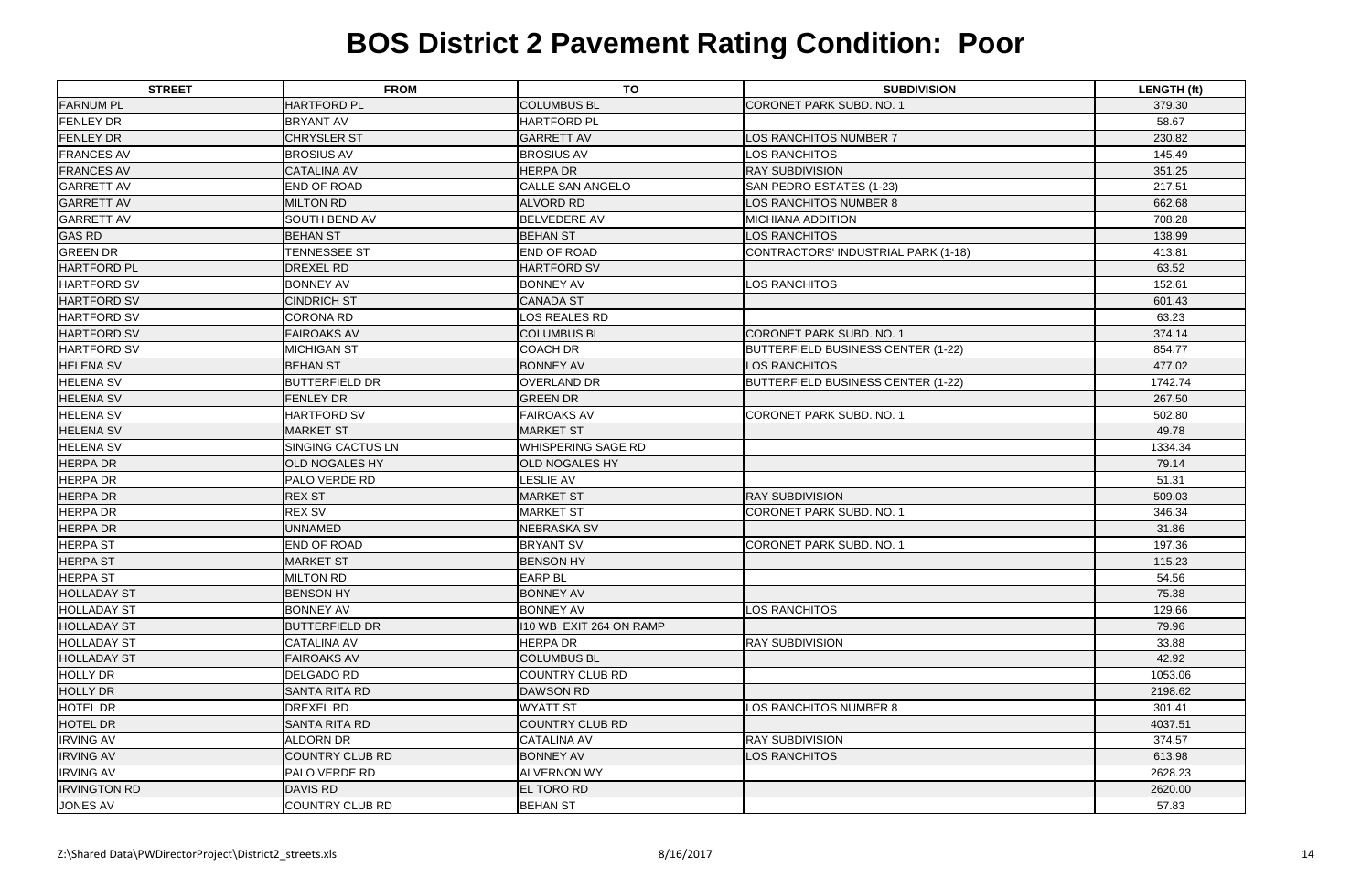| <b>STREET</b>         | <b>FROM</b>               | <b>TO</b>             | <b>SUBDIVISION</b>                               | <b>LENGTH (ft)</b> |
|-----------------------|---------------------------|-----------------------|--------------------------------------------------|--------------------|
| <b>KENTUCKY ST</b>    | <b>BONNEY AV</b>          | <b>MASTERSON AV</b>   | LOS RANCHITOS NUMBER 8                           | 657.82             |
| <b>KENTUCKY ST</b>    | CHRYSLER AV               | <b>DODGE BL</b>       |                                                  | 361.60             |
| <b>LESLIE AV</b>      | <b>MILTON RD</b>          | <b>EARP BL</b>        | LOS RANCHITOS NUMBER 7                           | 515.43             |
| <b>LESLIE AV</b>      | <b>MOSSMAN RD</b>         | <b>BILBY RD</b>       | <b>LOS RANCHITOS NUMBER 8</b>                    | 648.67             |
| <b>LESLIE AV</b>      | PALO VERDE RD NB OFF RAMP | <b>FARNUM PL</b>      |                                                  | 69.57              |
| <b>LESLIE AV</b>      | <b>RAY ST</b>             | <b>REX ST</b>         | <b>RAY SUBDIVISION</b>                           | 540.85             |
| <b>LUMBER ST</b>      | <b>DREXEL RD</b>          | <b>MILTON RD</b>      | LOS RANCHITOS NUMBER 7                           | 1013.11            |
| <b>MARKET ST</b>      | <b>ALVERNON WY</b>        | <b>CONTRACTORS WY</b> |                                                  | 330.22             |
| <b>MARKET ST</b>      | <b>HARTFORD SV</b>        | <b>HARTFORD SV</b>    | CORONET PARK SUBD. NO. 1                         | 249.77             |
| <b>MARKET ST</b>      | <b>MASTERSON AV</b>       | <b>BROSIUS AV</b>     | LOS RANCHITOS NUMBER 8                           | 654.19             |
| <b>MILTON RD</b>      | 44TH ST                   | 45TH ST               |                                                  | 1101.03            |
| <b>MILTON RD</b>      | 45TH ST                   | 47TH ST               |                                                  | 868.03             |
| <b>MILTON RD</b>      | <b>BENSON HY</b>          | <b>BONNEY AV</b>      | <b>LOS RANCHITOS</b>                             | 641.10             |
| <b>MILTON RD</b>      | <b>BONNEY AV</b>          | <b>DREXEL RD</b>      |                                                  | 33.91              |
| <b>MILTON RD</b>      | <b>BONNEY AV</b>          | <b>MASTERSON AV</b>   | LOS RANCHITOS NUMBER 8                           | 654.44             |
| <b>MILTON RD</b>      | <b>COMSTOCK RD</b>        | <b>FRANCES AV</b>     | LOS REALES INDUSTRIAL SUBDIVISION (1-32)         | 613.84             |
| <b>MILTON RD</b>      | <b>DREXEL RD</b>          | <b>HARTFORD SV</b>    | CORONET PARK SUBD. NO. 1                         | 811.27             |
| <b>MILTON RD</b>      | <b>DREXEL RD</b>          | <b>RAY ST</b>         | <b>RAY SUBDIVISION</b>                           | 1200.49            |
| <b>MILTON RD</b>      | <b>HERPA AV</b>           | <b>RAY ST</b>         |                                                  | 39.59              |
| <b>MILTON RD</b>      | <b>JONES AV</b>           | <b>PALO VERDE RD</b>  |                                                  | 52.08              |
| <b>MILTON RD</b>      | <b>TAZARV ST</b>          | <b>REX ST</b>         | <b>RAY SUBDIVISION</b>                           | 1076.64            |
| <b>MILTON RD</b>      | TENNESSEE ST              | <b>COACH DR</b>       | <b>BUTTERFIELD BUSINESS CENTER (1-22)</b>        | 543.29             |
| <b>MILTON RD</b>      | <b>WYATT ST</b>           | <b>MILTON RD</b>      | LOS RANCHITOS NUMBER 8                           | 324.88             |
| <b>MOSSMAN RD</b>     | 43RD PL                   | 44TH ST               |                                                  | 21.28              |
| <b>MOSSMAN RD</b>     | 47TH ST                   | <b>REFINERY WY</b>    |                                                  | 658.13             |
| <b>MOSSMAN RD</b>     | <b>BROSIUS AV</b>         | <b>DREXEL RD</b>      |                                                  | 37.14              |
| <b>MOSSMAN RD</b>     | <b>CORPORATE DR</b>       | <b>UNNAMED</b>        | CORONADO POINTE COMMERCE CENTER(RESUB)(1-3,7-18) | 244.70             |
| <b>MOSSMAN RD</b>     | <b>COUNTRY CLUB RD</b>    | <b>MOSSMAN RD</b>     |                                                  | 55.88              |
| <b>MOSSMAN RD</b>     | <b>COUNTRY CLUB RD</b>    | <b>MOSSMAN RD</b>     | <b>LOS RANCHITOS NUMBER 8</b>                    | 388.08             |
| <b>MOSSMAN RD</b>     | <b>DODGE BL</b>           | <b>ALVERNON WY</b>    |                                                  | 1240.42            |
| <b>MOSSMAN RD</b>     | <b>EARP BL</b>            | <b>DREXEL RD</b>      | <b>LOS RANCHITOS</b>                             | 261.28             |
| <b>MOSSMAN RD</b>     | <b>KENTUCKY ST</b>        | <b>BELVEDERE AV</b>   |                                                  | 316.09             |
| <b>MOSSMAN RD</b>     | OLD NOGALES HY            | <b>OLD NOGALES HY</b> |                                                  | 664.28             |
| <b>MOSSMAN RD</b>     | <b>RAY ST</b>             | <b>REX ST</b>         | <b>RAY SUBDIVISION</b>                           | 177.93             |
| <b>OLD NOGALES HY</b> | <b>ARCADIA AV</b>         | <b>ROSEMONT AV</b>    |                                                  | 1296.56            |
| <b>OLD NOGALES HY</b> | <b>FAIROAKS AV</b>        | <b>COLUMBUS BL</b>    | <b>CORONET PARK SUBD. NO. 1</b>                  | 250.23             |
| <b>OLD NOGALES HY</b> | <b>HOLLY DR</b>           | <b>PALO VERDE RD</b>  | LOS RANCHITOS NUMBER 8                           | 157.27             |
| <b>OLD NOGALES HY</b> | MASTERSON AV              | <b>END OF ROAD</b>    | LOS RANCHITOS                                    | 535.74             |
| <b>OVERLAND DR</b>    | <b>BROSIUS AV</b>         | <b>MOSSMAN RD</b>     | LOS RANCHITOS NUMBER 8                           | 173.46             |
| <b>OVERLAND DR</b>    | <b>RAY ST</b>             | <b>REX ST</b>         | <b>RAY SUBDIVISION</b>                           | 937.77             |
| <b>OVERLAND DR</b>    | <b>SOUTH BEND AV</b>      | <b>BELVEDERE AV</b>   |                                                  | 34.22              |
| <b>RANDOLPH AV</b>    | <b>GAS RD</b>             | <b>BUTTERFIELD DR</b> | <b>BUTTERFIELD BUSINESS CENTER (1-22)</b>        | 476.13             |
| <b>RANDOLPH AV</b>    | <b>RAY ST</b>             | <b>REX ST</b>         | <b>RAY SUBDIVISION</b>                           | 33.71              |
| <b>RAY ST</b>         | <b>HERPA AV</b>           | <b>RAY ST</b>         | <b>RAY SUBDIVISION</b>                           | 36.12              |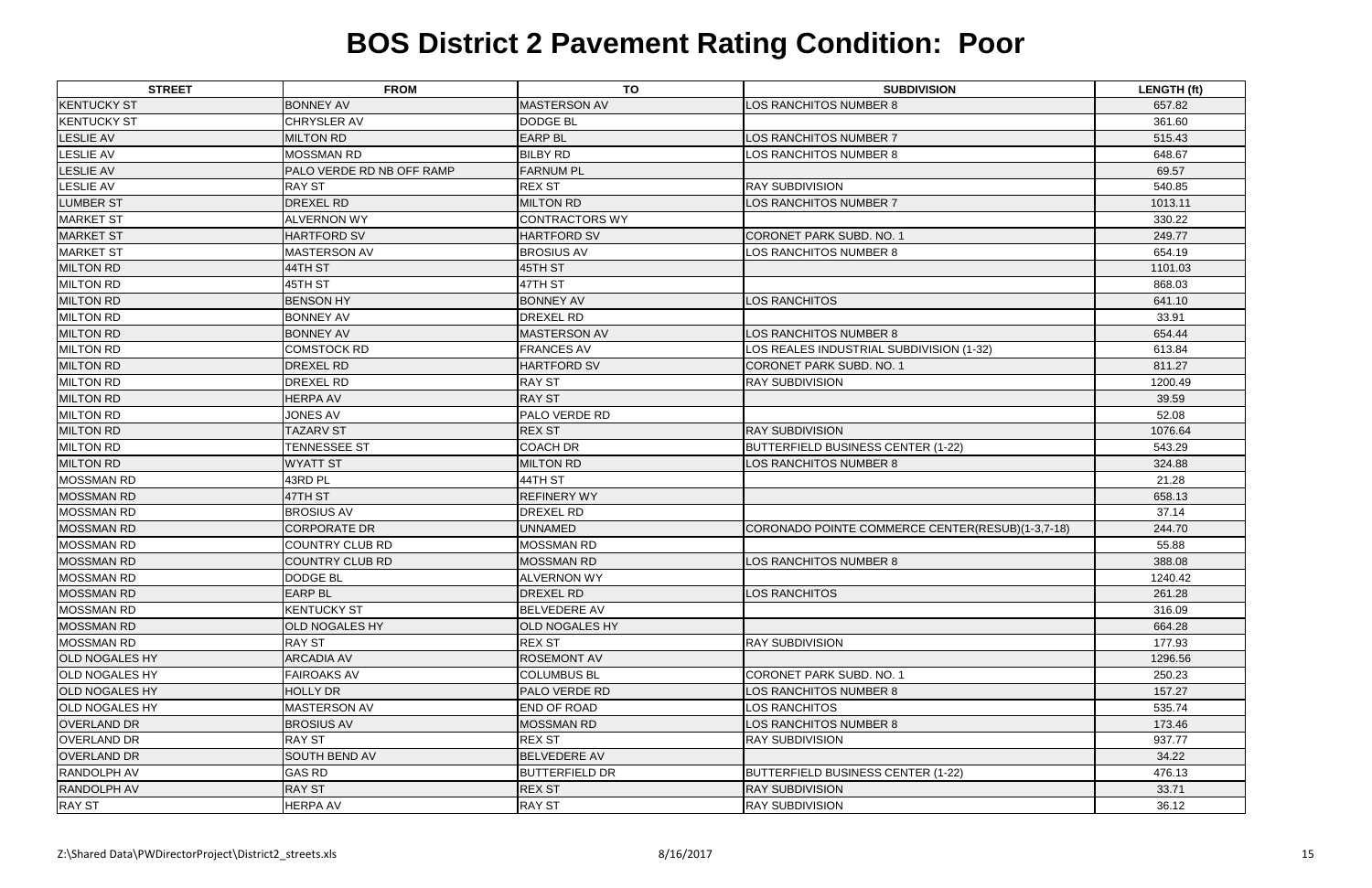| <b>STREET</b>        | <b>FROM</b>            | <b>TO</b>            | <b>SUBDIVISION</b>                               | <b>LENGTH (ft)</b> |
|----------------------|------------------------|----------------------|--------------------------------------------------|--------------------|
| <b>RAY ST</b>        | <b>HOLLADAY ST</b>     | <b>BROSIUS AV</b>    | <b>LOS RANCHITOS</b>                             | 100.01             |
| <b>RAY ST</b>        | <b>LESLIE AV</b>       | <b>DREXEL RD</b>     |                                                  | 37.71              |
| <b>RAY ST</b>        | <b>SWAN RD</b>         | <b>ARCADIA AV</b>    |                                                  | 1249.91            |
| <b>RAY SV</b>        | 38TH ST                | <b>AVIATION PW</b>   |                                                  | 255.80             |
| <b>RAY SV</b>        | <b>BONNEY AV</b>       | MASTERSON AV         | LOS RANCHITOS NUMBER 8                           | 666.09             |
| <b>RAY SV</b>        | <b>CORONA RD</b>       | <b>LOS REALES RD</b> | LOS REALES INDUSTRIAL SUBDIVISION (1-32)         | 915.39             |
| <b>RAY SV</b>        | <b>LESLIE AV</b>       | <b>DREXEL RD</b>     | LOS RANCHITOS                                    | 432.15             |
| <b>RAY SV</b>        | <b>RAY SV</b>          | <b>HELENA SV</b>     | <b>CORONET PARK SUBD. NO. 1</b>                  | 281.52             |
| <b>REFINERY WY</b>   | <b>COLUMBUS BL</b>     | <b>CATALINA AV</b>   | <b>RAY SUBDIVISION</b>                           | 504.89             |
| <b>SANTA RITA RD</b> | <b>JONES AV</b>        | <b>PALO VERDE RD</b> | LOS RANCHITOS NUMBER 8                           | 381.39             |
| SANTA RITA RD        | <b>RAY ST</b>          | <b>ALVORD RD</b>     |                                                  | 22.59              |
| SOUTH BEND AV        | <b>BROSIUS AV</b>      | <b>BROSIUS AV</b>    | LOS RANCHITOS                                    | 143.51             |
| <b>SOUTH BEND AV</b> | <b>HOLLADAY ST</b>     | <b>BONNEY AV</b>     | LOS RANCHITOS                                    | 403.86             |
| SWAN RD              | <b>FAIROAKS AV</b>     | <b>COLUMBUS BL</b>   |                                                  | 49.47              |
| <b>SWAN RD</b>       | <b>FARNUM PL</b>       | <b>CORPORATE DR</b>  | CORONADO POINTE COMMERCE CENTER(RESUB)(1-3,7-18) | 462.21             |
| SWAN RD              | <b>HELENA SV</b>       | <b>REX SV</b>        | <b>CORONET PARK SUBD. NO. 1</b>                  | 309.58             |
| <b>SWAN RD</b>       | <b>KENTUCKY ST</b>     | <b>SOUTH BEND AV</b> |                                                  | 0.95               |
| <b>SWAN RD</b>       | <b>MARKET ST</b>       | <b>BENSON HY</b>     |                                                  | 419.14             |
| <b>SWAN RD</b>       | <b>OLD NOGALES HY</b>  | <b>LUMBER ST</b>     |                                                  | 2863.16            |
| <b>TECHNICAL DR</b>  | <b>REX ST</b>          | <b>REX SV</b>        |                                                  | 267.79             |
| <b>TENNESSEE PL</b>  | <b>DREXEL RD</b>       | <b>HARTFORD SV</b>   | <b>CORONET PARK SUBD. NO. 1</b>                  | 551.23             |
| <b>TENNESSEE PL</b>  | <b>IRVINGTON RD</b>    | <b>WYOMING ST</b>    |                                                  | 1336.84            |
| <b>WYATT ST</b>      | <b>COUNTRY CLUB RD</b> | <b>BONNEY AV</b>     | <b>LOS RANCHITOS NUMBER 8</b>                    | 599.03             |

| Tota         |
|--------------|
| <b>Total</b> |

| <b>Total Feet Poor:</b>  | 130913.01 |
|--------------------------|-----------|
| <b>Total Miles Poor:</b> | 24.79     |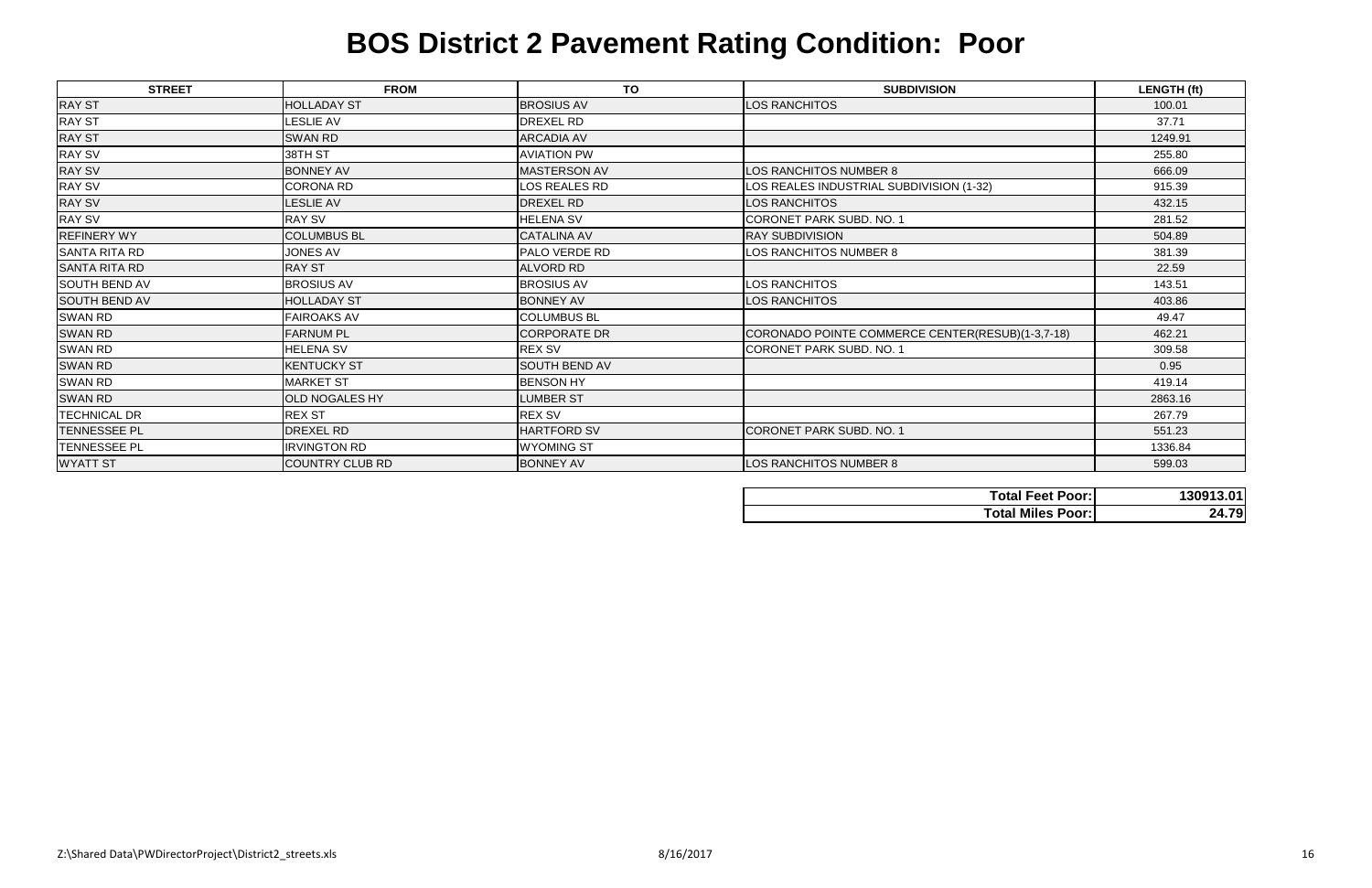| <b>STREET</b>         | <b>FROM</b>            | <b>TO</b>             | <b>SUBDIVISION</b>                             | LENGTH(ft) |
|-----------------------|------------------------|-----------------------|------------------------------------------------|------------|
| 43RD PL               | <b>DODGE BL</b>        | <b>END OF ROAD</b>    | CAYLOR INDUSTRIAL SUBD. (1-5)                  | 691.44     |
| 44TH ST               | <b>DODGE BL</b>        | <b>END OF ROAD</b>    |                                                | 938.50     |
| 45TH ST               | <b>COUNTRY CLUB RD</b> | <b>RANDOLPH AV</b>    | <b>SUNNY ACRES</b>                             | 1178.41    |
| 46TH ST               | <b>COUNTRY CLUB RD</b> | RANDOLPH AV           | <b>SUNNY ACRES</b>                             | 1191.83    |
| 47TH ST               | <b>COUNTRY CLUB RD</b> | <b>RANDOLPH AV</b>    | <b>SUNNY ACRES</b>                             | 1195.90    |
| 48TH ST               | <b>COUNTRY CLUB RD</b> | RANDOLPH AV           | <b>FORESITE INDUSTRIAL SITES</b>               | 1189.95    |
| <b>ALVERNON WY</b>    | <b>EL TORO RD</b>      | <b>DAWSON RD</b>      |                                                | 2574.74    |
| <b>ALVERNON WY</b>    | <b>SAHUARITA RD</b>    | <b>UNNAMED</b>        |                                                | 5323.31    |
| <b>ALVERNON WY</b>    | <b>UNNAMED</b>         | <b>EL TORO RD</b>     |                                                | 79.45      |
| <b>BROADMONT DR</b>   | <b>VETERANS ST</b>     | AJO WY                |                                                | 68.41      |
| <b>BROADMONT DR</b>   | <b>VETERANS ST</b>     | AJO WY                | PALO VERDE-AJO INDUSTRIAL SUBDIVISION BLKS 1-6 | 1590.48    |
| <b>BROADMONT DR</b>   | <b>VETERANS ST</b>     | AJO WY                | TUCSON BROADBENT BUSINESS PARK (1-5)           | 40.38      |
| <b>BROADMONT DR</b>   | <b>VETERANS ST</b>     | AJO WY                | PALO VERDE-AJO INDUSTRIAL SUBDIVISION BLKS 1-6 | 0.05       |
| <b>CANADA PL</b>      | END OF ROAD            | <b>CANADA ST</b>      |                                                | 679.13     |
| <b>CANADA ST</b>      | <b>ARCADIA AV</b>      | <b>CANADA PL</b>      |                                                | 332.15     |
| <b>CANADA ST</b>      | <b>CANADA PL</b>       | <b>ROSEMONT AV</b>    |                                                | 971.69     |
| <b>CATALINA AV</b>    | <b>DREXEL RD</b>       | <b>RAY ST</b>         |                                                | 44.41      |
| <b>CATALINA AV</b>    | DREXEL RD              | <b>RAY ST</b>         | <b>RAY SUBDIVISION</b>                         | 1171.89    |
| <b>CATALINA AV</b>    | <b>RAY ST</b>          | <b>REX ST</b>         | <b>RAY SUBDIVISION</b>                         | 30.73      |
| <b>CATALINA AV</b>    | <b>RAY ST</b>          | <b>REX ST</b>         | <b>RAY SUBDIVISION</b>                         | 820.75     |
| <b>COLUMBIA ST</b>    | <b>COUNTRY CLUB RD</b> | <b>RANDOLPH AV</b>    |                                                | 71.20      |
| <b>COLUMBIA ST</b>    | <b>COUNTRY CLUB RD</b> | <b>RANDOLPH AV</b>    | <b>INDUSTRIAL PARK SITE</b>                    | 1200.42    |
| <b>COLUMBUS BL</b>    | LUTZ RD                | <b>CAMINO ANTIGUA</b> |                                                | 655.80     |
| <b>CRAYCROFT RD</b>   | <b>DREXEL RD</b>       | <b>VALENCIA RD</b>    |                                                | 2535.16    |
| <b>DAWSON RD</b>      | <b>ANSON LN</b>        | <b>END OF ROAD</b>    |                                                | 615.88     |
| <b>DAWSON RD</b>      | <b>BEARUPLN</b>        | <b>ANSON LN</b>       |                                                | 664.45     |
| <b>DAWSON RD</b>      | <b>COLUMBUS BL</b>     | <b>MYRICK LN</b>      |                                                | 645.58     |
| <b>DAWSON RD</b>      | <b>MYRICK LN</b>       | <b>BEARUPLN</b>       |                                                | 662.20     |
| <b>DISTRICT ST</b>    | <b>COUNTRY CLUB RD</b> | <b>RANDOLPH AV</b>    |                                                | 92.93      |
| <b>DISTRICT ST</b>    | <b>COUNTRY CLUB RD</b> | <b>RANDOLPH AV</b>    | <b>INDUSTRIAL PARK SITE</b>                    | 1074.09    |
| <b>DREXEL RD</b>      | <b>BEVERLY AV</b>      | <b>CRAYCROFT RD</b>   |                                                | 1188.79    |
| DREXEL RD             | <b>ROSEMONT AV</b>     | <b>BEVERLY AV</b>     |                                                | 1308.29    |
| <b>HELEN MARIE DR</b> | <b>NOGALES HY</b>      | <b>NOGALES HY</b>     |                                                | 213.43     |
| <b>HELEN MARIE DR</b> | <b>NOGALES HY</b>      | <b>NOGALES HY</b>     | -S ACRES                                       | 1542.76    |
| <b>ILLINOIS ST</b>    | <b>CONTRACTORS WY</b>  | END OF ROAD           |                                                | 29.37      |
| <b>ILLINOIS ST</b>    | <b>CONTRACTORS WY</b>  | <b>END OF ROAD</b>    | <b>ALVERNON MANOR</b>                          | 2972.56    |
| <b>LINCOLN ST</b>     | <b>COUNTRY CLUB RD</b> | RANDOLPH AV           |                                                | 101.07     |
| <b>LINCOLN ST</b>     | <b>COUNTRY CLUB RD</b> | RANDOLPH AV           | <b>INDUSTRIAL PARK SITE</b>                    | 1072.15    |
| <b>MICHIGAN ST</b>    | <b>MICHIGAN ST</b>     | <b>MILBER ST</b>      |                                                | 738.25     |
| <b>MICHIGAN ST</b>    | <b>MILBER ST</b>       | PALO VERDE RD         |                                                | 386.05     |
| <b>MILBER ST</b>      | <b>COUNTRY CLUB RD</b> | <b>RANDOLPH AV</b>    |                                                | 68.15      |
| <b>MILBER ST</b>      | <b>COUNTRY CLUB RD</b> | RANDOLPH AV           | <b>INDUSTRIAL PARK SITE</b>                    | 1220.99    |
| <b>MILBER ST</b>      | PENNSYLVANIA ST        | <b>MICHIGAN ST</b>    |                                                | 31.21      |
| <b>MILBER ST</b>      | PENNSYLVANIA ST        | <b>MICHIGAN ST</b>    | PALO VERDE INDUSTRIAL PARK (1-88)              | 323.64     |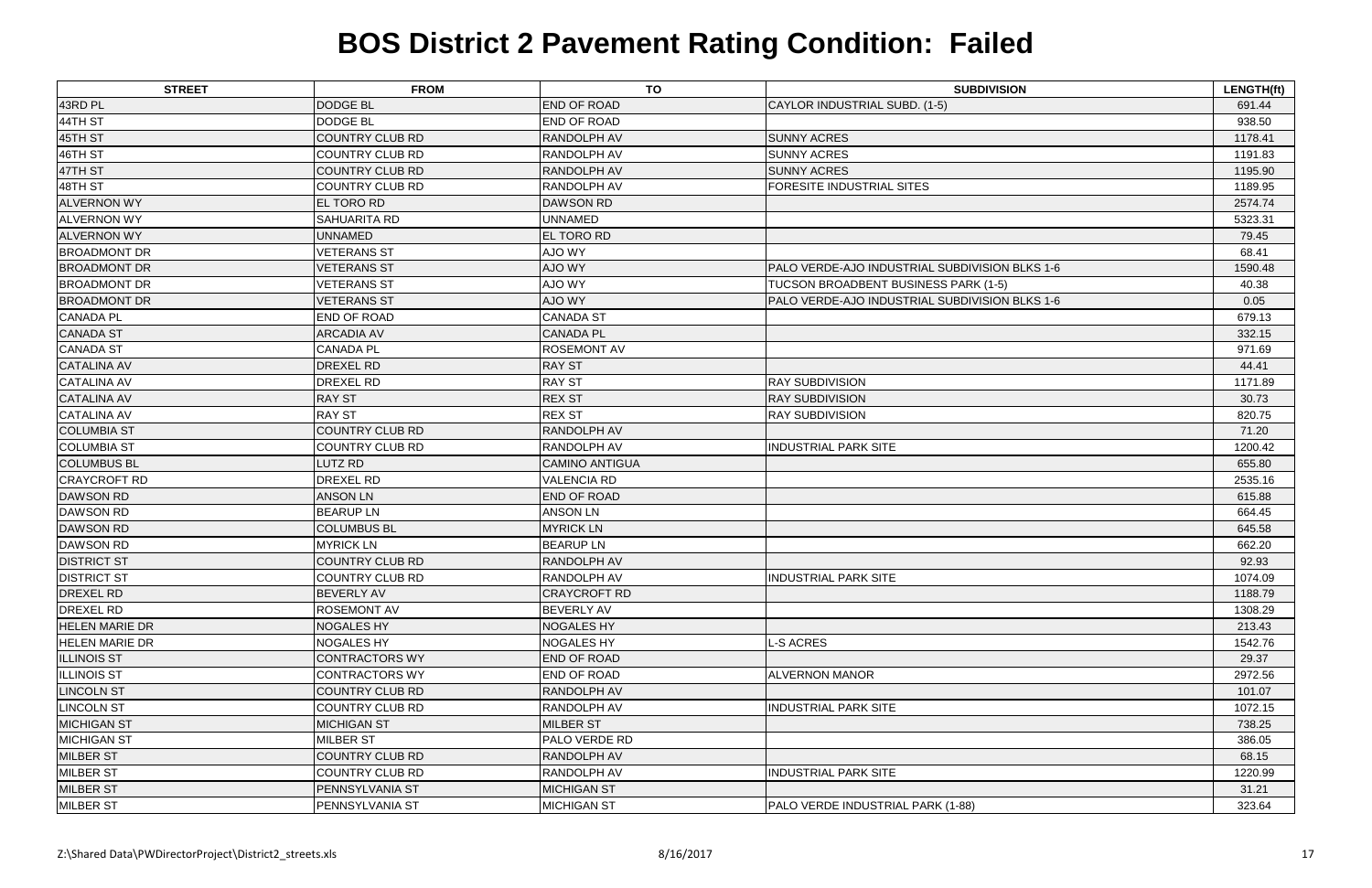| <b>STREET</b>              | <b>FROM</b>            | <b>TO</b>              | <b>SUBDIVISION</b>                               | LENGTH(ft)                            |
|----------------------------|------------------------|------------------------|--------------------------------------------------|---------------------------------------|
| <b>MILBER ST</b>           | RANDOLPH AV            | <b>PENNSYLVANIA ST</b> | <b>INDUSTRIAL PARK SITE</b>                      | 43.84                                 |
| <b>MILBER ST</b>           | RANDOLPH AV            | PENNSYLVANIA ST        | PALO VERDE INDUSTRIAL PARK (1-88)                | 1146.03                               |
| <b>NEBRASKA ST</b>         | <b>ARCADIA AV</b>      | <b>END OF ROAD</b>     |                                                  | 998.31                                |
| <b>OLYMPIA SV</b>          | <b>IRVINGTON RD</b>    | <b>ALVERNON WY</b>     |                                                  | 1300.61                               |
| <b>OLYMPIA SV</b>          | <b>IRVINGTON RD</b>    | <b>ALVERNON WY</b>     | CORONADO POINTE COMMERCE CENTER(RESUB)(1-3,7-18) | 266.15                                |
| <b>PENNSYLVANIA ST</b>     | COUNTRY CLUB RD        | RANDOLPH AV            |                                                  | 66.84                                 |
| PENNSYLVANIA ST            | <b>COUNTRY CLUB RD</b> | <b>RANDOLPH AV</b>     | <b>INDUSTRIAL PARK SITE</b>                      | 1226.81                               |
| <b>PENNSYLVANIA ST</b>     | RANDOLPH AV            | <b>MILBER ST</b>       | <b>INDUSTRIAL PARK SITE</b>                      | 39.47                                 |
| <b>PENNSYLVANIA ST</b>     | RANDOLPH AV            | <b>MILBER ST</b>       | PALO VERDE INDUSTRIAL PARK (1-88)                | 964.78                                |
| <b>PRESIDENT ST</b>        | <b>COUNTRY CLUB RD</b> | <b>RANDOLPH AV</b>     |                                                  | 104.59                                |
| <b>PRESIDENT ST</b>        | <b>COUNTRY CLUB RD</b> | <b>RANDOLPH AV</b>     | <b>INDUSTRIAL PARK SITE</b>                      | 1072.93                               |
| <b>RANDOLPH AV</b>         | 45TH ST                | 46TH ST                | <b>SUNNY ACRES</b>                               | 364.73                                |
| RANDOLPH AV                | 46TH ST                | 47TH ST                | <b>SUNNY ACRES</b>                               | 388.53                                |
| RANDOLPH AV                | 47TH ST                | 48TH ST                | <b>FORESITE INDUSTRIAL SITES</b>                 | 198.11                                |
| RANDOLPH AV                | 47TH ST                | 48TH ST                | <b>SUNNY ACRES</b>                               | 195.93                                |
| <b>RANDOLPH AV</b>         | 48TH ST                | AJO WY                 |                                                  | 76.29                                 |
| RANDOLPH AV                | 48TH ST                | <b>AJO WY</b>          | <b>FORESITE INDUSTRIAL SITES</b>                 | 390.75                                |
| RANDOLPH AV                | <b>DISTRICT ST</b>     | <b>COLUMBIA ST</b>     |                                                  | 181.01                                |
| <b>RANDOLPH AV</b>         | <b>DISTRICT ST</b>     | <b>COLUMBIA ST</b>     | <b>INDUSTRIAL PARK SITE</b>                      | 219.27                                |
| RANDOLPH AV                | <b>LINCOLN ST</b>      | <b>DISTRICT ST</b>     |                                                  | 379.98                                |
| <b>RANDOLPH AV</b>         | <b>MILBER ST</b>       | <b>PENNSYLVANIA ST</b> | <b>INDUSTRIAL PARK SITE</b>                      | 379.70                                |
| <b>RANDOLPH AV</b>         | PENNSYLVANIA ST        | MICHIGAN ST            |                                                  | 29.54                                 |
| <b>RANDOLPH AV</b>         | PENNSYLVANIA ST        | MICHIGAN ST            | <b>INDUSTRIAL PARK SITE</b>                      | 320.38                                |
| <b>REFINERY WY</b>         | CHRYSLER AV            | <b>DODGE BL</b>        |                                                  | 362.37                                |
| <b>REFINERY WY</b>         | <b>END OF ROAD</b>     | CHRYSLER AV            |                                                  | 169.44                                |
| <b>ROSEMONT AV</b>         | <b>CANADA ST</b>       | <b>DREXEL RD</b>       |                                                  | 1284.91                               |
| <b>SAINT KATHERINES CT</b> | <b>END OF ROAD</b>     | <b>NOGALES HY</b>      |                                                  | 60.13                                 |
| SAINT KATHERINES CT        | END OF ROAD            | <b>NOGALES HY</b>      | <b>ST. KATHERINE COURT</b>                       | 499.00                                |
| <b>TENNESSEE ST</b>        | <b>CONTRACTORS WY</b>  | TENNESSEE PL           |                                                  | 38.83                                 |
| <b>TENNESSEE ST</b>        | <b>CONTRACTORS WY</b>  | TENNESSEE PL           | <b>ALVERNON MANOR</b>                            | 660.98                                |
| <b>TENNESSEE ST</b>        | <b>IRVING AV</b>       | <b>JULIAN AV</b>       | <b>ALVERNON MANOR</b>                            | 656.25                                |
| <b>TENNESSEE ST</b>        | <b>JULIAN AV</b>       | <b>UNNAMED</b>         | <b>ALVERNON MANOR</b>                            | 422.94                                |
| <b>TENNESSEE ST</b>        | <b>TENNESSEE PL</b>    | <b>IRVING AV</b>       | <b>ALVERNON MANOR</b>                            | 426.64                                |
| <b>TENNESSEE ST</b>        | <b>UNNAMED</b>         | <b>BELVEDERE AV</b>    | <b>ALVERNON MANOR</b>                            | 1378.07                               |
| <b>TRINITY TE</b>          | <b>END OF ROAD</b>     | <b>NOGALES HY</b>      |                                                  | 57.95                                 |
| TRINITY TE                 | END OF ROAD            | <b>NOGALES HY</b>      | <b>SALLY'S ALLEY</b>                             | 517.83                                |
| <b>VETERANS ST</b>         | <b>BROADMONT DR</b>    | <b>PALO VERDE RD</b>   |                                                  | 56.73                                 |
| <b>VETERANS ST</b>         | <b>BROADMONT DR</b>    | <b>PALO VERDE RD</b>   | TUCSON BROADBENT BUSINESS PARK (1-5)             | 422.38                                |
| <b>VETERANS ST</b>         | PALO VERDE RD          | <b>RICHEY BL</b>       |                                                  | 278.78                                |
| <b>WYOMING ST</b>          | <b>SWAN RD</b>         | <b>ARCADIA AV</b>      |                                                  | 1290.31                               |
|                            |                        |                        |                                                  |                                       |
|                            |                        |                        |                                                  | 58466.12<br><b>Total Feet Failed:</b> |
|                            |                        |                        | <b>Total Miles Failed:</b>                       | 11.07                                 |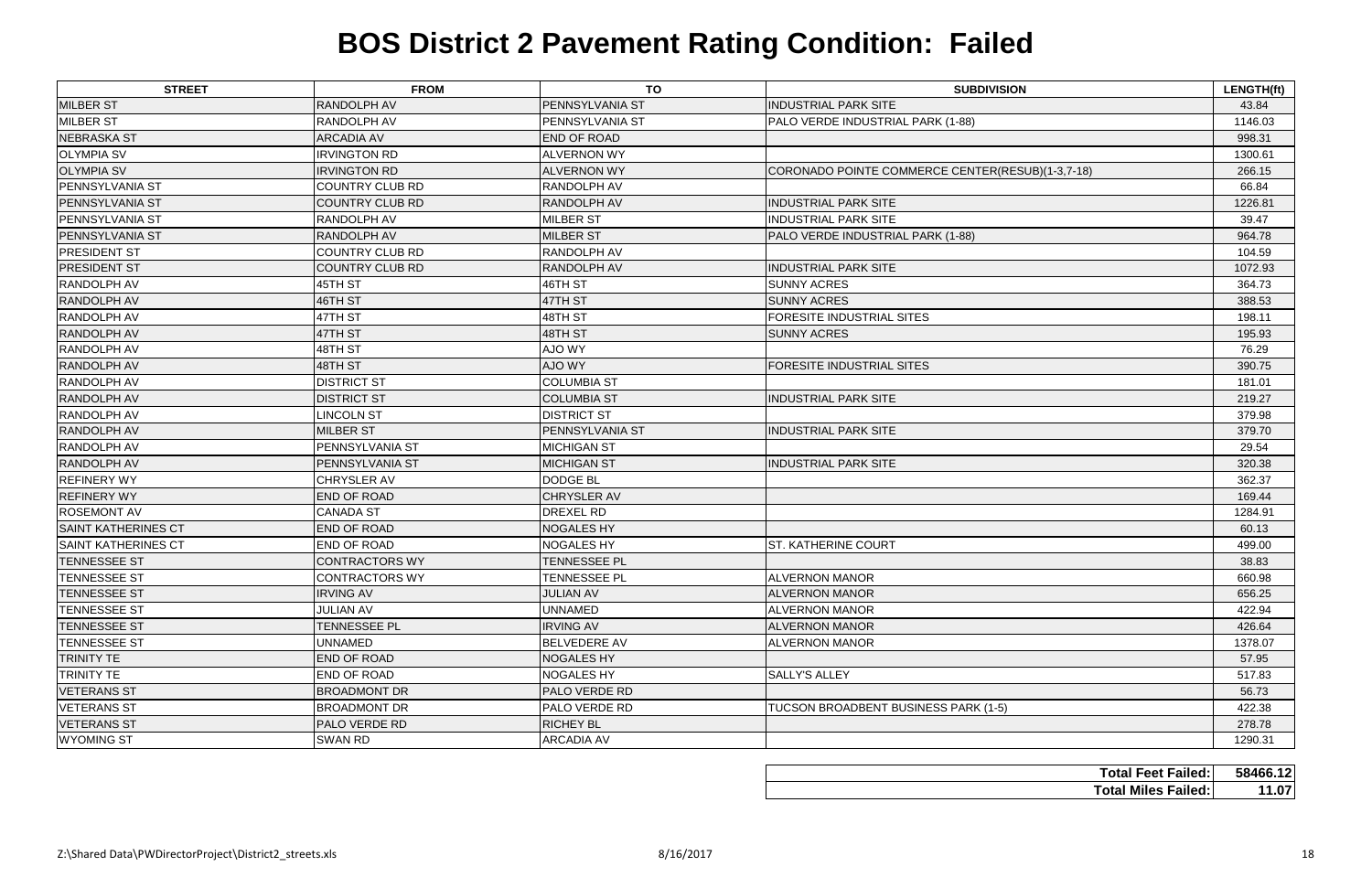| <b>STREET</b>            | <b>FROM</b>              | <b>TO</b>                | <b>SUBDIVISION</b>                 | LENGTH(ft) |
|--------------------------|--------------------------|--------------------------|------------------------------------|------------|
| 47TH ST                  | <b>RICHEY BL</b>         | <b>CHRYSLER AV</b>       |                                    | 654.76     |
| <b>ADILENE DR</b>        | <b>SUMMIT POINT DR</b>   | <b>COUNTRY CLUB RD</b>   |                                    | 1486.57    |
| <b>ARGUEDAS WY</b>       | <b>CORTAZAR CT</b>       | <b>FAIRY DUSTER DR</b>   | RANCHO VALENCIA II (1-58)          | 260.03     |
| <b>ARGUEDAS WY</b>       | <b>END OF ROAD</b>       | <b>CORTAZAR CT</b>       | RANCHO VALENCIA II (1-58)          | 310.98     |
| <b>ARGUEDAS WY</b>       | <b>FAIRY DUSTER DR</b>   | <b>BENEDETTI CT</b>      | RANCHO VALENCIA II (1-58)          | 260.63     |
| <b>BENEDETTI CT</b>      | <b>END OF ROAD</b>       | <b>ARGUEDAS WY</b>       | RANCHO VALENCIA II (1-58)          | 405.67     |
| <b>BILBY RD</b>          | <b>BILBY RD</b>          | <b>MASTERSON AV</b>      | LOS RANCHITOS NUMBER 8             | 182.84     |
| <b>COLUMBIA ST</b>       | <b>CONTRACTORS WY</b>    | LONGFELLOW AV            |                                    | 35.94      |
| <b>COLUMBIA ST</b>       | <b>CONTRACTORS WY</b>    | LONGFELLOW AV            | ALVERNON RAIL CENTER (1-24)        | 609.38     |
| <b>COLUMBIA ST</b>       | LONGFELLOW AV            | <b>END OF ROAD</b>       | ALVERNON RAIL CENTER (1-24)        | 675.27     |
| <b>CORTAZAR CT</b>       | <b>END OF ROAD</b>       | <b>ARGUEDAS WY</b>       | RANCHO VALENCIA II (1-58)          | 178.39     |
| <b>ECO INDUSTRIAL PL</b> | <b>RECYCLE CT</b>        | <b>SWAN RD</b>           |                                    | 57.40      |
| <b>ECO INDUSTRIAL PL</b> | <b>RECYCLE CT</b>        | <b>SWAN RD</b>           | SWAN INDUSTRIAL PARK (1-14)        | 500.05     |
| <b>ECO INDUSTRIAL PL</b> | <b>REUSE PL</b>          | RECYCLE CT               | SWAN INDUSTRIAL PARK (1-14)        | 500.00     |
| <b>ELVIRA RD</b>         | TRAVEL PLAZA WY          | <b>BURCHAM AV</b>        |                                    | 124.13     |
| <b>FAIRY DUSTER DR</b>   | <b>ARGUEDAS WY</b>       | <b>END OF ROAD</b>       | RANCHO VALENCIA II (1-58)          | 335.82     |
| <b>FAIRY DUSTER DR</b>   | <b>FAIRY DUSTER DR</b>   | ARGUEDAS WY              | RANCHO VALENCIA II (1-58)          | 131.11     |
| <b>FAIRY DUSTER DR</b>   | <b>KITTENTAILS DR</b>    | <b>FAIRY DUSTER DR</b>   | RANCHO VALENCIA BLK A (1-183)      | 287.84     |
| <b>FELIX BL</b>          | <b>END OF ROAD</b>       | PALO VERDE RD            |                                    | 1432.17    |
| <b>FELIX BL</b>          | <b>PALO VERDE RD</b>     | <b>FELIX BL</b>          |                                    | 160.79     |
| <b>IRVING AV</b>         | <b>TENNESSEE ST</b>      | <b>END OF ROAD</b>       | <b>ALVERNON MANOR</b>              | 39.43      |
| <b>IRVING AV</b>         | <b>TENNESSEE ST</b>      | END OF ROAD              | <b>ALVERNON MANOR</b>              | 241.54     |
| LONGFELLOW AV            | <b>END OF ROAD</b>       | <b>COLUMBIA ST</b>       | <b>ALVERNON RAIL CENTER (1-24)</b> | 661.03     |
| <b>MICHIGAN ST</b>       | <b>CONTRACTORS WY</b>    | END OF ROAD              |                                    | 31.89      |
| <b>MICHIGAN ST</b>       | <b>CONTRACTORS WY</b>    | <b>END OF ROAD</b>       | ALVERNON RAIL CENTER (1-24)        | 941.53     |
| <b>NEBRASKA SV</b>       | <b>PALO VERDE RD</b>     | <b>BANTAM RD</b>         |                                    | 413.07     |
| PALO VERDE SB RAMP 2     | <b>DODGE BL</b>          | <b>PALO VERDE RD</b>     |                                    | 853.56     |
| PALO VERDE SB RAMP 8     | 36TH ST                  | PALO VERDE SB RAMP 2     |                                    | 882.57     |
| <b>RECYCLE CT</b>        | <b>ECO INDUSTRIAL PL</b> | <b>END OF ROAD</b>       | SWAN INDUSTRIAL PARK (1-14)        | 320.00     |
| <b>REUSE PL</b>          | <b>END OF ROAD</b>       | <b>ECO INDUSTRIAL PL</b> | SWAN INDUSTRIAL PARK (1-14)        | 320.00     |
| <b>TRAVEL PLAZA WY</b>   | <b>ELVIRA RD</b>         | <b>END OF ROAD</b>       |                                    | 769.94     |
| <b>WYOMING ST</b>        | <b>ARCADIA AV</b>        | <b>END OF ROAD</b>       |                                    | 342.19     |

| <b>Total Feet Unrated:</b>  | 14406.51 |
|-----------------------------|----------|
| <b>Total Miles Unrated:</b> | 2.73     |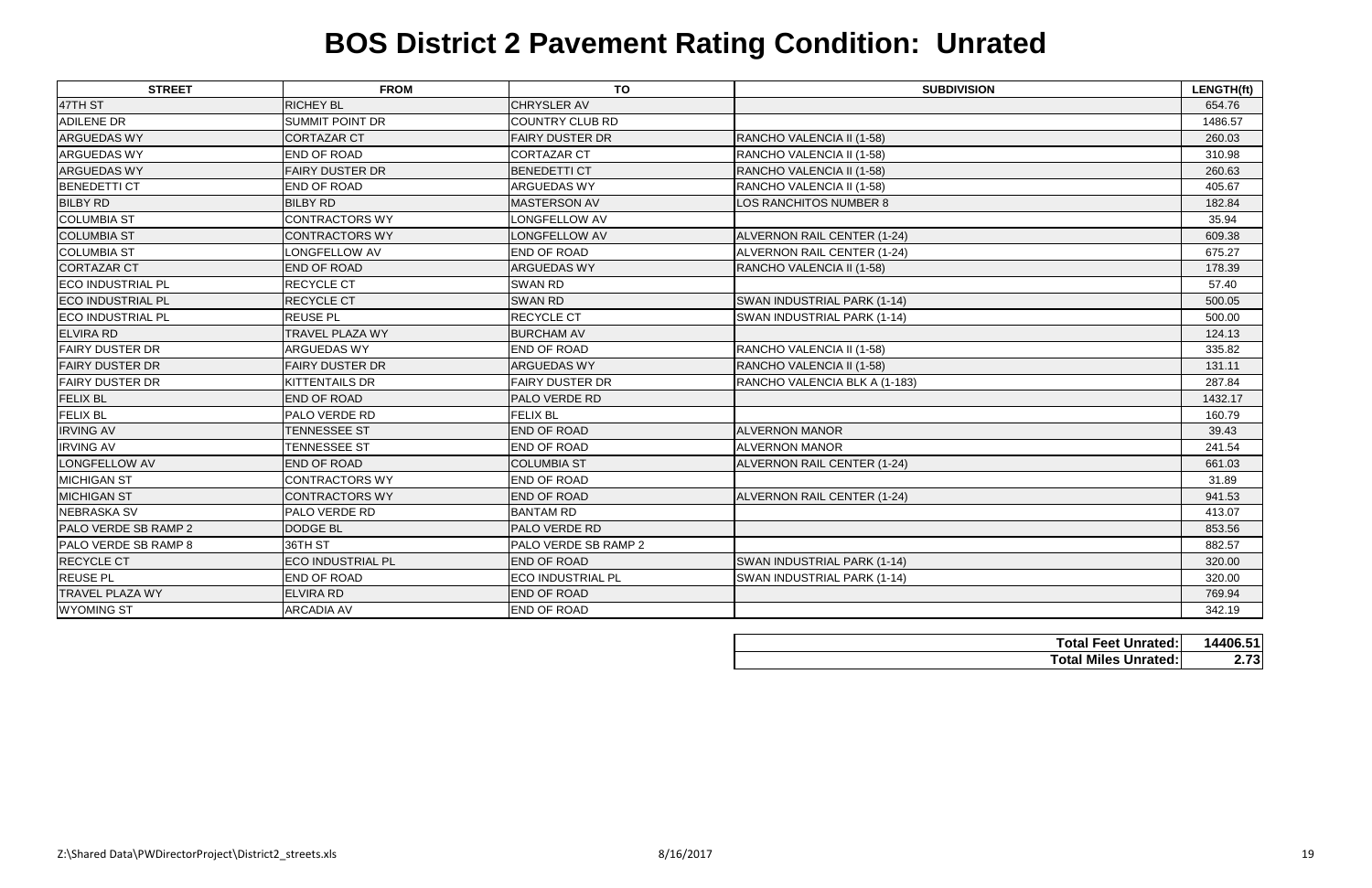| <b>RATECAT</b><br><b>STREET</b><br><b>TO</b><br><b>FROM</b>                                            | <b>SUBDIVISION</b><br><b>LENGTH</b>               |
|--------------------------------------------------------------------------------------------------------|---------------------------------------------------|
| <b>VERY GOOD</b><br><b>DODGE BL</b><br>37TH ST<br><b>ALVERNON WY</b>                                   | 958.97                                            |
| <b>VERY GOOD</b><br>37TH ST<br><b>PALO VERDE SB RAMP 6</b><br><b>DODGE BL</b>                          | 583.25                                            |
| POOR<br>38TH ST<br><b>DODGE BL</b><br><b>ALVERNON WY</b>                                               | 1240.42                                           |
| VERY GOOD<br>40TH ST<br><b>END OF ROAD</b><br><b>ALVERNON WY</b>                                       | 630.52                                            |
| 43RD PL<br><b>FAILED</b><br><b>DODGE BL</b><br><b>END OF ROAD</b>                                      | CAYLOR INDUSTRIAL SUBD. (1-5)<br>691.44           |
| 44TH ST<br><b>FAIR</b><br><b>CHRYSLER AV</b><br><b>DODGE BL</b>                                        | 556.30                                            |
| 44TH ST<br><b>DODGE BL</b><br><b>FAILED</b><br><b>END OF ROAD</b>                                      | 938.50                                            |
| <b>FAIR</b><br>44TH ST<br>PALO VERDE RD<br><b>RICHEY BL</b>                                            | 293.41                                            |
| <b>FAIR</b><br>44TH ST<br><b>RICHEY BL</b><br>CHRYSLER AV                                              | 446.58                                            |
| 45TH ST<br><b>FAILED</b><br><b>COUNTRY CLUB RD</b><br>RANDOLPH AV                                      | <b>SUNNY ACRES</b><br>1178.41                     |
| 46TH ST<br><b>FAILED</b><br><b>COUNTRY CLUB RD</b><br>RANDOLPH AV                                      | <b>SUNNY ACRES</b><br>1191.83                     |
| <b>POOR</b><br>47TH ST<br><b>CHRYSLER AV</b><br><b>DODGE BL</b>                                        | 361.60                                            |
| <b>FAILED</b><br>47TH ST<br><b>COUNTRY CLUB RD</b><br>RANDOLPH AV                                      | <b>SUNNY ACRES</b><br>1195.90                     |
| 47TH ST<br><b>RICHEY BL</b><br><b>CHRYSLER AV</b>                                                      | 654.76                                            |
| <b>FAILED</b><br>48TH ST<br><b>COUNTRY CLUB RD</b><br>RANDOLPH AV                                      | <b>FORESITE INDUSTRIAL SITES</b><br>1189.95       |
| <b>ADILENE DR</b><br><b>SUMMIT POINT DR</b><br><b>COUNTRY CLUB RD</b>                                  | 1486.57                                           |
| GOOD<br>AJO WY<br><b>ALVERNON WY</b><br><b>CONTRACTORS WY</b>                                          | 667.86                                            |
| GOOD<br>AJO WY<br><b>ALVERNON WY</b><br><b>CONTRACTORS WY</b>                                          | ALVERNON CORNERS INDUSTRIAL CENTER (1-4)<br>87.01 |
| POOR<br><b>ALDORN DR</b><br><b>DREXEL RD</b><br><b>RAY ST</b>                                          | 42.05                                             |
| <b>POOR</b><br><b>ALDORN DR</b><br>DREXEL RD<br><b>RAY ST</b>                                          | <b>RAY SUBDIVISION</b><br>1167.72                 |
| <b>POOR</b><br><b>RAY ST</b><br><b>REX ST</b><br><b>ALDORN DR</b>                                      | 33.71<br><b>RAY SUBDIVISION</b>                   |
| POOR<br><b>RAY ST</b><br><b>ALDORN DR</b><br><b>REX ST</b>                                             | <b>RAY SUBDIVISION</b><br>540.85                  |
| GOOD<br>31ST ST<br>37TH ST<br><b>ALVERNON WY</b>                                                       | 1088.83                                           |
| <b>FAILED</b><br><b>EL TORO RD</b><br><b>ALVERNON WY</b><br><b>DAWSON RD</b>                           | 2574.74                                           |
| <b>FAILED</b><br><b>SAHUARITA RD</b><br><b>UNNAMED</b><br><b>ALVERNON WY</b>                           | 5323.31                                           |
| <b>FAILED</b><br><b>UNNAMED</b><br>EL TORO RD<br><b>ALVERNON WY</b>                                    | 79.45                                             |
| <b>POOR</b><br><b>ALVORD RD</b><br><b>GARRETT AV</b><br><b>ALVORD RD</b>                               | 860.22                                            |
| <b>ALVORD RD</b><br><b>POOR</b><br><b>BONNEY AV</b><br>MASTERSON AV                                    | 657.82<br>LOS RANCHITOS NUMBER 8                  |
| POOR<br><b>ALVORD RD</b><br><b>BROSIUS AV</b><br>PALO VERDE RD                                         | 54.17                                             |
| <b>POOR</b><br><b>ALVORD RD</b><br><b>BROSIUS AV</b><br>PALO VERDE RD                                  | LOS RANCHITOS NUMBER 8<br>606.28                  |
| <b>POOR</b><br><b>ALVORD RD</b><br><b>COUNTRY CLUB RD</b><br><b>BONNEY AV</b>                          | 46.06                                             |
| <b>POOR</b><br><b>ALVORD RD</b><br><b>COUNTRY CLUB RD</b><br><b>BONNEY AV</b>                          | LOS RANCHITOS NUMBER 8<br>599.03                  |
| <b>POOR</b><br><b>ALVORD RD</b><br><b>GARRETT AV</b><br><b>ALVORD RD</b>                               | 629.78                                            |
| <b>ALVORD RD</b><br><b>POOR</b><br><b>LAS BONITAS</b><br><b>BROSIUS AV</b>                             | LOS RANCHITOS NUMBER 8<br>453.22                  |
| <b>POOR</b><br><b>ALVORD RD</b><br>MASTERSON AV<br><b>LAS BONITAS</b>                                  | LOS RANCHITOS NUMBER 8<br>205.06                  |
| <b>POOR</b><br><b>ALVORD RD</b><br>ALVORD RD<br><b>PALO VERDE RD</b>                                   | 452.90                                            |
| <b>VERY GOOD</b><br><b>AMERICAN BEAUTY DR</b><br><b>CANARY GRASS DR</b><br>HIDDEN FLOWER WY            | VALSTATE II (1-136)<br>234.40                     |
| <b>VERY GOOD</b><br><b>AMERICAN BEAUTY DR</b><br><b>CHINESE LANTERNS DR</b><br><b>MEADOW FESCUE DR</b> | VALSTATE II (1-136)<br>230.00                     |
| <b>AMERICAN BEAUTY DR</b><br><b>VERY GOOD</b><br><b>HIDDEN FLOWER WY</b><br><b>END OF ROAD</b>         | VALSTATE II (1-136)<br>337.86                     |
| VERY GOOD<br><b>MEADOW FESCUE DR</b><br><b>CANARY GRASS DR</b><br><b>AMERICAN BEAUTY DR</b>            | VALSTATE II (1-136)<br>537.50                     |
| <b>VERY GOOD</b><br><b>AMERICAN BEAUTY DR</b><br><b>SWAN RD</b><br><b>CHINESE LANTERNS DR</b>          | 40.24                                             |
| VERY GOOD<br><b>AMERICAN BEAUTY DR</b><br><b>SWAN RD</b><br><b>CHINESE LANTERNS DR</b>                 | VALSTATE II (1-136)<br>154.76                     |
| <b>POOR</b><br><b>ARCADIA AV</b><br><b>CANADA ST</b><br>DREXEL RD                                      | 1272.43                                           |
| <b>POOR</b><br><b>ARCADIA AV</b><br><b>CINDRICH ST</b><br><b>CANADA ST</b>                             | 601.43                                            |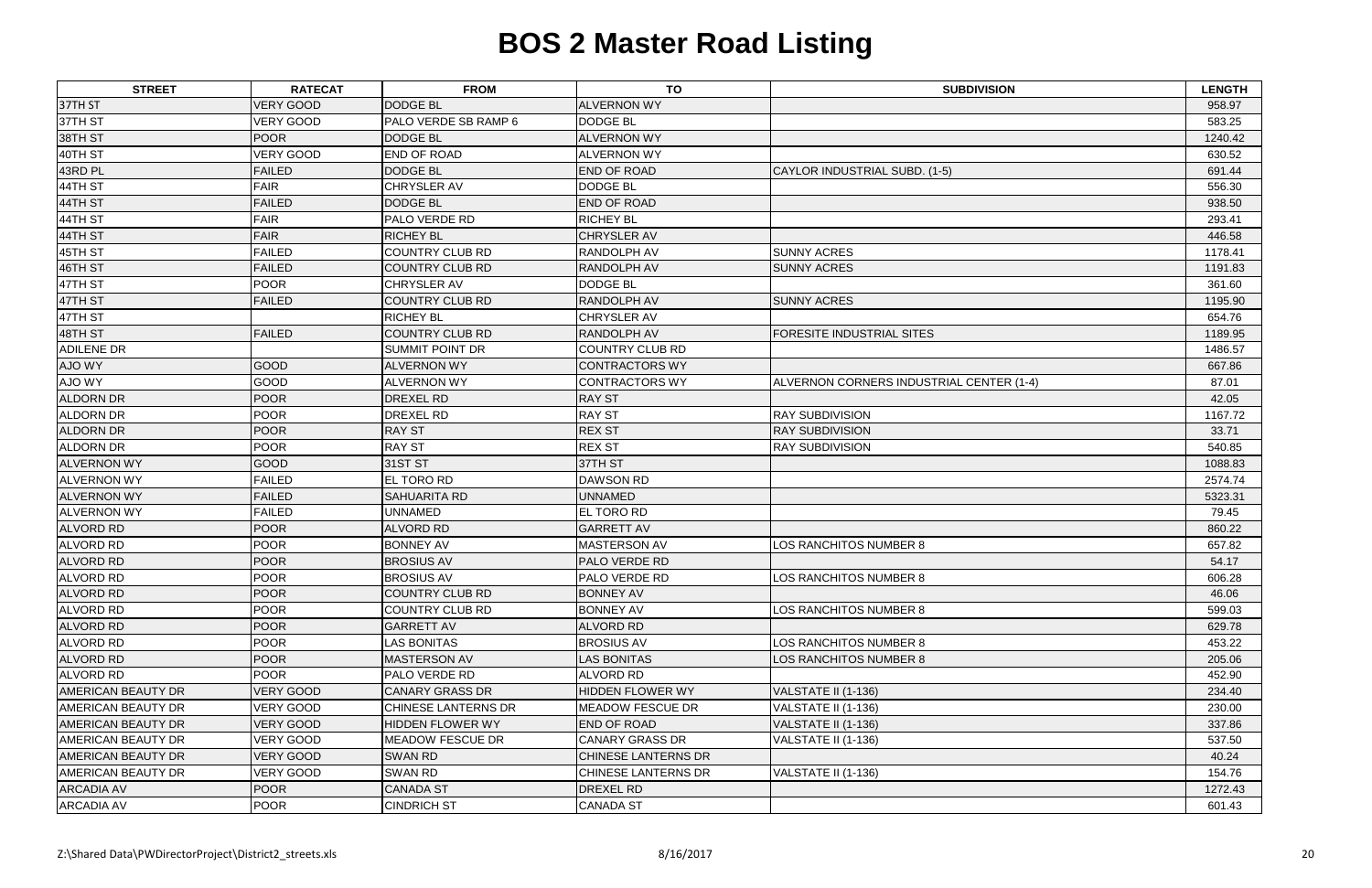| <b>STREET</b>         | <b>RATECAT</b>   | <b>FROM</b>                   | <b>TO</b>              | <b>SUBDIVISION</b>                               | <b>LENGTH</b> |
|-----------------------|------------------|-------------------------------|------------------------|--------------------------------------------------|---------------|
| <b>ARGUEDAS WY</b>    |                  | <b>CORTAZAR CT</b>            | <b>FAIRY DUSTER DR</b> | RANCHO VALENCIA II (1-58)                        | 260.03        |
| <b>ARGUEDAS WY</b>    |                  | <b>END OF ROAD</b>            | <b>CORTAZAR CT</b>     | RANCHO VALENCIA II (1-58)                        | 310.98        |
| <b>ARGUEDAS WY</b>    |                  | <b>FAIRY DUSTER DR</b>        | <b>BENEDETTI CT</b>    | RANCHO VALENCIA II (1-58)                        | 260.63        |
| <b>AUDRIA LN</b>      | GOOD             | <b>END OF ROAD</b>            | <b>MCKAIN RD</b>       |                                                  | 36.12         |
| <b>AUDRIA LN</b>      | GOOD             | <b>END OF ROAD</b>            | <b>MCKAIN RD</b>       | ANNAJO ESTATES (1-10)                            | 452.69        |
| <b>AVIATION PW</b>    | <b>POOR</b>      | <b>GOLF LINKS WB OFF RAMP</b> | <b>TECHNICAL DR</b>    |                                                  | 1283.70       |
| <b>AVIATION PW</b>    | <b>POOR</b>      | <b>TECHNICAL DR</b>           | <b>ALVERNON WY</b>     |                                                  | 1289.74       |
| <b>BANTAM RD</b>      | <b>POOR</b>      | <b>CORPORATE DR</b>           | <b>UNNAMED</b>         | CORONADO POINTE COMMERCE CENTER(RESUB)(1-3,7-18) | 244.70        |
| <b>BANTAM RD</b>      | <b>POOR</b>      | <b>FARNUM PL</b>              | <b>CORPORATE DR</b>    | CORONADO POINTE COMMERCE CENTER(RESUB)(1-3,7-18) | 462.21        |
| <b>BANTAM RD</b>      | <b>POOR</b>      | PALO VERDE RD NB OFF RAMP     | <b>FARNUM PL</b>       |                                                  | 69.57         |
| <b>BANTAM RD</b>      | <b>POOR</b>      | PALO VERDE RD NB OFF RAMP     | <b>FARNUM PL</b>       | CORONADO POINTE COMMERCE CENTER(RESUB)(1-3,7-18) | 496.79        |
| <b>BANTAM RD</b>      | <b>POOR</b>      | <b>UNNAMED</b>                | <b>NEBRASKA SV</b>     |                                                  | 31.86         |
| <b>BANTAM RD</b>      | <b>POOR</b>      | <b>UNNAMED</b>                | <b>NEBRASKA SV</b>     | CORONADO POINTE COMMERCE CENTER(RESUB)(1-3,7-18) | 202.00        |
| <b>BEAVERTAIL LN</b>  | <b>VERY GOOD</b> | <b>CHICKWEED DR</b>           | <b>DESERT THORN DR</b> | RANCHO VALENCIA BLK A (1-183)                    | 467.86        |
| <b>BEAVERTAIL LN</b>  | <b>VERY GOOD</b> | <b>FAIRY DUSTER DR</b>        | <b>CHICKWEED DR</b>    | RANCHO VALENCIA BLK A (1-183)                    | 189.62        |
| <b>BEHAN ST</b>       | <b>POOR</b>      | <b>BEHAN ST</b>               | <b>BEHAN ST</b>        | LOS RANCHITOS                                    | 138.99        |
| <b>BEHAN ST</b>       | POOR             | <b>BEHAN ST</b>               | <b>BONNEY AV</b>       | LOS RANCHITOS                                    | 104.26        |
| <b>BEHAN ST</b>       | <b>POOR</b>      | <b>BONNEY AV</b>              | <b>MASTERSON AV</b>    | LOS RANCHITOS                                    | 654.11        |
| <b>BEHAN ST</b>       | <b>POOR</b>      | <b>COUNTRY CLUB RD</b>        | <b>BEHAN ST</b>        |                                                  | 57.83         |
| <b>BEHAN ST</b>       | <b>POOR</b>      | <b>COUNTRY CLUB RD</b>        | <b>BEHAN ST</b>        | LOS RANCHITOS                                    | 344.78        |
| <b>BEHAN ST</b>       | <b>POOR</b>      | <b>MASTERSON AV</b>           | <b>END OF ROAD</b>     | <b>LOS RANCHITOS</b>                             | 535.74        |
| <b>BELVEDERE AV</b>   | <b>POOR</b>      | <b>DREXEL RD</b>              | <b>RAY ST</b>          |                                                  | 51.94         |
| <b>BELVEDERE AV</b>   | <b>POOR</b>      | <b>DREXEL RD</b>              | <b>RAY ST</b>          | <b>RAY SUBDIVISION</b>                           | 1200.49       |
| <b>BELVEDERE AV</b>   | <b>POOR</b>      | <b>KENTUCKY ST</b>            | <b>BELVEDERE AV</b>    |                                                  | 316.09        |
| <b>BELVEDERE AV</b>   | <b>POOR</b>      | <b>RAY ST</b>                 | <b>TAZARV ST</b>       | <b>RAY SUBDIVISION</b>                           | 297.73        |
| <b>BELVEDERE AV</b>   | <b>POOR</b>      | <b>TAZARV ST</b>              | <b>REX ST</b>          | <b>RAY SUBDIVISION</b>                           | 1076.64       |
| <b>BENEDETTI CT</b>   |                  | <b>END OF ROAD</b>            | <b>ARGUEDAS WY</b>     | RANCHO VALENCIA II (1-58)                        | 405.67        |
| <b>BENSON HY</b>      | VERY GOOD        | <b>BENSON HY</b>              | <b>BELVEDERE AV</b>    |                                                  | 443.27        |
| <b>BENSON HY</b>      | <b>VERY GOOD</b> | <b>BONNEY AV</b>              | <b>MASTERSON AV</b>    |                                                  | 812.22        |
| <b>BENSON HY</b>      | <b>VERY GOOD</b> | <b>CATALINA AV</b>            | <b>HERPA ST</b>        |                                                  | 452.29        |
| <b>BENSON HY</b>      | <b>VERY GOOD</b> | <b>COUNTRY CLUB RD</b>        | <b>BONNEY AV</b>       |                                                  | 1049.06       |
| <b>BENSON HY</b>      | <b>VERY GOOD</b> | <b>HARTFORD SV</b>            | <b>COLUMBUS BL</b>     |                                                  | 1587.23       |
| <b>BENSON HY</b>      | <b>VERY GOOD</b> | <b>HERPA ST</b>               | <b>BENSON HY</b>       |                                                  | 684.75        |
| <b>BENTON AV</b>      | <b>FAIR</b>      | <b>REX ST</b>                 | <b>BENSON HY</b>       |                                                  | 112.39        |
| <b>BENTON AV</b>      | <b>FAIR</b>      | <b>REX ST</b>                 | <b>BENSON HY</b>       | DESERT VIEW ADDITION                             | 595.07        |
| <b>BILBY RD</b>       |                  | <b>BILBY RD</b>               | <b>MASTERSON AV</b>    | LOS RANCHITOS NUMBER 8                           | 182.84        |
| <b>BITTERCRESS RD</b> | <b>VERY GOOD</b> | <b>CREAM CUPS PL</b>          | <b>FAIRY DUSTER DR</b> | RANCHO VALENCIA BLK A (1-183)                    | 176.77        |
| <b>BITTERCRESS RD</b> | <b>VERY GOOD</b> | <b>FISHHOOK CT</b>            | <b>CREAM CUPS PL</b>   | RANCHO VALENCIA BLK A (1-183)                    | 317.72        |
| <b>BITTERCRESS RD</b> | <b>VERY GOOD</b> | <b>KITTENTAILS DR</b>         | <b>FISHHOOK CT</b>     | RANCHO VALENCIA BLK A (1-183)                    | 316.36        |
| <b>BLUEEYES DR</b>    | VERY GOOD        | <b>BRICKELLBUSH LN</b>        | <b>DESERT STRAW LN</b> | RANCHO VALENCIA BLK A (1-183)                    | 1086.79       |
| <b>BLUEEYES DR</b>    | <b>VERY GOOD</b> | <b>FAIRY DUSTER DR</b>        | <b>BRICKELLBUSH LN</b> | RANCHO VALENCIA BLK A (1-183)                    | 165.85        |
| <b>BONNEY AV</b>      | <b>POOR</b>      | <b>ALVORD RD</b>              | <b>MOSSMAN RD</b>      | LOS RANCHITOS NUMBER 8                           | 680.32        |
| <b>BONNEY AV</b>      | <b>POOR</b>      | <b>BEHAN ST</b>               | <b>BONNEY AV</b>       | <b>LOS RANCHITOS</b>                             | 477.02        |
| <b>BONNEY AV</b>      | <b>POOR</b>      | <b>BENSON HY</b>              | <b>BONNEY AV</b>       |                                                  | 75.38         |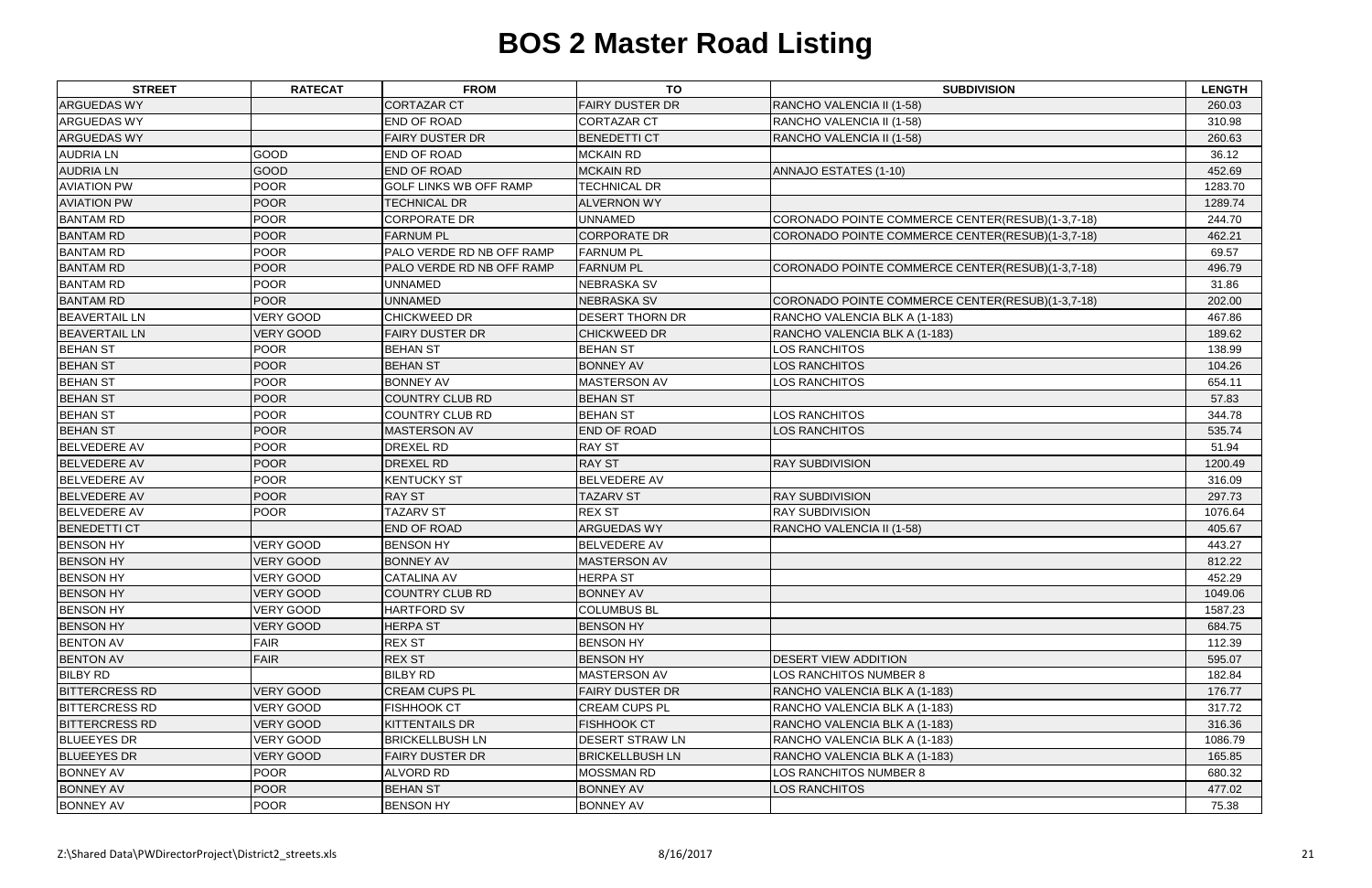| <b>STREET</b>          | <b>RATECAT</b>   | <b>FROM</b>             | <b>TO</b>               | <b>SUBDIVISION</b>                             | <b>LENGTH</b> |
|------------------------|------------------|-------------------------|-------------------------|------------------------------------------------|---------------|
| <b>BONNEY AV</b>       | <b>POOR</b>      | <b>BENSON HY</b>        | <b>BONNEY AV</b>        | LOS RANCHITOS                                  | 641.10        |
| <b>BONNEY AV</b>       | <b>POOR</b>      | <b>BONNEY AV</b>        | <b>BEHAN ST</b>         | LOS RANCHITOS                                  | 103.28        |
| <b>BONNEY AV</b>       | <b>POOR</b>      | <b>BONNEY AV</b>        | <b>BONNEY AV</b>        | LOS RANCHITOS                                  | 129.66        |
| <b>BONNEY AV</b>       | <b>POOR</b>      | <b>BONNEY AV</b>        | <b>BONNEY AV</b>        | LOS RANCHITOS                                  | 152.61        |
| <b>BONNEY AV</b>       | <b>POOR</b>      | <b>BONNEY AV</b>        | <b>BONNEY AV</b>        | LOS RANCHITOS                                  | 147.19        |
| <b>BONNEY AV</b>       | <b>POOR</b>      | <b>BONNEY AV</b>        | <b>BONNEY AV</b>        | LOS RANCHITOS                                  | 145.51        |
| <b>BONNEY AV</b>       | <b>POOR</b>      | <b>BONNEY AV</b>        | <b>BONNEY AV</b>        | <b>LOS RANCHITOS</b>                           | 22.79         |
| <b>BONNEY AV</b>       | <b>POOR</b>      | <b>BONNEY AV</b>        | <b>DREXEL RD</b>        |                                                | 33.91         |
| <b>BONNEY AV</b>       | <b>POOR</b>      | <b>BONNEY AV</b>        | <b>DREXEL RD</b>        | LOS RANCHITOS                                  | 73.91         |
| <b>BONNEY AV</b>       | <b>POOR</b>      | <b>BONNEY AV</b>        | <b>HOLLADAY ST</b>      | LOS RANCHITOS                                  | 176.32        |
| <b>BONNEY AV</b>       | <b>POOR</b>      | <b>DREXEL RD</b>        | <b>WYATT ST</b>         |                                                | 52.39         |
| <b>BONNEY AV</b>       | <b>POOR</b>      | <b>DREXEL RD</b>        | <b>WYATT ST</b>         | LOS RANCHITOS NUMBER 8                         | 301.41        |
| <b>BONNEY AV</b>       | <b>POOR</b>      | <b>HOLLADAY ST</b>      | <b>BONNEY AV</b>        | LOS RANCHITOS                                  | 403.86        |
| <b>BONNEY AV</b>       | <b>POOR</b>      | <b>MILTON RD</b>        | <b>ALVORD RD</b>        | LOS RANCHITOS NUMBER 8                         | 662.68        |
| <b>BONNEY AV</b>       | <b>POOR</b>      | <b>MOSSMAN RD</b>       | <b>BILBY RD</b>         | LOS RANCHITOS NUMBER 8                         | 655.70        |
| <b>BONNEY AV</b>       | <b>POOR</b>      | <b>WYATT ST</b>         | <b>MILTON RD</b>        | LOS RANCHITOS NUMBER 8                         | 324.88        |
| <b>BRICKELLBUSH LN</b> | <b>VERY GOOD</b> | <b>BLUEEYES DR</b>      | <b>RED MAIDS DR</b>     | RANCHO VALENCIA BLK A (1-183)                  | 230.15        |
| <b>BRICKELLBUSH LN</b> | <b>VERY GOOD</b> | <b>LADYS THUMB LN</b>   | <b>BLUEEYES DR</b>      | RANCHO VALENCIA BLK A (1-183)                  | 223.96        |
| <b>BRICKELLBUSH LN</b> | <b>VERY GOOD</b> | <b>RED MAIDS DR</b>     | <b>SPRING BEAUTY WY</b> | RANCHO VALENCIA BLK A (1-183)                  | 231.62        |
| <b>BRICKELLBUSH LN</b> | <b>VERY GOOD</b> | <b>SPRING BEAUTY WY</b> | <b>DESERT STRAW LN</b>  | RANCHO VALENCIA BLK A (1-183)                  | 530.68        |
| <b>BROADMONT DR</b>    | <b>VERY GOOD</b> | <b>PALO VERDE RD</b>    | <b>VETERANS ST</b>      |                                                | 56.95         |
| <b>BROADMONT DR</b>    | <b>VERY GOOD</b> | <b>PALO VERDE RD</b>    | <b>VETERANS ST</b>      | TUCSON BROADBENT BUSINESS PARK (1-5)           | 1880.55       |
| <b>BROADMONT DR</b>    | <b>FAILED</b>    | <b>VETERANS ST</b>      | AJO WY                  |                                                | 68.41         |
| <b>BROADMONT DR</b>    | <b>FAILED</b>    | <b>VETERANS ST</b>      | AJO WY                  | PALO VERDE-AJO INDUSTRIAL SUBDIVISION BLKS 1-6 | 1590.48       |
| <b>BROADMONT DR</b>    | <b>FAILED</b>    | <b>VETERANS ST</b>      | <b>AJO WY</b>           | TUCSON BROADBENT BUSINESS PARK (1-5)           | 40.38         |
| <b>BROADMONT DR</b>    | <b>FAILED</b>    | <b>VETERANS ST</b>      | AJO WY                  | PALO VERDE-AJO INDUSTRIAL SUBDIVISION BLKS 1-6 | 0.05          |
| <b>BROSIUS AV</b>      | <b>POOR</b>      | <b>ALVORD RD</b>        | <b>MOSSMAN RD</b>       | LOS RANCHITOS NUMBER 8                         | 669.38        |
| <b>BROSIUS AV</b>      | <b>POOR</b>      | <b>BROSIUS AV</b>       | <b>BROSIUS AV</b>       | LOS RANCHITOS                                  | 143.51        |
| <b>BROSIUS AV</b>      | <b>POOR</b>      | <b>BROSIUS AV</b>       | <b>BROSIUS AV</b>       | LOS RANCHITOS                                  | 148.91        |
| <b>BROSIUS AV</b>      | <b>POOR</b>      | <b>BROSIUS AV</b>       | <b>BROSIUS AV</b>       | LOS RANCHITOS                                  | 145.49        |
| <b>BROSIUS AV</b>      | <b>POOR</b>      | <b>BROSIUS AV</b>       | <b>DREXEL RD</b>        |                                                | 37.14         |
| <b>BROSIUS AV</b>      | <b>POOR</b>      | <b>BROSIUS AV</b>       | <b>DREXEL RD</b>        | LOS RANCHITOS                                  | 80.17         |
| <b>BROSIUS AV</b>      | <b>POOR</b>      | <b>DREXEL RD</b>        | <b>MILTON RD</b>        |                                                | 87.10         |
| <b>BROSIUS AV</b>      | <b>POOR</b>      | <b>DREXEL RD</b>        | <b>MILTON RD</b>        | LOS RANCHITOS NUMBER 8                         | 585.94        |
| <b>BROSIUS AV</b>      | <b>POOR</b>      | <b>END OF ROAD</b>      | <b>HOLLADAY ST</b>      | LOS RANCHITOS                                  | 544.98        |
| <b>BROSIUS AV</b>      | <b>POOR</b>      | <b>HOLLADAY ST</b>      | <b>BROSIUS AV</b>       | LOS RANCHITOS                                  | 100.01        |
| <b>BROSIUS AV</b>      | <b>POOR</b>      | <b>MILTON RD</b>        | <b>ALVORD RD</b>        | LOS RANCHITOS NUMBER 8                         | 666.49        |
| <b>BROSIUS AV</b>      | <b>POOR</b>      | MOSSMAN RD              | <b>BILBY RD</b>         | LOS RANCHITOS NUMBER 8                         | 648.67        |
| <b>BRYANT AV</b>       | GOOD             | <b>BRYANT AV</b>        | <b>DREXEL RD</b>        |                                                | 54.86         |
| <b>BRYANT AV</b>       | GOOD             | <b>BRYANT AV</b>        | <b>DREXEL RD</b>        | ESTRELLA SUBDIVISION                           | 525.35        |
| <b>BRYANT AV</b>       | <b>GOOD</b>      | <b>BRYANT AV</b>        | <b>END OF ROAD</b>      | <b>ESTRELLA SUBDIVISION</b>                    | 115.08        |
| <b>BRYANT AV</b>       | GOOD             | <b>CANADA SV</b>        | <b>DOVER SV</b>         | ESTRELLA SUBDIVISION                           | 306.70        |
| <b>BRYANT AV</b>       | GOOD             | <b>DOVER SV</b>         | <b>FRANKFORT SV</b>     | <b>ESTRELLA SUBDIVISION</b>                    | 316.29        |
| <b>BRYANT AV</b>       | GOOD             | <b>END OF ROAD</b>      | <b>CANADA SV</b>        |                                                | 6.87          |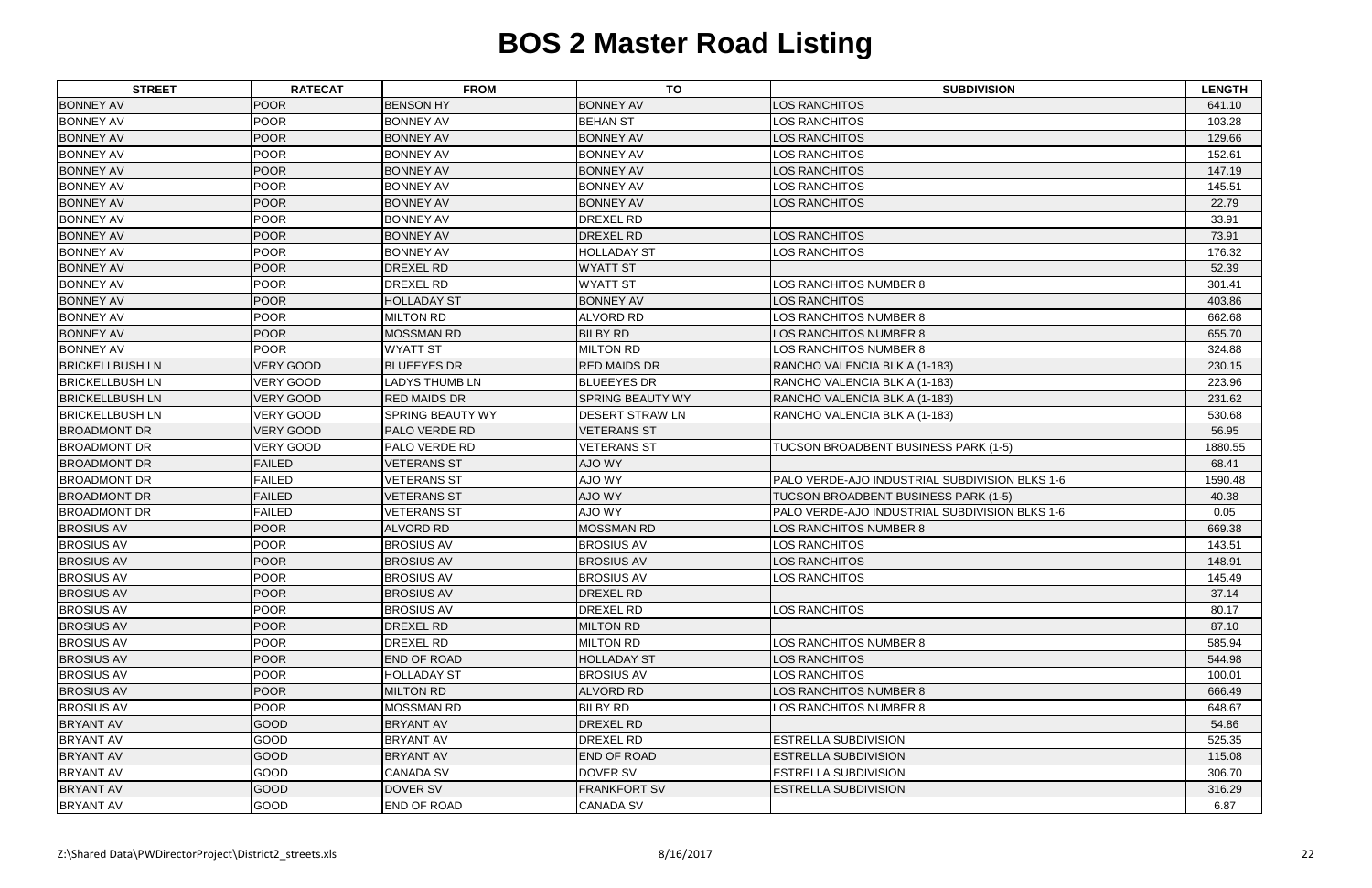| <b>STREET</b>            | <b>RATECAT</b>   | <b>FROM</b>              | <b>TO</b>                 | <b>SUBDIVISION</b>                        | <b>LENGTH</b> |
|--------------------------|------------------|--------------------------|---------------------------|-------------------------------------------|---------------|
| <b>BRYANT AV</b>         | GOOD             | <b>END OF ROAD</b>       | <b>CANADA SV</b>          | <b>ESTRELLA SUBDIVISION</b>               | 269.06        |
| <b>BRYANT AV</b>         | GOOD             | <b>FRANKFORT SV</b>      | <b>BRYANT AV</b>          | ESTRELLA SUBDIVISION                      | 425.61        |
| <b>BRYANT SV</b>         | <b>POOR</b>      | <b>BRYANT AV</b>         | <b>HARTFORD PL</b>        |                                           | 58.67         |
| <b>BRYANT SV</b>         | <b>POOR</b>      | <b>BRYANT AV</b>         | <b>HARTFORD PL</b>        | CORONET PARK SUBD. NO. 1                  | 465.78        |
| <b>BRYANT SV</b>         | <b>POOR</b>      | <b>HARTFORD PL</b>       | <b>COLUMBUS BL</b>        |                                           | 43.93         |
| <b>BRYANT SV</b>         | <b>POOR</b>      | <b>HARTFORD PL</b>       | <b>COLUMBUS BL</b>        | <b>CORONET PARK SUBD. NO. 1</b>           | 379.30        |
| <b>BURCHAM AV</b>        | <b>VERY GOOD</b> | <b>DREAM ST</b>          | <b>ELVIRA RD</b>          |                                           | 53.84         |
| <b>BURCHAM AV</b>        | <b>VERY GOOD</b> | <b>DREAM ST</b>          | <b>ELVIRA RD</b>          | LITTLETOWN NO. 1                          | 1272.82       |
| <b>BURCHAM AV</b>        | <b>VERY GOOD</b> | <b>LITTLETOWN RD</b>     | <b>DREAM ST</b>           |                                           | 68.40         |
| <b>BURCHAM AV</b>        | <b>VERY GOOD</b> | <b>LITTLETOWN RD</b>     | <b>DREAM ST</b>           | LITTLETOWN NO. 2                          | 1284.61       |
| <b>BUTTERFIELD DR</b>    | <b>POOR</b>      | <b>COACH DR</b>          | <b>GAS RD</b>             | <b>BUTTERFIELD BUSINESS CENTER (1-22)</b> | 1021.92       |
| <b>BUTTERFIELD DR</b>    | <b>POOR</b>      | <b>GAS RD</b>            | <b>OVERLAND DR</b>        | <b>BUTTERFIELD BUSINESS CENTER (1-22)</b> | 968.95        |
| <b>BUTTERFIELD DR</b>    | <b>POOR</b>      | <b>MICHIGAN ST</b>       | COACH DR                  | <b>BUTTERFIELD BUSINESS CENTER (1-22)</b> | 854.77        |
| <b>BUTTERWEED DR</b>     | <b>VERY GOOD</b> | PEPPERWEED DR            | <b>SQUAWROOT PL</b>       | <b>VALSTATE (1-680)</b>                   | 208.08        |
| <b>BUTTERWEED DR</b>     | <b>VERY GOOD</b> | <b>SQUAWROOT PL</b>      | <b>YELLOW RATTLE CT</b>   | VALSTATE (1-680)                          | 310.53        |
| <b>BUTTERWEED DR</b>     | GOOD             | <b>TANGLE BUSH CT</b>    | <b>END OF ROAD</b>        | <b>VALSTATE (1-680)</b>                   | 617.77        |
| <b>BUTTERWEED DR</b>     | <b>GOOD</b>      | YELLOW RATTLE CT         | <b>TANGLE BUSH CT</b>     | <b>VALSTATE (1-680)</b>                   | 341.08        |
| <b>CACTUS LN</b>         | GOOD             | <b>END OF ROAD</b>       | <b>FRAZIER RD</b>         |                                           | 829.19        |
| <b>CALLE SAN ANGELO</b>  | <b>POOR</b>      | <b>CAMINO SAN MATIAS</b> | <b>NOGALES HY</b>         |                                           | 63.22         |
| <b>CALLE SAN ANGELO</b>  | <b>POOR</b>      | <b>CAMINO SAN MATIAS</b> | <b>NOGALES HY</b>         | SAN PEDRO ESTATES (1-23)                  | 451.92        |
| <b>CALLE SAN JULIAN</b>  | <b>FAIR</b>      | <b>CAMINO SAN MATIAS</b> | <b>NOGALES HY</b>         |                                           | 68.77         |
| <b>CALLE SAN JULIAN</b>  | <b>FAIR</b>      | <b>CAMINO SAN MATIAS</b> | <b>NOGALES HY</b>         | SAN PEDRO ESTATES (1-23)                  | 550.55        |
| <b>CALYPSO CT</b>        | <b>VERY GOOD</b> | <b>END OF ROAD</b>       | <b>DESERT THORN DR</b>    | RANCHO VALENCIA BLK A (1-183)             | 305.85        |
| <b>CAMINO CASITAS</b>    | GOOD             | LA VUELTA DE PERNO       | <b>CAMINO CASITAS</b>     |                                           | 1.90          |
| <b>CAMINO CASITAS</b>    | GOOD             | LA VUELTA DE PERNO       | <b>CAMINO CASITAS</b>     | CASITAS DEL VALLE II (1-34)               | 237.36        |
| <b>CAMINO CASITAS</b>    | GOOD             | LA VUELTA DE PERNO       | LA VUELTA DE PERNO        | CASITAS DEL VALLE II (1-34)               | 838.30        |
| <b>CAMINO CASITAS</b>    | <b>GOOD</b>      | <b>SUMMIT ST</b>         | LA VUELTA DE PERNO        |                                           | 61.66         |
| CAMINO CASITAS           | GOOD             | <b>SUMMIT ST</b>         | LA VUELTA DE PERNO        | CASITAS DEL VALLE II (1-34)               | 237.38        |
| <b>CAMINO SAN MATIAS</b> | <b>POOR</b>      | <b>CALLE SAN ANGELO</b>  | <b>CALLE SAN JULIAN</b>   | SAN PEDRO ESTATES (1-23)                  | 480.08        |
| CAMINO SAN MATIAS        | <b>POOR</b>      | CALLE SAN JULIAN         | <b>END OF ROAD</b>        | SAN PEDRO ESTATES (1-23)                  | 566.34        |
| <b>CAMINO SAN MATIAS</b> | <b>POOR</b>      | <b>END OF ROAD</b>       | <b>CALLE SAN ANGELO</b>   | SAN PEDRO ESTATES (1-23)                  | 217.51        |
| <b>CANADA PL</b>         | <b>FAILED</b>    | END OF ROAD              | <b>CANADA ST</b>          |                                           | 679.13        |
| <b>CANADA ST</b>         | <b>FAILED</b>    | <b>ARCADIA AV</b>        | <b>CANADA PL</b>          |                                           | 332.15        |
| <b>CANADA ST</b>         | <b>FAILED</b>    | CANADA PL                | <b>ROSEMONT AV</b>        |                                           | 971.69        |
| <b>CANADA SV</b>         | GOOD             | <b>BRYANT AV</b>         | <b>HARTFORD SV</b>        | <b>ESTRELLA SUBDIVISION</b>               | 987.57        |
| <b>CANADA SV</b>         | <b>GOOD</b>      | <b>FRANKFORT SV</b>      | <b>CATALINA AV</b>        | ESTRELLA SUBDIVISION                      | 489.24        |
| <b>CANADA SV</b>         | <b>GOOD</b>      | <b>HARTFORD SV</b>       | <b>FRANKFORT SV</b>       | <b>ESTRELLA SUBDIVISION</b>               | 669.23        |
| <b>CANARY GRASS DR</b>   | <b>VERY GOOD</b> | <b>MEADOW FESCUE DR</b>  | <b>AMERICAN BEAUTY DR</b> | VALSTATE II (1-136)                       | 519.70        |
| <b>CATALINA AV</b>       | <b>GOOD</b>      | <b>CANADA SV</b>         | <b>DREXEL RD</b>          |                                           | 35.12         |
| <b>CATALINA AV</b>       | <b>GOOD</b>      | <b>CANADA SV</b>         | <b>DREXEL RD</b>          | ESTRELLA SUBDIVISION                      | 266.40        |
| <b>CATALINA AV</b>       | <b>FAILED</b>    | <b>DREXEL RD</b>         | <b>RAY ST</b>             |                                           | 44.41         |
| <b>CATALINA AV</b>       | <b>FAILED</b>    | <b>DREXEL RD</b>         | <b>RAY ST</b>             | <b>RAY SUBDIVISION</b>                    | 1171.89       |
| <b>CATALINA AV</b>       | GOOD             | <b>END OF ROAD</b>       | <b>CANADA SV</b>          | <b>ESTRELLA SUBDIVISION</b>               | 121.65        |
| <b>CATALINA AV</b>       | <b>FAIR</b>      | <b>MARKET ST</b>         | <b>BENSON HY</b>          |                                           | 115.74        |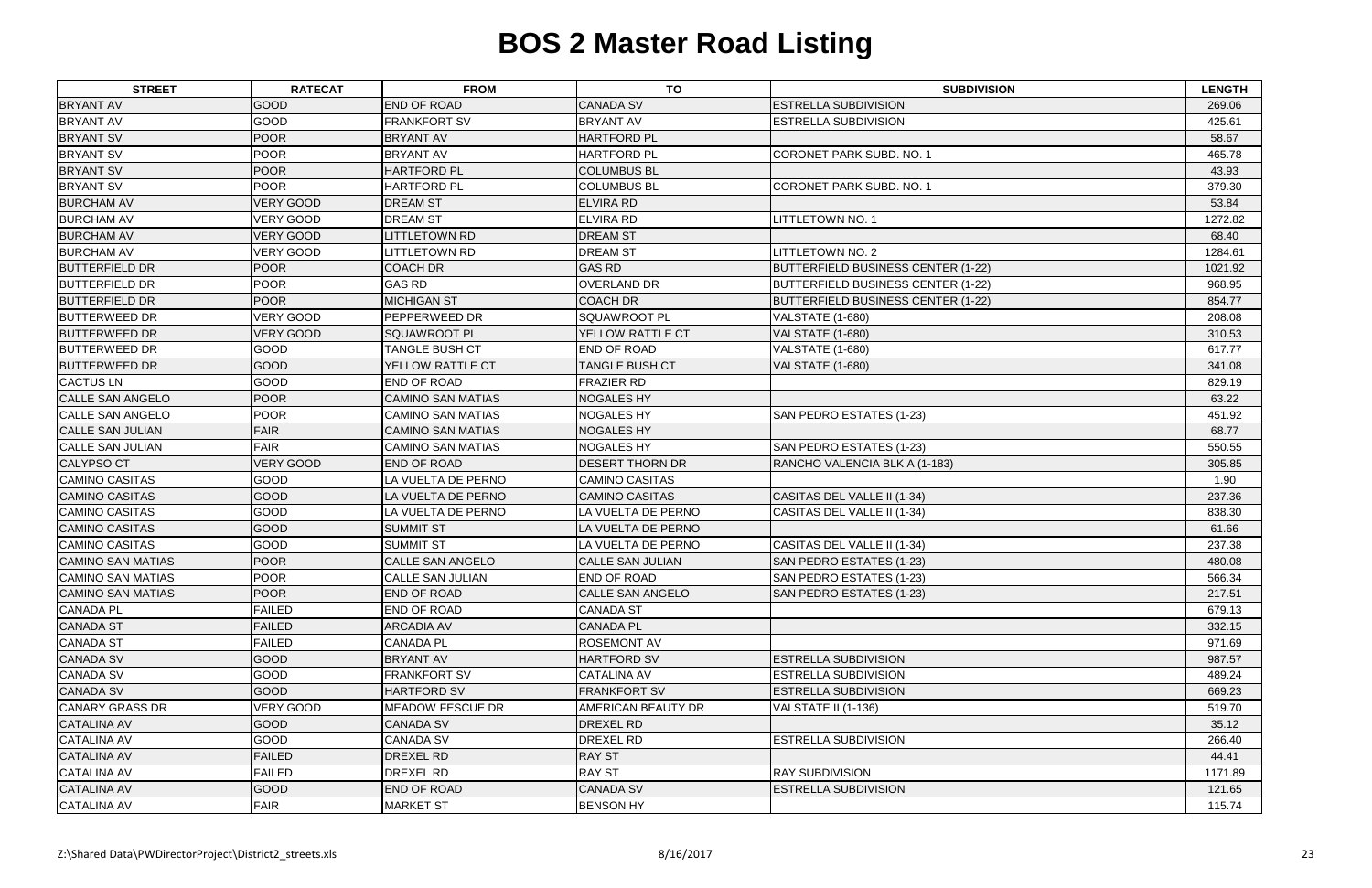| <b>STREET</b>              | <b>RATECAT</b>   | <b>FROM</b>                   | <b>TO</b>               | <b>SUBDIVISION</b>                        | <b>LENGTH</b> |
|----------------------------|------------------|-------------------------------|-------------------------|-------------------------------------------|---------------|
| <b>CATALINA AV</b>         | <b>FAIR</b>      | <b>MARKET ST</b>              | <b>BENSON HY</b>        | <b>RAY SUBDIVISION</b>                    | 266.06        |
| <b>CATALINA AV</b>         | <b>FAILED</b>    | <b>RAY ST</b>                 | <b>REX ST</b>           | <b>RAY SUBDIVISION</b>                    | 30.73         |
| <b>CATALINA AV</b>         | <b>FAILED</b>    | <b>RAY ST</b>                 | <b>REX ST</b>           | <b>RAY SUBDIVISION</b>                    | 820.75        |
| <b>CATALINA AV</b>         | <b>FAIR</b>      | <b>REX ST</b>                 | <b>MARKET ST</b>        | <b>RAY SUBDIVISION</b>                    | 514.76        |
| <b>CATCHFLY CT</b>         | <b>VERY GOOD</b> | <b>END OF ROAD</b>            | <b>DESERT THORN DR</b>  | RANCHO VALENCIA BLK A (1-183)             | 324.47        |
| <b>CHICKWEED DR</b>        | <b>VERY GOOD</b> | <b>SILVERWEED LN</b>          | <b>SWEETBUSH AV</b>     | RANCHO VALENCIA BLK A (1-183)             | 984.11        |
| <b>CHICKWEED DR</b>        | <b>VERY GOOD</b> | <b>SWEETBUSH AV</b>           | <b>BEAVERTAIL LN</b>    | RANCHO VALENCIA BLK A (1-183)             | 567.92        |
| <b>CHINESE LANTERNS DR</b> | <b>VERY GOOD</b> | AMERICAN BEAUTY DR            | <b>ORCHARD GRASS DR</b> | VALSTATE II (1-136)                       | 460.00        |
| <b>CHINESE LANTERNS DR</b> | VERY GOOD        | <b>ORCHARD GRASS DR</b>       | <b>MEXICAN HAT DR</b>   | <b>VALSTATE (1-680)</b>                   | 27.33         |
| <b>CHINESE LANTERNS DR</b> | VERY GOOD        | <b>ORCHARD GRASS DR</b>       | <b>MEXICAN HAT DR</b>   | VALSTATE II (1-136)                       | 125.33        |
| <b>CHRYSLER AV</b>         | <b>VERY GOOD</b> | 47TH ST                       | <b>REFINERY WY</b>      |                                           | 648.55        |
| <b>CINDRICH ST</b>         | <b>POOR</b>      | <b>SWAN RD</b>                | <b>ARCADIA AV</b>       |                                           | 1249.91       |
| <b>COACH DR</b>            | <b>POOR</b>      | <b>BUTTERFIELD DR</b>         | <b>OVERLAND DR</b>      | BUTTERFIELD BUSINESS CENTER (1-22)        | 1742.74       |
| COACH DR                   | <b>POOR</b>      | <b>BUTTERFIELD DR</b>         | <b>OVERLAND DR</b>      | BUTTERFIELD BUSINESS CENTER (36-50)       | 183.48        |
| <b>COACH DR</b>            | <b>POOR</b>      | PALO VERDE RD                 | <b>BUTTERFIELD DR</b>   |                                           | 88.22         |
| <b>COACH DR</b>            | <b>POOR</b>      | <b>PALO VERDE RD</b>          | <b>BUTTERFIELD DR</b>   | BUTTERFIELD BUSINESS CENTER (1-22)        | 762.65        |
| <b>COLUMBIA ST</b>         |                  | <b>CONTRACTORS WY</b>         | <b>LONGFELLOW AV</b>    |                                           | 35.94         |
| <b>COLUMBIA ST</b>         |                  | <b>CONTRACTORS WY</b>         | LONGFELLOW AV           | ALVERNON RAIL CENTER (1-24)               | 609.38        |
| <b>COLUMBIA ST</b>         | <b>FAILED</b>    | <b>COUNTRY CLUB RD</b>        | <b>RANDOLPH AV</b>      |                                           | 71.20         |
| <b>COLUMBIA ST</b>         | <b>FAILED</b>    | <b>COUNTRY CLUB RD</b>        | <b>RANDOLPH AV</b>      | <b>INDUSTRIAL PARK SITE</b>               | 1200.42       |
| <b>COLUMBIA ST</b>         |                  | LONGFELLOW AV                 | <b>END OF ROAD</b>      | ALVERNON RAIL CENTER (1-24)               | 675.27        |
| <b>COLUMBIA ST</b>         | GOOD             | <b>PALO VERDE RD</b>          | <b>BUTTERFIELD DR</b>   |                                           | 96.42         |
| <b>COLUMBIA ST</b>         | GOOD             | <b>PALO VERDE RD</b>          | <b>BUTTERFIELD DR</b>   | <b>BUTTERFIELD BUSINESS CENTER (1-22)</b> | 2167.07       |
| <b>COLUMBUS BL</b>         | <b>POOR</b>      | <b>DAWSON RD</b>              | LUTZ RD                 |                                           | 1928.71       |
| <b>COLUMBUS BL</b>         | <b>FAILED</b>    | LUTZ RD                       | <b>CAMINO ANTIGUA</b>   |                                           | 655.80        |
| <b>COLUMBUS BL</b>         | <b>POOR</b>      | <b>MARKET ST</b>              | <b>BENSON HY</b>        |                                           | 419.14        |
| <b>COLUMBUS BL</b>         | <b>POOR</b>      | <b>MARKET ST</b>              | <b>MARKET ST</b>        |                                           | 49.78         |
| <b>COLUMBUS BL</b>         | <b>POOR</b>      | <b>REX ST</b>                 | <b>REX SV</b>           |                                           | 267.79        |
| <b>COLUMBUS BL</b>         | <b>POOR</b>      | <b>REX SV</b>                 | <b>MARKET ST</b>        |                                           | 361.61        |
| <b>COMSTOCK RD</b>         | <b>POOR</b>      | <b>CORONA RD</b>              | <b>LOS REALES RD</b>    |                                           | 63.23         |
| <b>COMSTOCK RD</b>         | <b>POOR</b>      | <b>CORONA RD</b>              | <b>LOS REALES RD</b>    | LOS REALES INDUSTRIAL SUBDIVISION (1-32)  | 935.51        |
| <b>CONEFLOWER DR</b>       | <b>VERY GOOD</b> | MEXICAN HAT DR                | <b>TWINFLOWER PL</b>    | VALSTATE (1-680)                          | 174.82        |
| <b>CONEFLOWER DR</b>       | <b>VERY GOOD</b> | <b>TWINFLOWER PL</b>          | <b>HIDDEN FLOWER WY</b> | <b>VALSTATE (1-680)</b>                   | 983.99        |
| CONTRACTORS WY             | <b>VERY GOOD</b> | AJO WY                        | <b>COLUMBIA ST</b>      |                                           | 679.68        |
| <b>CONTRACTORS WY</b>      | <b>GOOD</b>      | <b>ALVERNON WY</b>            | ALVERNON WY NB ON RAMP  |                                           | 519.76        |
| CONTRACTORS WY             | <b>GOOD</b>      | <b>ALVERNON WY NB ON RAMP</b> | <b>CONTRACTORS WY</b>   |                                           | 68.24         |
| <b>CONTRACTORS WY</b>      | <b>VERY GOOD</b> | <b>COLUMBIA ST</b>            | <b>MICHIGAN ST</b>      |                                           | 705.27        |
| <b>CONTRACTORS WY</b>      | <b>GOOD</b>      | <b>CONTRACTORS WY</b>         | AJO WY                  |                                           | 323.25        |
| <b>CONTRACTORS WY</b>      | <b>VERY GOOD</b> | <b>ILLINOIS ST</b>            | <b>TENNESSEE ST</b>     |                                           | 1088.85       |
| <b>CONTRACTORS WY</b>      | VERY GOOD        | <b>MICHIGAN ST</b>            | <b>ILLINOIS ST</b>      |                                           | 866.76        |
| <b>CONTRACTORS WY</b>      | <b>VERY GOOD</b> | <b>TENNESSEE ST</b>           | <b>IRVINGTON RD</b>     |                                           | 1050.19       |
| <b>CORONA RD</b>           | <b>POOR</b>      | <b>COMSTOCK RD</b>            | <b>FRANCES AV</b>       | LOS REALES INDUSTRIAL SUBDIVISION (1-32)  | 613.84        |
| <b>CORONA RD</b>           | <b>POOR</b>      | <b>PALO VERDE RD</b>          | <b>ALVERNON WY</b>      |                                           | 125.98        |
| <b>CORONA RD</b>           | <b>POOR</b>      | <b>PALO VERDE RD</b>          | <b>ALVERNON WY</b>      | <b>BANDES ADDITION</b>                    | 2424.62       |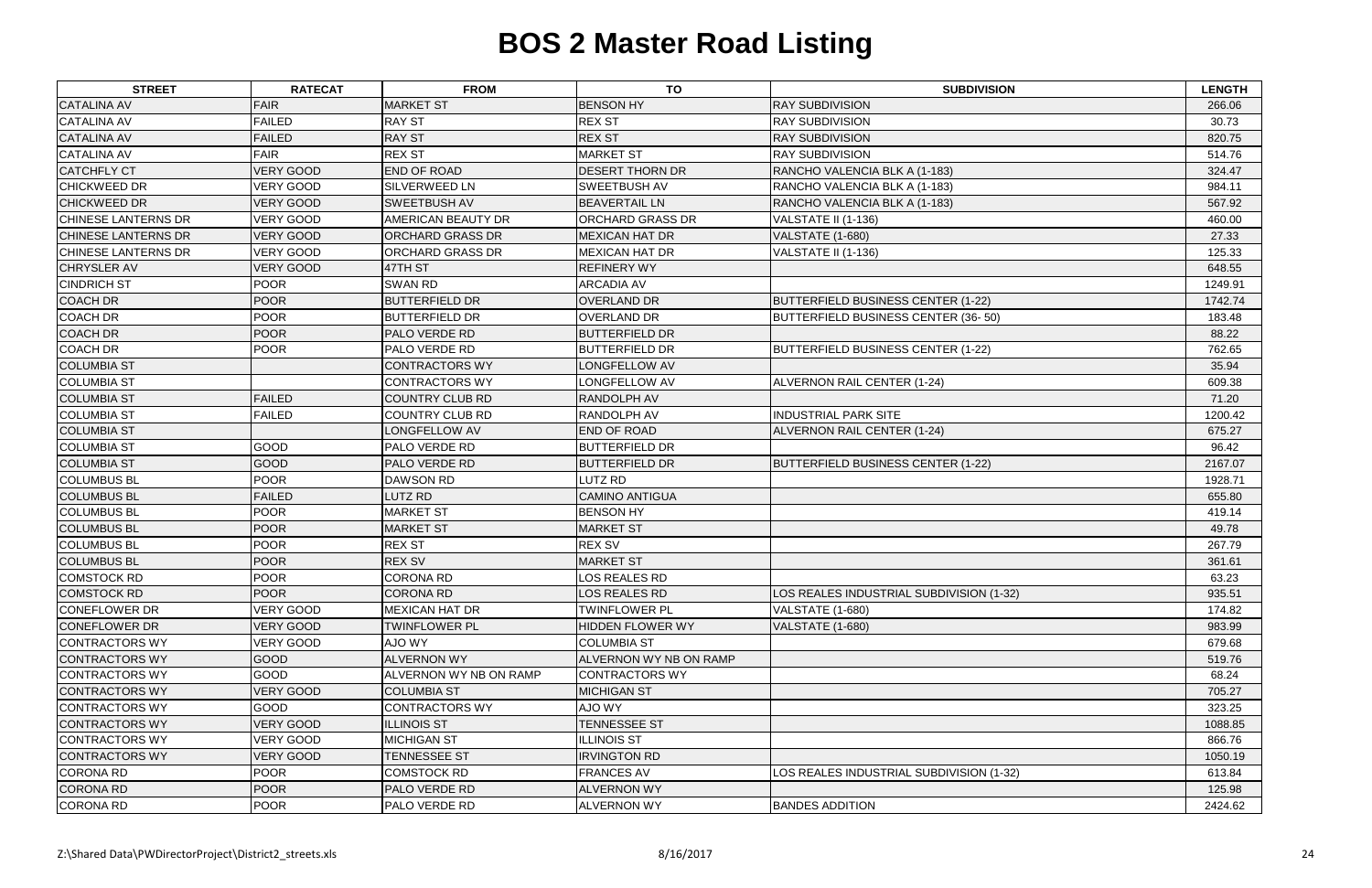| <b>STREET</b>          | <b>RATECAT</b>   | <b>FROM</b>                   | <b>TO</b>               | <b>SUBDIVISION</b>                 | <b>LENGTH</b> |
|------------------------|------------------|-------------------------------|-------------------------|------------------------------------|---------------|
| <b>CORONET PL</b>      | <b>FAIR</b>      | <b>DREXEL RD</b>              | <b>END OF ROAD</b>      |                                    | 66.58         |
| <b>CORONET PL</b>      | <b>FAIR</b>      | DREXEL RD                     | <b>END OF ROAD</b>      | <b>CORONET PARK SUBD. NO. 1</b>    | 91.56         |
| <b>CORTAZAR CT</b>     |                  | <b>END OF ROAD</b>            | <b>ARGUEDAS WY</b>      | RANCHO VALENCIA II (1-58)          | 178.39        |
| <b>CRAYCROFT RD</b>    | <b>FAILED</b>    | DREXEL RD                     | <b>VALENCIA RD</b>      |                                    | 2535.16       |
| <b>CREAM CUPS PL</b>   | <b>VERY GOOD</b> | <b>BITTERCRESS RD</b>         | <b>END OF ROAD</b>      | RANCHO VALENCIA BLK A (1-183)      | 438.96        |
| <b>CREEGER RD</b>      | GOOD             | <b>FRAZIER RD</b>             | <b>MCKAIN RD</b>        |                                    | 971.81        |
| <b>CREEGER RD</b>      | GOOD             | <b>OLD VAIL CONNECTION RD</b> | <b>FRAZIER RD</b>       |                                    | 939.63        |
| <b>DAVIS RD</b>        | <b>POOR</b>      | <b>DELGADO RD</b>             | <b>DELGADO RD</b>       |                                    | 346.53        |
| <b>DAWSON RD</b>       | <b>POOR</b>      | <b>ALVERNON WY</b>            | <b>IRVING AV</b>        |                                    | 1334.16       |
| <b>DAWSON RD</b>       | <b>FAILED</b>    | <b>ANSON LN</b>               | <b>END OF ROAD</b>      |                                    | 615.88        |
| <b>DAWSON RD</b>       | <b>FAILED</b>    | <b>BEARUPLN</b>               | <b>ANSON LN</b>         |                                    | 664.45        |
| <b>DAWSON RD</b>       | <b>POOR</b>      | <b>COLUMBUS BL</b>            | <b>COLUMBUS BL</b>      |                                    | 77.44         |
| <b>DAWSON RD</b>       | <b>FAILED</b>    | <b>COLUMBUS BL</b>            | <b>MYRICK LN</b>        |                                    | 645.58        |
| <b>DAWSON RD</b>       | <b>POOR</b>      | <b>COUNTRY CLUB RD</b>        | <b>DAWSON RD</b>        |                                    | 407.63        |
| <b>DAWSON RD</b>       | <b>POOR</b>      | <b>DAWSON RD</b>              | <b>PALO VERDE RD</b>    |                                    | 2268.63       |
| <b>DAWSON RD</b>       | <b>POOR</b>      | <b>IRVING AV</b>              | <b>COLUMBUS BL</b>      |                                    | 1275.95       |
| <b>DAWSON RD</b>       | <b>FAILED</b>    | <b>MYRICK LN</b>              | <b>BEARUPLN</b>         |                                    | 662.20        |
| <b>DAWSON RD</b>       | <b>POOR</b>      | PALO VERDE RD                 | <b>ALVERNON WY</b>      |                                    | 2628.23       |
| <b>DAWSON RD</b>       | <b>POOR</b>      | <b>SANTA RITA RD</b>          | <b>COUNTRY CLUB RD</b>  |                                    | 4037.51       |
| <b>DELGADO RD</b>      | <b>POOR</b>      | <b>DAVIS RD</b>               | <b>EL TORO RD</b>       |                                    | 2620.00       |
| <b>DELGADO RD</b>      | <b>POOR</b>      | <b>DELGADO RD</b>             | <b>DAVIS RD</b>         |                                    | 1948.03       |
| <b>DELGADO RD</b>      | <b>POOR</b>      | <b>SAHUARITA RD</b>           | <b>DELGADO RD</b>       |                                    | 641.67        |
| <b>DESERT BRUSH LP</b> | GOOD             | <b>FRAZIER RD</b>             | <b>FRAZIER RD</b>       | <b>FRAZIER ROAD ESTATES (1-39)</b> | 2142.81       |
| <b>DESERT STRAW LN</b> | <b>VERY GOOD</b> | <b>BLUEEYES DR</b>            | <b>LADYS THUMB LN</b>   | RANCHO VALENCIA BLK A (1-183)      | 230.00        |
| <b>DESERT STRAW LN</b> | <b>VERY GOOD</b> | <b>BRICKELLBUSH LN</b>        | <b>GREENEYES LN</b>     | RANCHO VALENCIA BLK A (1-183)      | 264.00        |
| <b>DESERT STRAW LN</b> | VERY GOOD        | <b>GREENEYES LN</b>           | <b>SPRING BEAUTY WY</b> | RANCHO VALENCIA BLK A (1-183)      | 440.00        |
| <b>DESERT STRAW LN</b> | <b>VERY GOOD</b> | <b>LADYS THUMB LN</b>         | <b>END OF ROAD</b>      | RANCHO VALENCIA BLK A (1-183)      | 351.00        |
| <b>DESERT STRAW LN</b> | VERY GOOD        | <b>PARSNIP LN</b>             | <b>BRICKELLBUSH LN</b>  | RANCHO VALENCIA BLK A (1-183)      | 274.62        |
| <b>DESERT STRAW LN</b> | <b>VERY GOOD</b> | <b>RED MAIDS DR</b>           | <b>BLUEEYES DR</b>      | RANCHO VALENCIA BLK A (1-183)      | 231.00        |
| <b>DESERT STRAW LN</b> | <b>VERY GOOD</b> | <b>SPRING BEAUTY WY</b>       | <b>RED MAIDS DR</b>     | RANCHO VALENCIA BLK A (1-183)      | 231.00        |
| <b>DESERT THORN DR</b> | <b>VERY GOOD</b> | <b>CALYPSO CT</b>             | <b>BEAVERTAIL LN</b>    | RANCHO VALENCIA BLK A (1-183)      | 285.55        |
| <b>DESERT THORN DR</b> | <b>VERY GOOD</b> | <b>CATCHFLY CT</b>            | <b>SWEETBUSH AV</b>     | RANCHO VALENCIA BLK A (1-183)      | 284.45        |
| <b>DESERT THORN DR</b> | <b>VERY GOOD</b> | <b>FILAREE PL</b>             | <b>CATCHFLY CT</b>      | RANCHO VALENCIA BLK A (1-183)      | 284.40        |
| <b>DESERT THORN DR</b> | <b>VERY GOOD</b> | <b>SILVERWEED LN</b>          | <b>FILAREE PL</b>       | RANCHO VALENCIA BLK A (1-183)      | 277.80        |
| <b>DESERT THORN DR</b> | VERY GOOD        | <b>SWEETBUSH AV</b>           | <b>CALYPSO CT</b>       | RANCHO VALENCIA BLK A (1-183)      | 334.08        |
| <b>DISTRICT ST</b>     | <b>FAILED</b>    | <b>COUNTRY CLUB RD</b>        | <b>RANDOLPH AV</b>      |                                    | 92.93         |
| <b>DISTRICT ST</b>     | <b>FAILED</b>    | <b>COUNTRY CLUB RD</b>        | <b>RANDOLPH AV</b>      | <b>INDUSTRIAL PARK SITE</b>        | 1074.09       |
| <b>DODGE BL</b>        | <b>POOR</b>      | 37TH ST                       | 38TH ST                 |                                    | 420.46        |
| <b>DODGE BL</b>        | <b>POOR</b>      | 38TH ST                       | <b>AVIATION PW</b>      |                                    | 255.80        |
| <b>DODGE BL</b>        | <b>POOR</b>      | 42ND SV                       | 43RD PL                 | CAYLOR INDUSTRIAL SUBD. (1-5)      | 361.59        |
| <b>DODGE BL</b>        | <b>POOR</b>      | 43RD PL                       | 44TH ST                 |                                    | 21.28         |
| <b>DODGE BL</b>        | <b>POOR</b>      | 43RD PL                       | 44TH ST                 | CAYLOR INDUSTRIAL SUBD. (1-5)      | 258.04        |
| <b>DODGE BL</b>        | <b>POOR</b>      | 44TH ST                       | 44TH ST                 |                                    | 20.17         |
| <b>DODGE BL</b>        | <b>POOR</b>      | 44TH ST                       | 45TH ST                 |                                    | 1101.03       |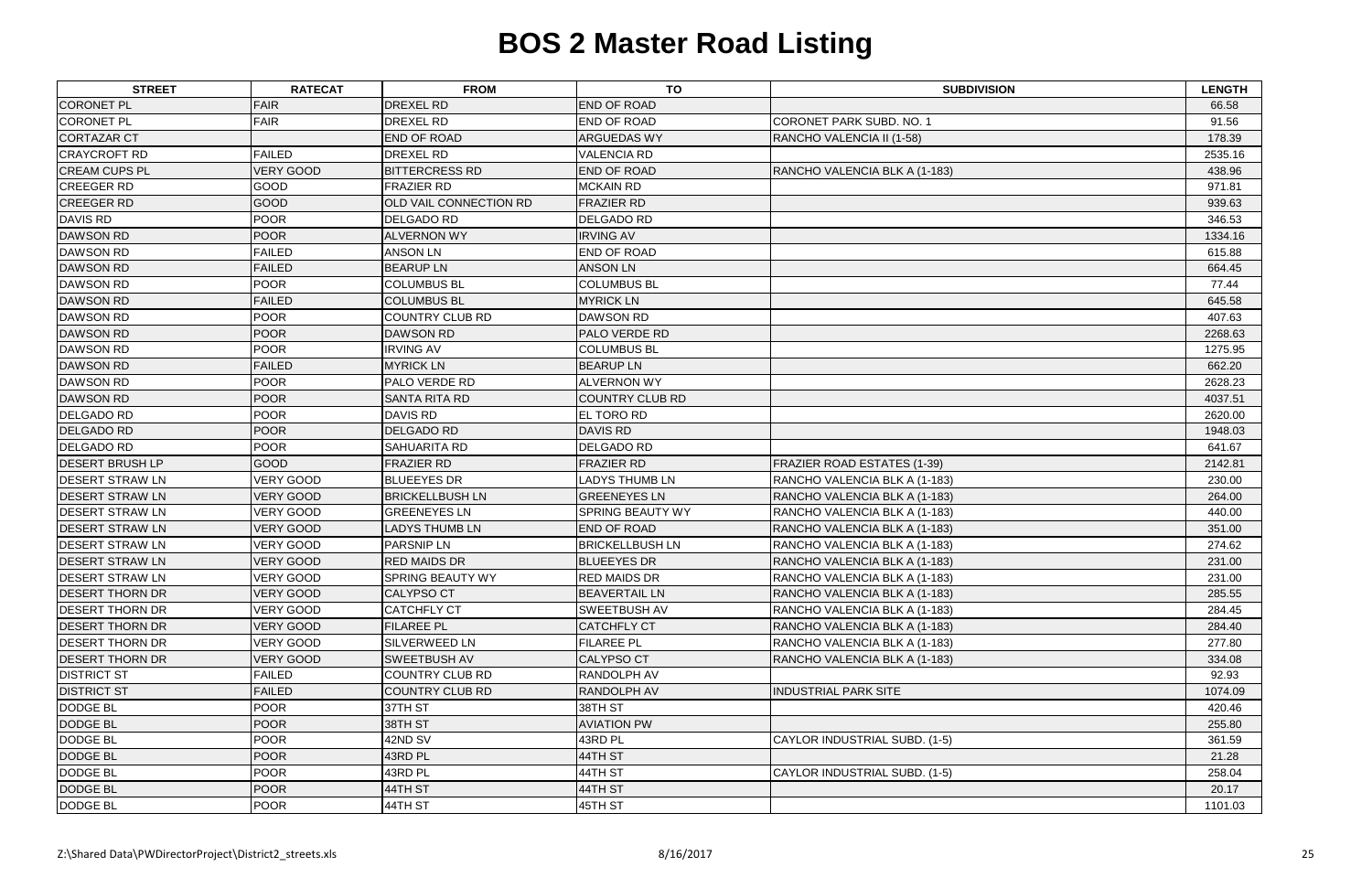| <b>STREET</b>            | <b>RATECAT</b>   | <b>FROM</b>          | <b>TO</b>           | <b>SUBDIVISION</b>                           | <b>LENGTH</b> |
|--------------------------|------------------|----------------------|---------------------|----------------------------------------------|---------------|
| <b>DODGE BL</b>          | <b>POOR</b>      | 45TH ST              | 47TH ST             |                                              | 868.03        |
| <b>DODGE BL</b>          | <b>POOR</b>      | 47TH ST              | <b>REFINERY WY</b>  |                                              | 658.13        |
| <b>DODGE BL</b>          | <b>FAIR</b>      | <b>AJO WY</b>        | <b>LINCOLN ST</b>   |                                              | 66.27         |
| <b>DODGE BL</b>          | <b>FAIR</b>      | <b>AJO WY</b>        | <b>LINCOLN ST</b>   | ALVERNON CORNERS INDUSTRIAL CENTER II (1-14) | 366.64        |
| <b>DODGE BL</b>          | <b>VERY GOOD</b> | <b>GOLF LINKS RD</b> | 37TH ST             |                                              | 317.19        |
| <b>DODGE BL</b>          | <b>POOR</b>      | PALO VERDE SB RAMP 2 | 42ND SV             |                                              | 1090.51       |
| <b>DODGE BL</b>          | <b>POOR</b>      | PALO VERDE SB RAMP 2 | 42ND SV             | CAYLOR INDUSTRIAL SUBD. (1-5)                | 15.66         |
| <b>DODGE BL</b>          | <b>POOR</b>      | <b>REFINERY WY</b>   | AJO WY              |                                              | 422.92        |
| <b>DOVER SV</b>          | GOOD             | <b>ALVERNON WY</b>   | <b>REX AV</b>       |                                              | 84.36         |
| DOVER SV                 | GOOD             | <b>ALVERNON WY</b>   | <b>REX AV</b>       | <b>CIELITO LINDO</b>                         | 387.91        |
| <b>DOVER SV</b>          | GOOD             | <b>BRYANT AV</b>     | <b>HARTFORD SV</b>  | ESTRELLA SUBDIVISION                         | 814.66        |
| <b>DOVER SV</b>          | GOOD             | <b>FRANKFORT SV</b>  | <b>DREXEL RD</b>    |                                              | 33.68         |
| <b>DOVER SV</b>          | GOOD             | <b>FRANKFORT SV</b>  | <b>DREXEL RD</b>    | <b>ESTRELLA SUBDIVISION</b>                  | 405.31        |
| DOVER SV                 | GOOD             | <b>HARTFORD SV</b>   | <b>FRANKFORT SV</b> | ESTRELLA SUBDIVISION                         | 672.23        |
| <b>DOVER SV</b>          | GOOD             | <b>IRVING DR</b>     | <b>BRYANT AV</b>    |                                              | 18.93         |
| DOVER SV                 | GOOD             | <b>IRVING DR</b>     | <b>BRYANT AV</b>    | <b>CIELITO LINDO</b>                         | 31.29         |
| <b>DOVER SV</b>          | GOOD             | <b>IRVING DR</b>     | <b>BRYANT AV</b>    | CIELITO LINDO RESUB(105,107&109-114)         | 478.18        |
| <b>DOVER SV</b>          | GOOD             | <b>IRVING DR</b>     | <b>BRYANT AV</b>    | <b>ESTRELLA SUBDIVISION</b>                  | 34.21         |
| <b>DOVER SV</b>          | GOOD             | <b>IRVING DR</b>     | <b>BRYANT AV</b>    | ESTRELLA(143-149&180)                        | 115.46        |
| <b>DOWNING AV</b>        | <b>VERY GOOD</b> | <b>DREAM ST</b>      | <b>ELVIRA RD</b>    |                                              | 46.92         |
| <b>DOWNING AV</b>        | <b>VERY GOOD</b> | <b>DREAM ST</b>      | <b>ELVIRA RD</b>    | <b>LITTLETOWN NO. 1</b>                      | 1278.02       |
| <b>DOWNING AV</b>        | <b>VERY GOOD</b> | <b>LITTLETOWN RD</b> | <b>DREAM ST</b>     |                                              | 73.40         |
| <b>DOWNING AV</b>        | <b>VERY GOOD</b> | <b>LITTLETOWN RD</b> | <b>DREAM ST</b>     | <b>LITTLETOWN NO. 2</b>                      | 1272.47       |
| <b>DREAM ST</b>          | <b>VERY GOOD</b> | <b>BURCHAM AV</b>    | MELODY AV           |                                              | 331.80        |
| <b>DREAM ST</b>          | <b>VERY GOOD</b> | <b>CRAYCROFT RD</b>  | <b>BURCHAM AV</b>   |                                              | 325.34        |
| <b>DREAM ST</b>          | <b>VERY GOOD</b> | <b>DOWNING AV</b>    | <b>VAN BUREN AV</b> |                                              | 326.26        |
| <b>DREAM ST</b>          | <b>VERY GOOD</b> | <b>MELODY AV</b>     | <b>DOWNING AV</b>   |                                              | 333.38        |
| <b>DREXEL RD</b>         | GOOD             | <b>ALDORN DR</b>     | DOVER SV            |                                              | 144.37        |
| <b>DREXEL RD</b>         | <b>POOR</b>      | <b>ARCADIA AV</b>    | <b>ROSEMONT AV</b>  |                                              | 1296.56       |
| <b>DREXEL RD</b>         | <b>FAILED</b>    | <b>BEVERLY AV</b>    | <b>CRAYCROFT RD</b> |                                              | 1188.79       |
| <b>DREXEL RD</b>         | <b>GOOD</b>      | <b>CATALINA AV</b>   | <b>HERPA AV</b>     |                                              | 389.38        |
| <b>DREXEL RD</b>         | <b>GOOD</b>      | <b>COLUMBUS BL</b>   | <b>ALDORN DR</b>    |                                              | 349.55        |
| <b>DREXEL RD</b>         | GOOD             | <b>DOVER SV</b>      | <b>CATALINA AV</b>  |                                              | 224.00        |
| <b>DREXEL RD</b>         | GOOD             | <b>HERPA AV</b>      | <b>BELVEDERE AV</b> |                                              | 250.45        |
| <b>DREXEL RD</b>         | <b>FAILED</b>    | <b>ROSEMONT AV</b>   | <b>BEVERLY AV</b>   |                                              | 1308.29       |
| <b>EARP BL</b>           | <b>POOR</b>      | DREXEL RD            | <b>MILTON RD</b>    |                                              | 54.16         |
| <b>EARP BL</b>           | <b>POOR</b>      | DREXEL RD            | <b>MILTON RD</b>    | LOS RANCHITOS NUMBER 7                       | 1013.11       |
| <b>EARP BL</b>           | <b>POOR</b>      | <b>LESLIE AV</b>     | <b>DREXEL RD</b>    |                                              | 37.71         |
| <b>EARP BL</b>           | <b>POOR</b>      | <b>LESLIE AV</b>     | <b>DREXEL RD</b>    | LOS RANCHITOS                                | 432.15        |
| <b>EARP BL</b>           | <b>POOR</b>      | <b>MILTON RD</b>     | <b>EARP BL</b>      |                                              | 54.56         |
| <b>EARP BL</b>           | <b>POOR</b>      | <b>MILTON RD</b>     | <b>EARP BL</b>      | LOS RANCHITOS NUMBER 7                       | 515.43        |
| <b>ECO INDUSTRIAL PL</b> |                  | <b>RECYCLE CT</b>    | <b>SWAN RD</b>      |                                              | 57.40         |
| <b>ECO INDUSTRIAL PL</b> |                  | <b>RECYCLE CT</b>    | <b>SWAN RD</b>      | SWAN INDUSTRIAL PARK (1-14)                  | 500.05        |
| <b>ECO INDUSTRIAL PL</b> |                  | <b>REUSE PL</b>      | <b>RECYCLE CT</b>   | SWAN INDUSTRIAL PARK (1-14)                  | 500.00        |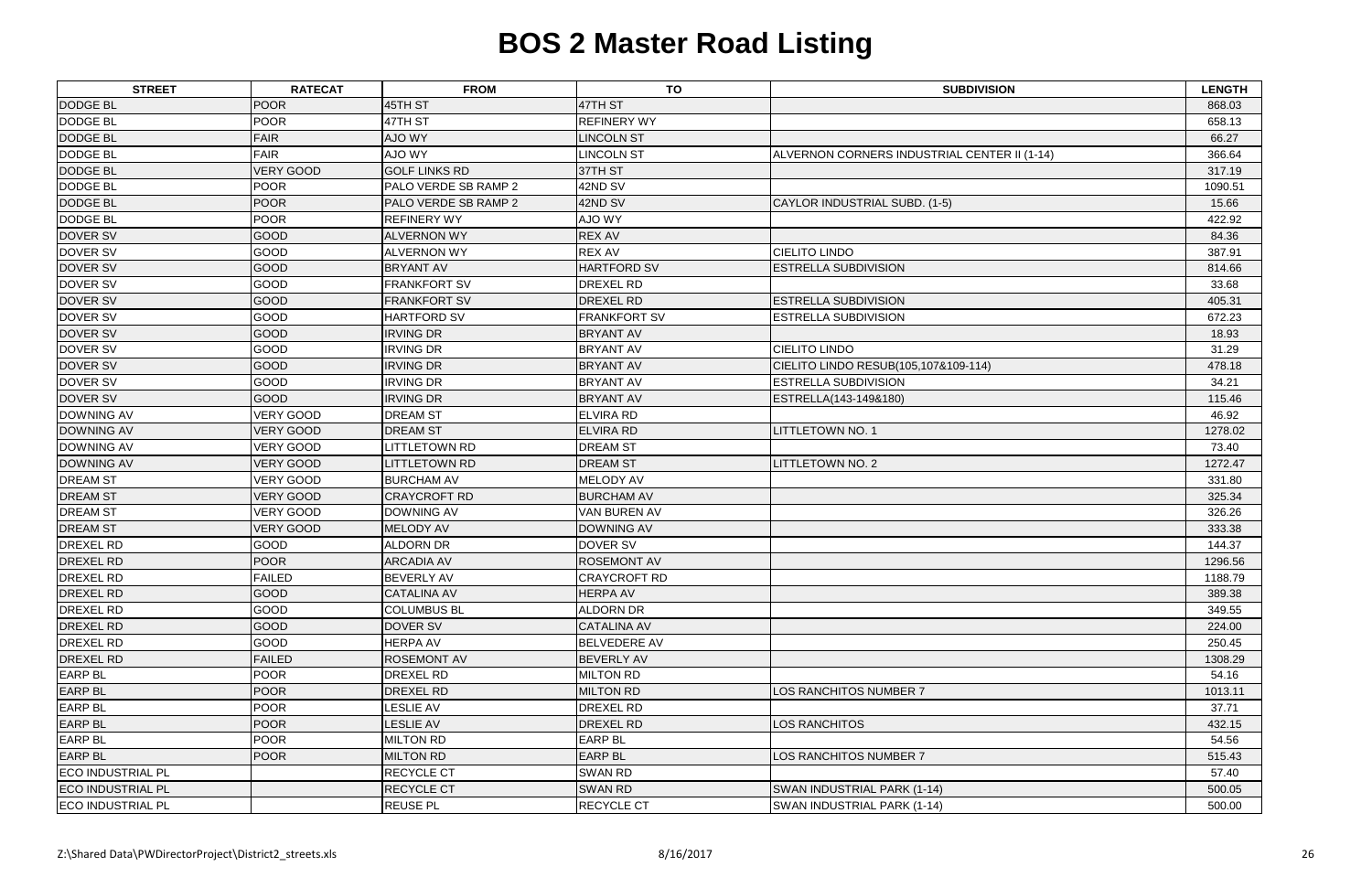| <b>STREET</b>          | <b>RATECAT</b>   | <b>FROM</b>            | <b>TO</b>              | <b>SUBDIVISION</b>                               | <b>LENGTH</b> |
|------------------------|------------------|------------------------|------------------------|--------------------------------------------------|---------------|
| <b>EL TORO RD</b>      | <b>POOR</b>      | <b>DELGADO RD</b>      | <b>COUNTRY CLUB RD</b> |                                                  | 1053.06       |
| <b>ELVIRA RD</b>       | <b>VERY GOOD</b> | <b>BURCHAM AV</b>      | <b>MELODY AV</b>       |                                                  | 324.00        |
| <b>ELVIRA RD</b>       | <b>VERY GOOD</b> | <b>DOWNING AV</b>      | <b>VAN BUREN AV</b>    |                                                  | 335.13        |
| <b>ELVIRA RD</b>       | VERY GOOD        | <b>MELODY AV</b>       | DOWNING AV             |                                                  | 328.82        |
| <b>ELVIRA RD</b>       |                  | <b>TRAVEL PLAZA WY</b> | <b>BURCHAM AV</b>      |                                                  | 124.13        |
| <b>EMERSON PL</b>      | <b>POOR</b>      | END OF ROAD            | <b>MILTON RD</b>       | LOS RANCHITOS NUMBER 8                           | 31.33         |
| <b>EMERSON PL</b>      | <b>POOR</b>      | <b>END OF ROAD</b>     | <b>MILTON RD</b>       | <b>MARSHALL PARK(1-9)</b>                        | 174.80        |
| <b>EMERSON PL</b>      | <b>POOR</b>      | <b>MILTON RD</b>       | <b>END OF ROAD</b>     | LOS RANCHITOS NUMBER 8                           | 314.51        |
| <b>EPPERSON LN</b>     | <b>POOR</b>      | <b>SUMMIT ST</b>       | <b>EPPERSON LN</b>     |                                                  | 630.47        |
| <b>FAIROAKS AV</b>     | <b>POOR</b>      | <b>RAY SV</b>          | <b>HELENA SV</b>       | CORONET PARK SUBD. NO. 1                         | 471.23        |
| <b>FAIRY DUSTER DR</b> |                  | ARGUEDAS WY            | <b>END OF ROAD</b>     | RANCHO VALENCIA II (1-58)                        | 335.82        |
| <b>FAIRY DUSTER DR</b> | <b>VERY GOOD</b> | <b>BEAVERTAIL LN</b>   | <b>PARSNIP LN</b>      | RANCHO VALENCIA BLK A (1-183)                    | 256.44        |
| <b>FAIRY DUSTER DR</b> | <b>VERY GOOD</b> | <b>BITTERCRESS RD</b>  | <b>BEAVERTAIL LN</b>   | RANCHO VALENCIA BLK A (1-183)                    | 204.73        |
| <b>FAIRY DUSTER DR</b> | <b>VERY GOOD</b> | <b>BLUEEYES DR</b>     | <b>KITTENTAILS DR</b>  | RANCHO VALENCIA BLK A (1-183)                    | 202.37        |
| <b>FAIRY DUSTER DR</b> |                  | <b>FAIRY DUSTER DR</b> | <b>ARGUEDAS WY</b>     | RANCHO VALENCIA II (1-58)                        | 131.11        |
| <b>FAIRY DUSTER DR</b> |                  | <b>KITTENTAILS DR</b>  | <b>FAIRY DUSTER DR</b> | RANCHO VALENCIA BLK A (1-183)                    | 287.84        |
| <b>FAIRY DUSTER DR</b> | <b>VERY GOOD</b> | <b>PARSNIP LN</b>      | <b>BLUEEYES DR</b>     | RANCHO VALENCIA BLK A (1-183)                    | 473.26        |
| <b>FAIRY DUSTER DR</b> | <b>VERY GOOD</b> | <b>SALT CEDAR RD</b>   | <b>BITTERCRESS RD</b>  | RANCHO VALENCIA BLK A (1-183)                    | 358.93        |
| <b>FAIRY DUSTER DR</b> | <b>VERY GOOD</b> | <b>SILVERWEED LN</b>   | THIMBLEBERRY RD        | VALSTATE (1-680)                                 | 504.10        |
| <b>FAIRY DUSTER DR</b> | <b>VERY GOOD</b> | SWAN RD                | <b>SILVERWEED LN</b>   |                                                  | 41.22         |
| <b>FAIRY DUSTER DR</b> | <b>VERY GOOD</b> | <b>SWAN RD</b>         | <b>SILVERWEED LN</b>   | <b>VALSTATE (1-680)</b>                          | 548.09        |
| <b>FAIRY DUSTER DR</b> | <b>VERY GOOD</b> | THIMBLEBERRY RD        | <b>SALT CEDAR RD</b>   | RANCHO VALENCIA BLK A (1-183)                    | 437.03        |
| <b>FAIRY DUSTER DR</b> | <b>VERY GOOD</b> | THIMBLEBERRY RD        | <b>SALT CEDAR RD</b>   | <b>VALSTATE (1-680)</b>                          | 143.48        |
| <b>FARNUM PL</b>       | <b>POOR</b>      | <b>BANTAM RD</b>       | <b>END OF ROAD</b>     | CORONADO POINTE COMMERCE CENTER(RESUB)(1-3,7-18) | 763.53        |
| <b>FARNUM PL</b>       | <b>POOR</b>      | <b>END OF ROAD</b>     | <b>BANTAM RD</b>       | CORONADO POINTE COMMERCE CENTER(RESUB)(1-3,7-18) | 520.66        |
| <b>FELIX BL</b>        |                  | <b>END OF ROAD</b>     | <b>PALO VERDE RD</b>   |                                                  | 1432.17       |
| <b>FELIX BL</b>        |                  | PALO VERDE RD          | <b>FELIX BL</b>        |                                                  | 160.79        |
| <b>FENLEY DR</b>       | <b>POOR</b>      | <b>FENLEY DR</b>       | <b>GREEN DR</b>        |                                                  | 267.50        |
| <b>FENLEY DR</b>       | <b>POOR</b>      | <b>GREEN DR</b>        | <b>NOGALES HY</b>      |                                                  | 710.62        |
| <b>FILAREE PL</b>      | VERY GOOD        | <b>END OF ROAD</b>     | <b>DESERT THORN DR</b> | RANCHO VALENCIA BLK A (1-183)                    | 212.53        |
| <b>FISHHOOK CT</b>     | <b>VERY GOOD</b> | <b>BITTERCRESS RD</b>  | <b>END OF ROAD</b>     | RANCHO VALENCIA BLK A (1-183)                    | 662.35        |
| <b>FLYING ANT PL</b>   | GOOD             | <b>IGUANA RD</b>       | <b>END OF ROAD</b>     | CRITTERLAND I (1-19)                             | 180.00        |
| <b>FRANCES AV</b>      | <b>POOR</b>      | <b>CORONA RD</b>       | <b>LOS REALES RD</b>   |                                                  | 67.01         |
| <b>FRANCES AV</b>      | <b>POOR</b>      | CORONA RD              | <b>LOS REALES RD</b>   | LOS REALES INDUSTRIAL SUBDIVISION (1-32)         | 915.39        |
| <b>FRANKFORT SV</b>    | <b>GOOD</b>      | <b>BRYANT AV</b>       | HARTFORD SV            | ESTRELLA SUBDIVISION                             | 653.71        |
| <b>FRANKFORT SV</b>    | GOOD             | DOVER SV               | <b>CANADA SV</b>       | ESTRELLA SUBDIVISION                             | 258.03        |
| <b>FRANKFORT SV</b>    | GOOD             | <b>HARTFORD SV</b>     | DOVER SV               | <b>ESTRELLA SUBDIVISION</b>                      | 813.18        |
| <b>FRANKFORT SV</b>    | GOOD             | <b>REX AV</b>          | <b>IRVING DR</b>       | <b>CIELITO LINDO</b>                             | 664.71        |
| <b>FRAZIER RD</b>      | GOOD             | <b>CACTUS LN</b>       | <b>DESERT BRUSH LP</b> |                                                  | 258.82        |
| <b>FRAZIER RD</b>      | GOOD             | <b>CACTUS LN</b>       | <b>DESERT BRUSH LP</b> | FRAZIER ROAD ESTATES (1-39)                      | 314.54        |
| <b>FRAZIER RD</b>      | GOOD             | <b>CREEGER RD</b>      | <b>CACTUS LN</b>       |                                                  | 281.90        |
| <b>FRAZIER RD</b>      | GOOD             | <b>DESERT BRUSH LP</b> | <b>DESERT BRUSH LP</b> | FRAZIER ROAD ESTATES (1-39)                      | 795.24        |
| <b>FRAZIER RD</b>      | GOOD             | <b>HIGHLAND PL</b>     | <b>CREEGER RD</b>      |                                                  | 653.68        |
| <b>FRAZIER RD</b>      | GOOD             | <b>OLD NOGALES HY</b>  | <b>HIGHLAND PL</b>     |                                                  | 965.51        |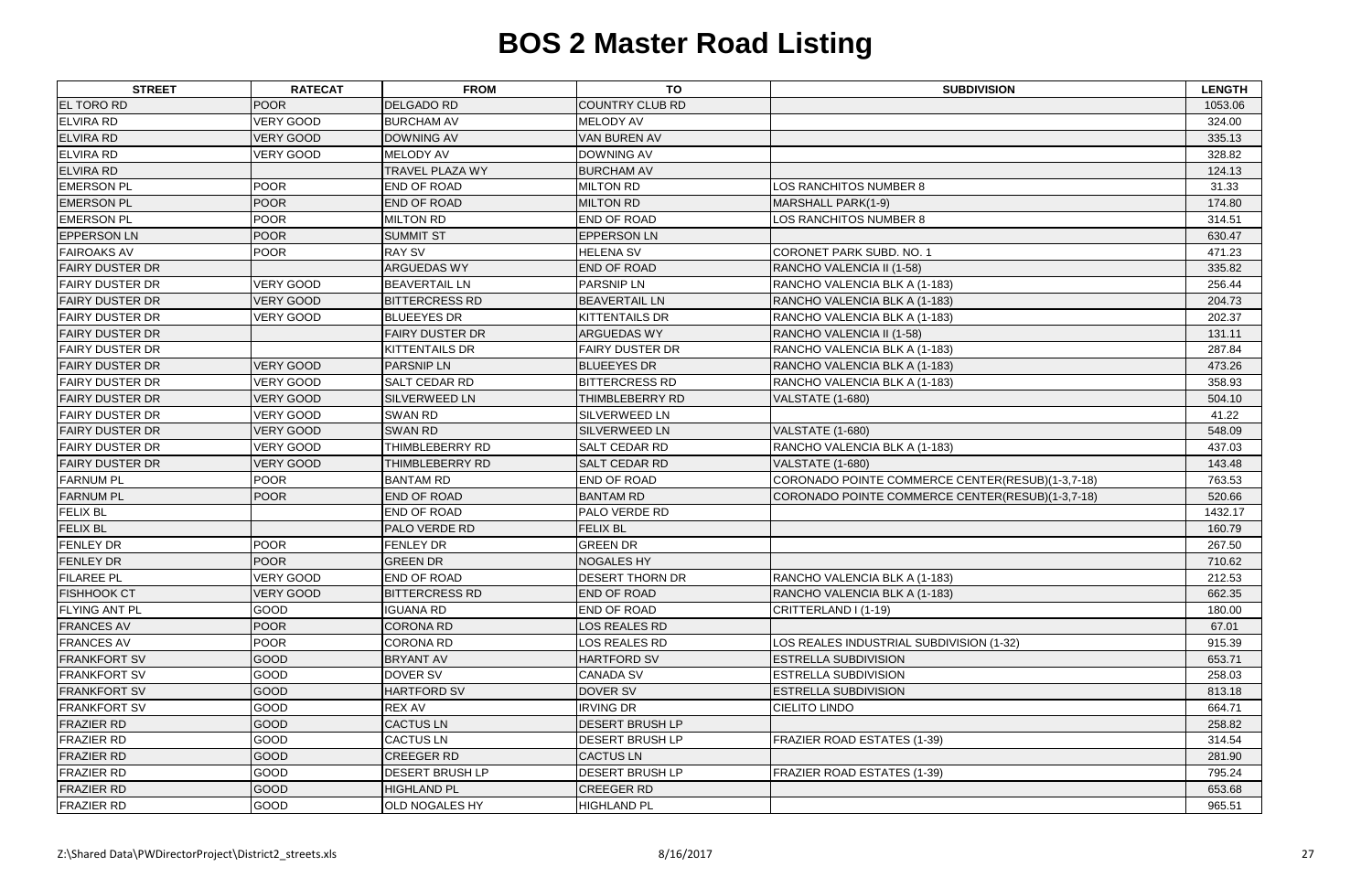| <b>STREET</b>           | <b>RATECAT</b>   | <b>FROM</b>             | <b>TO</b>                   | <b>SUBDIVISION</b>                        | <b>LENGTH</b> |
|-------------------------|------------------|-------------------------|-----------------------------|-------------------------------------------|---------------|
| <b>GARRETT AV</b>       | <b>POOR</b>      | <b>MILTON RD</b>        | <b>RAY ST</b>               | LOS RANCHITOS NUMBER 7                    | 412.50        |
| <b>GARRETT AV</b>       | <b>POOR</b>      | <b>RAY ST</b>           | <b>ALVORD RD</b>            |                                           | 22.59         |
| <b>GARRETT AV</b>       | <b>POOR</b>      | <b>RAY ST</b>           | <b>ALVORD RD</b>            | LOS RANCHITOS NUMBER 7                    | 217.76        |
| <b>GAS RD</b>           | <b>POOR</b>      | <b>GAS RD</b>           | <b>BUTTERFIELD DR</b>       | <b>BUTTERFIELD BUSINESS CENTER (1-22)</b> | 476.13        |
| <b>GOLF LINKS RD</b>    | <b>VERY GOOD</b> | <b>DODGE BL</b>         | <b>END OF ROAD</b>          |                                           | 781.03        |
| <b>GOLF LINKS RD</b>    | <b>VERY GOOD</b> | <b>GOLF LINKS RD</b>    | <b>PALO VERDE SB RAMP 6</b> |                                           | 728.07        |
| <b>GREEN DR</b>         | <b>POOR</b>      | <b>END OF ROAD</b>      | <b>FENLEY DR</b>            |                                           | 702.66        |
| <b>GREENEYES LN</b>     | <b>VERY GOOD</b> | <b>SPRING BEAUTY WY</b> | <b>DESERT STRAW LN</b>      | RANCHO VALENCIA BLK A (1-183)             | 353.62        |
| <b>HARTFORD PL</b>      | <b>POOR</b>      | <b>END OF ROAD</b>      | <b>BRYANT SV</b>            | CORONET PARK SUBD. NO. 1                  | 197.36        |
| HARTFORD SV             | GOOD             | <b>CANADA SV</b>        | DOVER SV                    | <b>ESTRELLA SUBDIVISION</b>               | 260.50        |
| <b>HARTFORD SV</b>      | GOOD             | DOVER SV                | <b>FRANKFORT SV</b>         | <b>ESTRELLA SUBDIVISION</b>               | 259.85        |
| HARTFORD SV             | GOOD             | <b>END OF ROAD</b>      | <b>CANADA SV</b>            |                                           | 4.38          |
| <b>HARTFORD SV</b>      | GOOD             | <b>END OF ROAD</b>      | <b>CANADA SV</b>            | <b>ESTRELLA SUBDIVISION</b>               | 148.77        |
| <b>HARTFORD SV</b>      | <b>POOR</b>      | <b>HELENA SV</b>        | <b>REX SV</b>               | <b>CORONET PARK SUBD. NO. 1</b>           | 309.58        |
| <b>HARTFORD SV</b>      | <b>POOR</b>      | <b>MARKET ST</b>        | <b>BENSON HY</b>            |                                           | 131.10        |
| <b>HARTFORD SV</b>      | <b>POOR</b>      | <b>MARKET ST</b>        | <b>BENSON HY</b>            | <b>CORONET PARK SUBD. NO. 1</b>           | 121.00        |
| <b>HARTFORD SV</b>      | POOR             | <b>RAY SV</b>           | <b>HELENA SV</b>            | CORONET PARK SUBD. NO. 1                  | 281.52        |
| <b>HARTFORD SV</b>      | <b>POOR</b>      | <b>REX SV</b>           | <b>MARKET ST</b>            | <b>CORONET PARK SUBD, NO. 1</b>           | 346.34        |
| <b>HELEN MARIE DR</b>   | <b>FAILED</b>    | <b>NOGALES HY</b>       | <b>NOGALES HY</b>           |                                           | 213.43        |
| <b>HELEN MARIE DR</b>   | <b>FAILED</b>    | <b>NOGALES HY</b>       | <b>NOGALES HY</b>           | <b>L-S ACRES</b>                          | 1542.76       |
| <b>HELENA SV</b>        | <b>POOR</b>      | <b>DREXEL RD</b>        | <b>HARTFORD SV</b>          |                                           | 63.52         |
| <b>HELENA SV</b>        | <b>POOR</b>      | <b>DREXEL RD</b>        | <b>HARTFORD SV</b>          | CORONET PARK SUBD. NO. 1                  | 811.27        |
| <b>HELENA SV</b>        | <b>POOR</b>      | <b>FAIROAKS AV</b>      | <b>COLUMBUS BL</b>          |                                           | 49.47         |
| <b>HELENA SV</b>        | <b>POOR</b>      | <b>FAIROAKS AV</b>      | <b>COLUMBUS BL</b>          | CORONET PARK SUBD. NO. 1                  | 374.14        |
| <b>HELENA SV</b>        | <b>POOR</b>      | <b>HARTFORD SV</b>      | <b>FAIROAKS AV</b>          | <b>CORONET PARK SUBD. NO. 1</b>           | 456.14        |
| <b>HELENA SV</b>        | <b>POOR</b>      | <b>HARTFORD SV</b>      | <b>HARTFORD SV</b>          | <b>CORONET PARK SUBD. NO. 1</b>           | 249.77        |
| <b>HERPA DR</b>         | <b>POOR</b>      | <b>HERPA AV</b>         | <b>RAY ST</b>               |                                           | 39.59         |
| <b>HERPA DR</b>         | <b>POOR</b>      | <b>HERPA AV</b>         | <b>RAY ST</b>               | <b>RAY SUBDIVISION</b>                    | 36.12         |
| <b>HERPA DR</b>         | <b>POOR</b>      | <b>HERPA AV</b>         | <b>RAY ST</b>               | <b>RAY SUBDIVISION</b>                    | 1140.40       |
| <b>HERPA DR</b>         | <b>POOR</b>      | <b>RAY ST</b>           | <b>REX ST</b>               | <b>RAY SUBDIVISION</b>                    | 937.77        |
| <b>HERPA DR</b>         | <b>POOR</b>      | <b>RAY ST</b>           | <b>REX ST</b>               | <b>RAY SUBDIVISION</b>                    | 177.93        |
| <b>HERPA ST</b>         | <b>POOR</b>      | <b>MARKET ST</b>        | <b>BENSON HY</b>            |                                           | 115.23        |
| <b>HERPA ST</b>         | <b>POOR</b>      | <b>MARKET ST</b>        | <b>BENSON HY</b>            | <b>RAY SUBDIVISION</b>                    | 270.84        |
| <b>HERPA ST</b>         | <b>POOR</b>      | <b>REX ST</b>           | <b>MARKET ST</b>            | <b>RAY SUBDIVISION</b>                    | 509.03        |
| <b>HIDDEN FLOWER WY</b> | <b>VERY GOOD</b> | AMERICAN BEAUTY DR      | <b>ORCHARD GRASS DR</b>     | VALSTATE II (1-136)                       | 192.47        |
| <b>HIDDEN FLOWER WY</b> | <b>VERY GOOD</b> | <b>MEXICAN HAT DR</b>   | <b>CONEFLOWER DR</b>        | VALSTATE (1-680)                          | 457.32        |
| <b>HIDDEN FLOWER WY</b> | <b>VERY GOOD</b> | <b>ORCHARD GRASS DR</b> | <b>MEXICAN HAT DR</b>       | VALSTATE (1-680)                          | 51.80         |
| <b>HIDDEN FLOWER WY</b> | <b>VERY GOOD</b> | <b>ORCHARD GRASS DR</b> | <b>MEXICAN HAT DR</b>       | VALSTATE II (1-136)                       | 100.68        |
| <b>HIGHLAND PL</b>      | <b>GOOD</b>      | <b>FRAZIER RD</b>       | <b>END OF ROAD</b>          |                                           | 35.39         |
| <b>HIGHLAND PL</b>      | GOOD             | <b>FRAZIER RD</b>       | <b>END OF ROAD</b>          | HIGHLAND MANOR ADDITION (1-12)            | 552.08        |
| <b>HOLLADAY ST</b>      | <b>POOR</b>      | <b>BONNEY AV</b>        | <b>MASTERSON AV</b>         | LOS RANCHITOS                             | 659.89        |
| <b>HOLLADAY ST</b>      | <b>POOR</b>      | <b>BROSIUS AV</b>       | PALO VERDE RD               | LOS RANCHITOS                             | 684.90        |
| <b>HOLLADAY ST</b>      | <b>POOR</b>      | <b>COUNTRY CLUB RD</b>  | <b>BONNEY AV</b>            |                                           | 38.44         |
| <b>HOLLADAY ST</b>      | <b>POOR</b>      | <b>COUNTRY CLUB RD</b>  | <b>BONNEY AV</b>            | LOS RANCHITOS                             | 613.98        |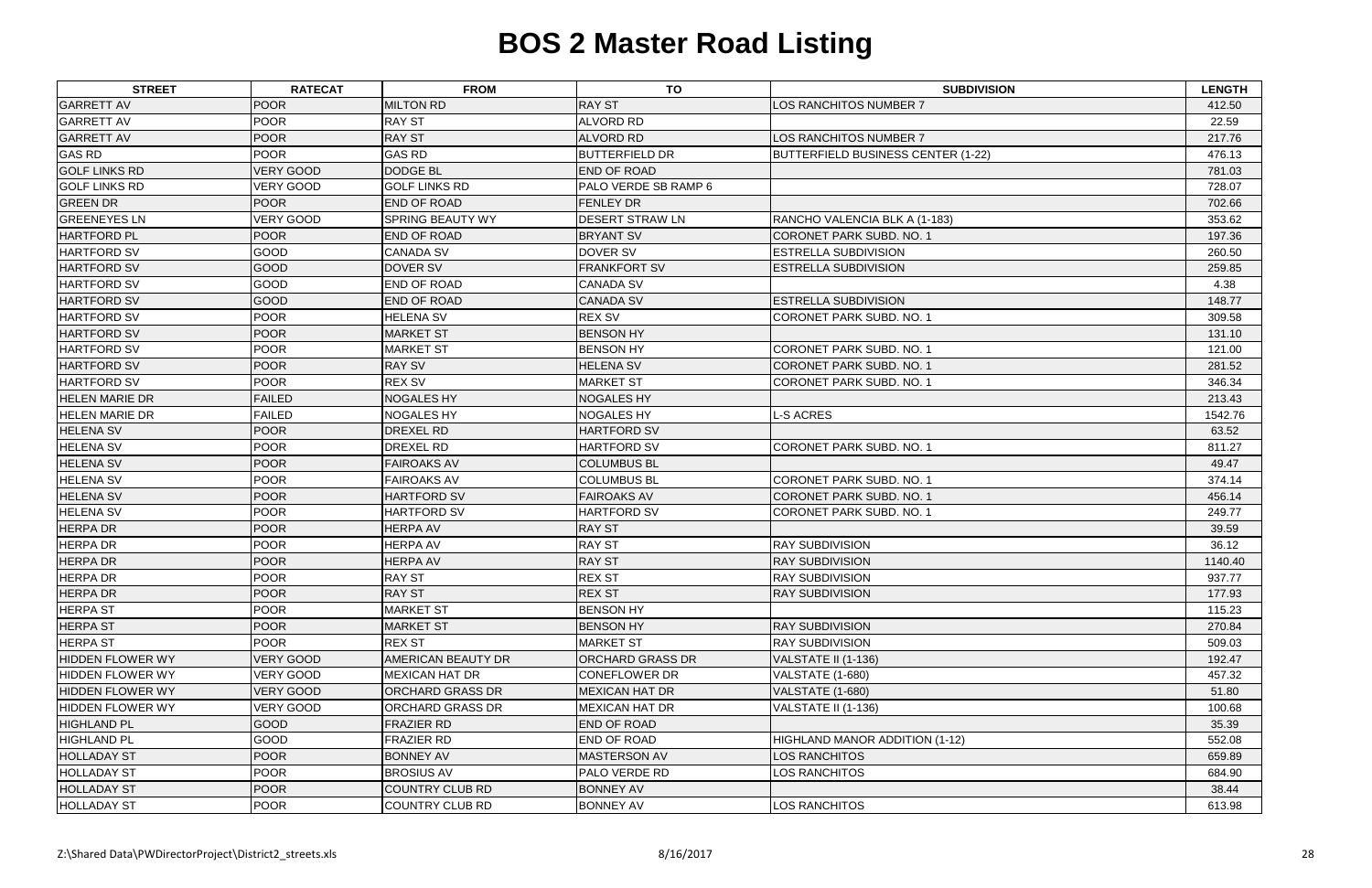| <b>STREET</b>          | <b>RATECAT</b>   | <b>FROM</b>            | <b>TO</b>               | <b>SUBDIVISION</b>                           | <b>LENGTH</b> |
|------------------------|------------------|------------------------|-------------------------|----------------------------------------------|---------------|
| <b>HOLLADAY ST</b>     | <b>POOR</b>      | <b>MASTERSON AV</b>    | <b>BROSIUS AV</b>       | LOS RANCHITOS                                | 655.83        |
| <b>HOLLADAY ST</b>     | GOOD             | <b>REX AV</b>          | <b>IRVING DR</b>        | <b>CIELITO LINDO</b>                         | 708.09        |
| <b>HOLLY DR</b>        | <b>POOR</b>      | <b>MOSSMAN RD</b>      | <b>BILBY RD</b>         | LOS RANCHITOS NUMBER 8                       | 33.86         |
| HOLLY DR               | <b>POOR</b>      | <b>MOSSMAN RD</b>      | <b>BILBY RD</b>         | McCRAY ADDITION (1-25)                       | 605.66        |
| <b>HOTEL DR</b>        | <b>POOR</b>      | <b>BUTTERFIELD DR</b>  | 110 WB EXIT 264 ON RAMP |                                              | 79.96         |
| <b>HOTEL DR</b>        | <b>POOR</b>      | <b>BUTTERFIELD DR</b>  | 110 WB EXIT 264 ON RAMP | <b>BUTTERFIELD BUSINESS CENTER (1-22)</b>    | 574.63        |
| <b>IGUANA PL</b>       | GOOD             | <b>IGUANA RD</b>       | <b>END OF ROAD</b>      | CRITTERLAND I (1-19)                         | 180.00        |
| <b>IGUANA RD</b>       | GOOD             | <b>FLYING ANT PL</b>   | LEOPARD FROG PL         | CRITTERLAND I (1-19)                         | 400.00        |
| <b>IGUANA RD</b>       | GOOD             | <b>HERMANS RD</b>      | <b>FLYING ANT PL</b>    | CRITTERLAND I (1-19)                         | 289.44        |
| <b>IGUANA RD</b>       | GOOD             | <b>HERMANS RD</b>      | <b>FLYING ANT PL</b>    | WILMOT FARMS (1-121)                         | 22.72         |
| <b>IGUANA RD</b>       | GOOD             | LEOPARD FROG PL        | <b>IGUANA PL</b>        | CRITTERLAND I (1-19)                         | 400.00        |
| <b>ILLINOIS ST</b>     | <b>FAILED</b>    | <b>CONTRACTORS WY</b>  | <b>END OF ROAD</b>      |                                              | 29.37         |
| <b>ILLINOIS ST</b>     | <b>FAILED</b>    | <b>CONTRACTORS WY</b>  | <b>END OF ROAD</b>      | <b>ALVERNON MANOR</b>                        | 2972.56       |
| <b>IRVING AV</b>       | <b>POOR</b>      | <b>DREXEL RD</b>       | <b>REX SV</b>           |                                              | 66.11         |
| <b>IRVING AV</b>       | <b>POOR</b>      | <b>DREXEL RD</b>       | <b>REX SV</b>           | CORONET PARK SUBD. NO. 1                     | 657.41        |
| <b>IRVING AV</b>       | <b>POOR</b>      | <b>HERIBERTO LN</b>    | <b>DAWSON RD</b>        |                                              | 2321.72       |
| <b>IRVING AV</b>       |                  | <b>TENNESSEE ST</b>    | <b>END OF ROAD</b>      | <b>ALVERNON MANOR</b>                        | 39.43         |
| <b>IRVING AV</b>       |                  | <b>TENNESSEE ST</b>    | <b>END OF ROAD</b>      | <b>ALVERNON MANOR</b>                        | 241.54        |
| <b>IRVING DR</b>       | GOOD             | <b>DOVER SV</b>        | <b>IRVING DR</b>        | <b>CIELITO LINDO</b>                         | 172.00        |
| <b>IRVING DR</b>       | GOOD             | <b>END OF ROAD</b>     | <b>DOVER SV</b>         | <b>CIELITO LINDO</b>                         | 219.52        |
| <b>IRVING DR</b>       | GOOD             | <b>END OF ROAD</b>     | <b>IRVING DR</b>        | <b>CIELITO LINDO</b>                         | 166.66        |
| <b>IRVING DR</b>       | GOOD             | <b>FRANKFORT SV</b>    | <b>HOLLADAY ST</b>      | <b>CIELITO LINDO</b>                         | 411.77        |
| <b>IRVING DR</b>       | GOOD             | <b>IRVING DR</b>       | <b>FRANKFORT SV</b>     | <b>CIELITO LINDO</b>                         | 286.61        |
| <b>IRVINGTON RD</b>    | <b>POOR</b>      | <b>ALVERNON WY</b>     | <b>CONTRACTORS WY</b>   |                                              | 330.22        |
| <b>JONES AV</b>        | <b>POOR</b>      | <b>END OF ROAD</b>     | <b>MILTON RD</b>        | LOS RANCHITOS NUMBER 8                       | 319.63        |
| <b>KENTUCKY ST</b>     | <b>POOR</b>      | <b>SOUTH BEND AV</b>   | <b>BELVEDERE AV</b>     |                                              | 34.22         |
| <b>KENTUCKY ST</b>     | <b>POOR</b>      | <b>SOUTH BEND AV</b>   | <b>BELVEDERE AV</b>     | <b>MICHIANA ADDITION</b>                     | 708.28        |
| <b>KITTENTAILS DR</b>  | <b>VERY GOOD</b> | <b>BITTERCRESS RD</b>  | <b>FAIRY DUSTER DR</b>  | RANCHO VALENCIA BLK A (1-183)                | 1023.37       |
| LA VUELTA DE PERNO     | GOOD             | <b>CAMINO CASITAS</b>  | <b>CAMINO CASITAS</b>   | CASITAS DEL VALLE II (1-34)                  | 1677.18       |
| <b>LADYS THUMB LN</b>  | VERY GOOD        | <b>BRICKELLBUSH LN</b> | <b>DESERT STRAW LN</b>  | RANCHO VALENCIA BLK A (1-183)                | 1278.36       |
| <b>LEOPARD FROG PL</b> | <b>GOOD</b>      | <b>IGUANA RD</b>       | <b>END OF ROAD</b>      | CRITTERLAND I (1-19)                         | 180.00        |
| <b>LESLIE AV</b>       | <b>POOR</b>      | DREXEL RD              | <b>MILTON RD</b>        |                                              | 40.31         |
| <b>LESLIE AV</b>       | <b>POOR</b>      | <b>DREXEL RD</b>       | <b>MILTON RD</b>        | LOS RANCHITOS NUMBER 7                       | 624.28        |
| <b>LESLIE AV</b>       | <b>POOR</b>      | <b>EARP BL</b>         | <b>DREXEL RD</b>        |                                              | 34.78         |
| <b>LESLIE AV</b>       | <b>POOR</b>      | <b>EARP BL</b>         | <b>DREXEL RD</b>        | LOS RANCHITOS                                | 261.28        |
| <b>LINCOLN ST</b>      | <b>FAILED</b>    | <b>COUNTRY CLUB RD</b> | <b>RANDOLPH AV</b>      |                                              | 101.07        |
| <b>LINCOLN ST</b>      | <b>FAILED</b>    | <b>COUNTRY CLUB RD</b> | <b>RANDOLPH AV</b>      | <b>INDUSTRIAL PARK SITE</b>                  | 1072.15       |
| <b>LINCOLN ST</b>      | <b>FAIR</b>      | <b>PALO VERDE RD</b>   | <b>DODGE BL</b>         |                                              | 96.09         |
| <b>LINCOLN ST</b>      | <b>FAIR</b>      | <b>PALO VERDE RD</b>   | <b>DODGE BL</b>         | ALVERNON CORNERS INDUSTRIAL CENTER II (1-14) | 930.38        |
| <b>LITTLETOWN RD</b>   | GOOD             | <b>BURCHAM AV</b>      | <b>MELODY AV</b>        |                                              | 329.20        |
| <b>LITTLETOWN RD</b>   | <b>GOOD</b>      | <b>CRAYCROFT RD</b>    | <b>BURCHAM AV</b>       |                                              | 325.09        |
| <b>LITTLETOWN RD</b>   | GOOD             | <b>DOWNING AV</b>      | <b>VAN BUREN AV</b>     |                                              | 268.26        |
| <b>LITTLETOWN RD</b>   | GOOD             | <b>MELODY AV</b>       | DOWNING AV              |                                              | 330.82        |
| LONGFELLOW AV          |                  | <b>END OF ROAD</b>     | <b>COLUMBIA ST</b>      | ALVERNON RAIL CENTER (1-24)                  | 661.03        |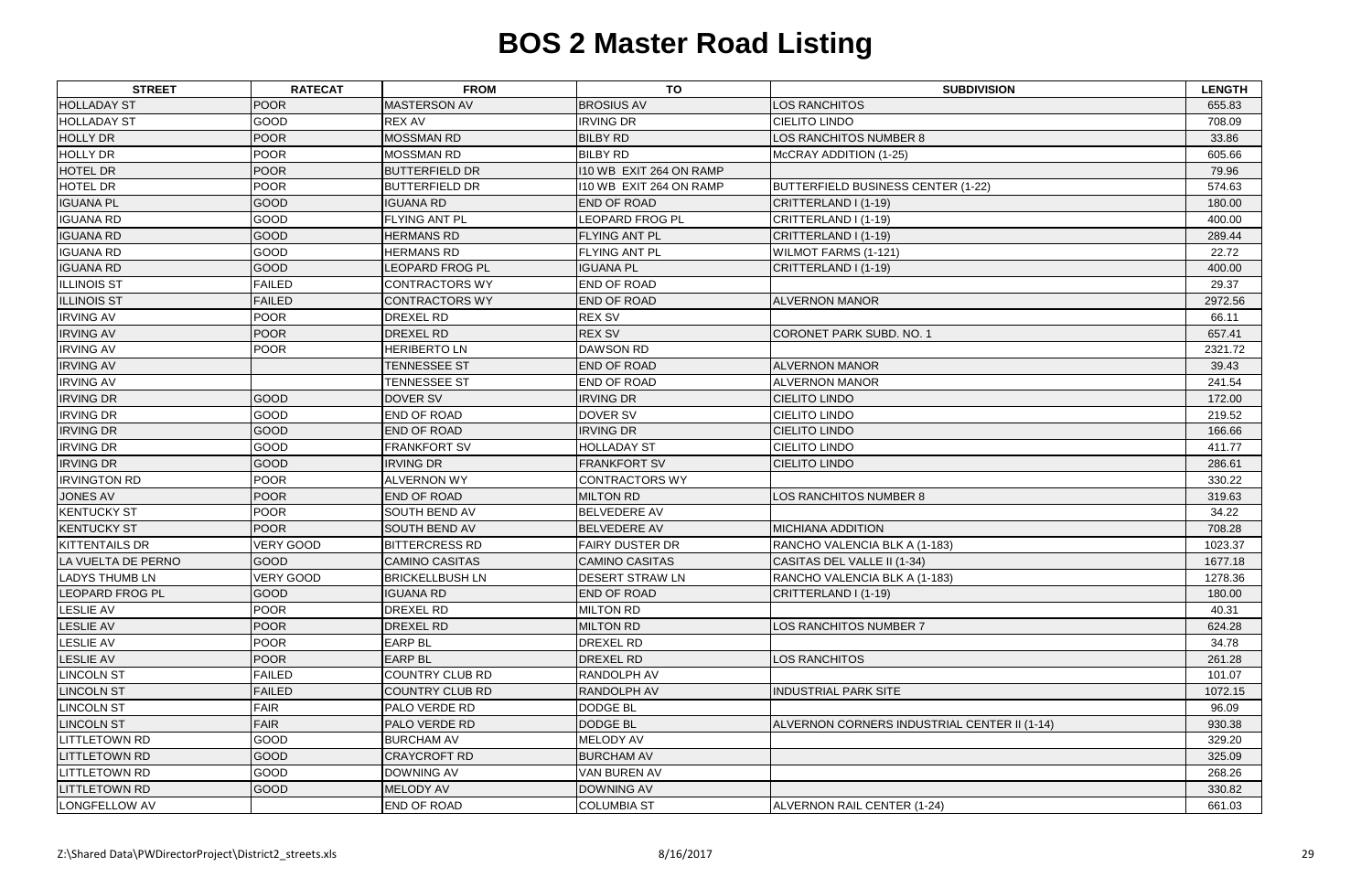| <b>STREET</b>           | <b>RATECAT</b>   | <b>FROM</b>             | <b>TO</b>              | <b>SUBDIVISION</b>                 | <b>LENGTH</b> |
|-------------------------|------------------|-------------------------|------------------------|------------------------------------|---------------|
| <b>LUMBER ST</b>        | POOR             | <b>NOGALES HY</b>       | <b>OLD NOGALES HY</b>  |                                    | 381.11        |
| <b>MARKET ST</b>        | POOR             | <b>CATALINA AV</b>      | <b>HERPA ST</b>        | <b>RAY SUBDIVISION</b>             | 422.25        |
| <b>MARKET ST</b>        | POOR             | <b>COLUMBUS BL</b>      | <b>CATALINA AV</b>     |                                    | 45.35         |
| <b>MARKET ST</b>        | POOR             | <b>COLUMBUS BL</b>      | <b>CATALINA AV</b>     | <b>RAY SUBDIVISION</b>             | 504.89        |
| <b>MARKET ST</b>        | <b>FAIR</b>      | <b>HARTFORD SV</b>      | <b>COLUMBUS BL</b>     |                                    | 45.63         |
| <b>MARKET ST</b>        | <b>FAIR</b>      | <b>HARTFORD SV</b>      | <b>COLUMBUS BL</b>     | <b>CORONET PARK SUBD. NO. 1</b>    | 33.57         |
| <b>MARKET ST</b>        | <b>FAIR</b>      | <b>HARTFORD SV</b>      | <b>COLUMBUS BL</b>     | SILVERMOON ESTATES (1-41)          | 1291.47       |
| <b>MASTERSON AV</b>     | GOOD             | ALVORD RD               | <b>LAS BONITAS</b>     | LOS RANCHITOS NUMBER 8             | 315.36        |
| <b>MASTERSON AV</b>     | <b>GOOD</b>      | <b>DREXEL RD</b>        | <b>WYATT ST</b>        |                                    | 47.91         |
| <b>MASTERSON AV</b>     | GOOD             | <b>DREXEL RD</b>        | <b>WYATT ST</b>        | LOS RANCHITOS NUMBER 8             | 310.04        |
| <b>MASTERSON AV</b>     | <b>GOOD</b>      | <b>LAS BONITAS</b>      | MASTERSON AV           | LOS RANCHITOS NUMBER 8             | 238.12        |
| <b>MASTERSON AV</b>     | <b>GOOD</b>      | <b>MASTERSON AV</b>     | <b>BILBY RD</b>        | <b>LOS RANCHITOS NUMBER 8</b>      | 69.17         |
| <b>MASTERSON AV</b>     | GOOD             | <b>MASTERSON AV</b>     | <b>MOSSMAN RD</b>      | LOS RANCHITOS NUMBER 8             | 115.04        |
| <b>MASTERSON AV</b>     | GOOD             | <b>MILTON RD</b>        | <b>ALVORD RD</b>       | LOS RANCHITOS NUMBER 8             | 669.43        |
| <b>MASTERSON AV</b>     | <b>GOOD</b>      | <b>MOSSMAN RD</b>       | <b>MASTERSON AV</b>    | LOS RANCHITOS NUMBER 8             | 577.52        |
| <b>MASTERSON AV</b>     | GOOD             | <b>WYATT ST</b>         | <b>MILTON RD</b>       | LOS RANCHITOS NUMBER 8             | 315.08        |
| <b>MCKAIN RD</b>        | GOOD             | <b>AUDRIA LN</b>        | <b>TERRY LN</b>        |                                    | 236.91        |
| <b>MCKAIN RD</b>        | GOOD             | <b>END OF ROAD</b>      | OLD NOGALES HY         |                                    | 786.27        |
| <b>MCKAIN RD</b>        | <b>GOOD</b>      | <b>OLD NOGALES HY</b>   | <b>AUDRIA LN</b>       |                                    | 228.75        |
| <b>MEADOW FESCUE DR</b> | <b>VERY GOOD</b> | AMERICAN BEAUTY DR      | <b>CANARY GRASS DR</b> | VALSTATE II (1-136)                | 230.00        |
| <b>MEADOW FESCUE DR</b> | <b>VERY GOOD</b> | <b>CANARY GRASS DR</b>  | ORCHARD GRASS DR       | VALSTATE II (1-136)                | 230.00        |
| <b>MELODY AV</b>        | <b>VERY GOOD</b> | <b>DREAM ST</b>         | <b>ELVIRA RD</b>       |                                    | 57.06         |
| <b>MELODY AV</b>        | <b>VERY GOOD</b> | <b>DREAM ST</b>         | <b>ELVIRA RD</b>       | <b>LITTLETOWN NO. 1</b>            | 1279.69       |
| <b>MELODY AV</b>        | <b>VERY GOOD</b> | <b>LITTLETOWN RD</b>    | <b>DREAM ST</b>        |                                    | 69.69         |
| <b>MELODY AV</b>        | <b>VERY GOOD</b> | <b>LITTLETOWN RD</b>    | <b>DREAM ST</b>        | LITTLETOWN NO. 2                   | 1276.03       |
| <b>MEXICAN HAT DR</b>   | <b>VERY GOOD</b> | <b>CONEFLOWER DR</b>    | HIDDEN FLOWER WY       | VALSTATE (1-680)                   | 829.29        |
| <b>MEXICAN HAT DR</b>   | <b>VERY GOOD</b> | <b>HIDDEN FLOWER WY</b> | PEPPERWEED DR          | <b>VALSTATE (1-680)</b>            | 282.97        |
| <b>MEXICAN HAT DR</b>   | VERY GOOD        | <b>SWAN RD</b>          | <b>CONEFLOWER DR</b>   |                                    | 48.07         |
| <b>MEXICAN HAT DR</b>   | VERY GOOD        | <b>SWAN RD</b>          | <b>CONEFLOWER DR</b>   | VALSTATE (1-680)                   | 150.16        |
| <b>MICHIGAN ST</b>      | <b>FAIR</b>      | <b>ALVERNON WY</b>      | STATION MASTER DR      | BUTTERFIELD BUSINESS CENTER (1-22) | 302.25        |
| <b>MICHIGAN ST</b>      | <b>FAIR</b>      | <b>BUTTERFIELD DR</b>   | <b>ALVERNON WY</b>     | BUTTERFIELD BUSINESS CENTER (1-22) | 724.90        |
| <b>MICHIGAN ST</b>      |                  | <b>CONTRACTORS WY</b>   | <b>END OF ROAD</b>     |                                    | 31.89         |
| <b>MICHIGAN ST</b>      |                  | <b>CONTRACTORS WY</b>   | <b>END OF ROAD</b>     | ALVERNON RAIL CENTER (1-24)        | 941.53        |
| <b>MICHIGAN ST</b>      | <b>FAILED</b>    | <b>MICHIGAN ST</b>      | <b>MILBER ST</b>       |                                    | 738.25        |
| <b>MICHIGAN ST</b>      | <b>FAILED</b>    | <b>MILBER ST</b>        | PALO VERDE RD          |                                    | 386.05        |
| <b>MILBER ST</b>        | <b>FAILED</b>    | COUNTRY CLUB RD         | RANDOLPH AV            |                                    | 68.15         |
| <b>MILBER ST</b>        | <b>FAILED</b>    | COUNTRY CLUB RD         | RANDOLPH AV            | <b>INDUSTRIAL PARK SITE</b>        | 1220.99       |
| <b>MILBER ST</b>        | <b>FAILED</b>    | <b>PENNSYLVANIA ST</b>  | <b>MICHIGAN ST</b>     |                                    | 31.21         |
| <b>MILBER ST</b>        | <b>FAILED</b>    | <b>PENNSYLVANIA ST</b>  | <b>MICHIGAN ST</b>     | PALO VERDE INDUSTRIAL PARK (1-88)  | 323.64        |
| <b>MILBER ST</b>        | <b>FAILED</b>    | <b>RANDOLPH AV</b>      | PENNSYLVANIA ST        | <b>INDUSTRIAL PARK SITE</b>        | 43.84         |
| <b>MILBER ST</b>        | <b>FAILED</b>    | <b>RANDOLPH AV</b>      | PENNSYLVANIA ST        | PALO VERDE INDUSTRIAL PARK (1-88)  | 1146.03       |
| <b>MILTON RD</b>        | <b>POOR</b>      | <b>BONNEY AV</b>        | MASTERSON AV           | LOS RANCHITOS NUMBER 8             | 666.09        |
| <b>MILTON RD</b>        | <b>POOR</b>      | <b>BROSIUS AV</b>       | <b>JONES AV</b>        | LOS RANCHITOS NUMBER 8             | 221.28        |
| <b>MILTON RD</b>        | <b>POOR</b>      | <b>CHRYSLER ST</b>      | <b>GARRETT AV</b>      | LOS RANCHITOS NUMBER 7             | 230.82        |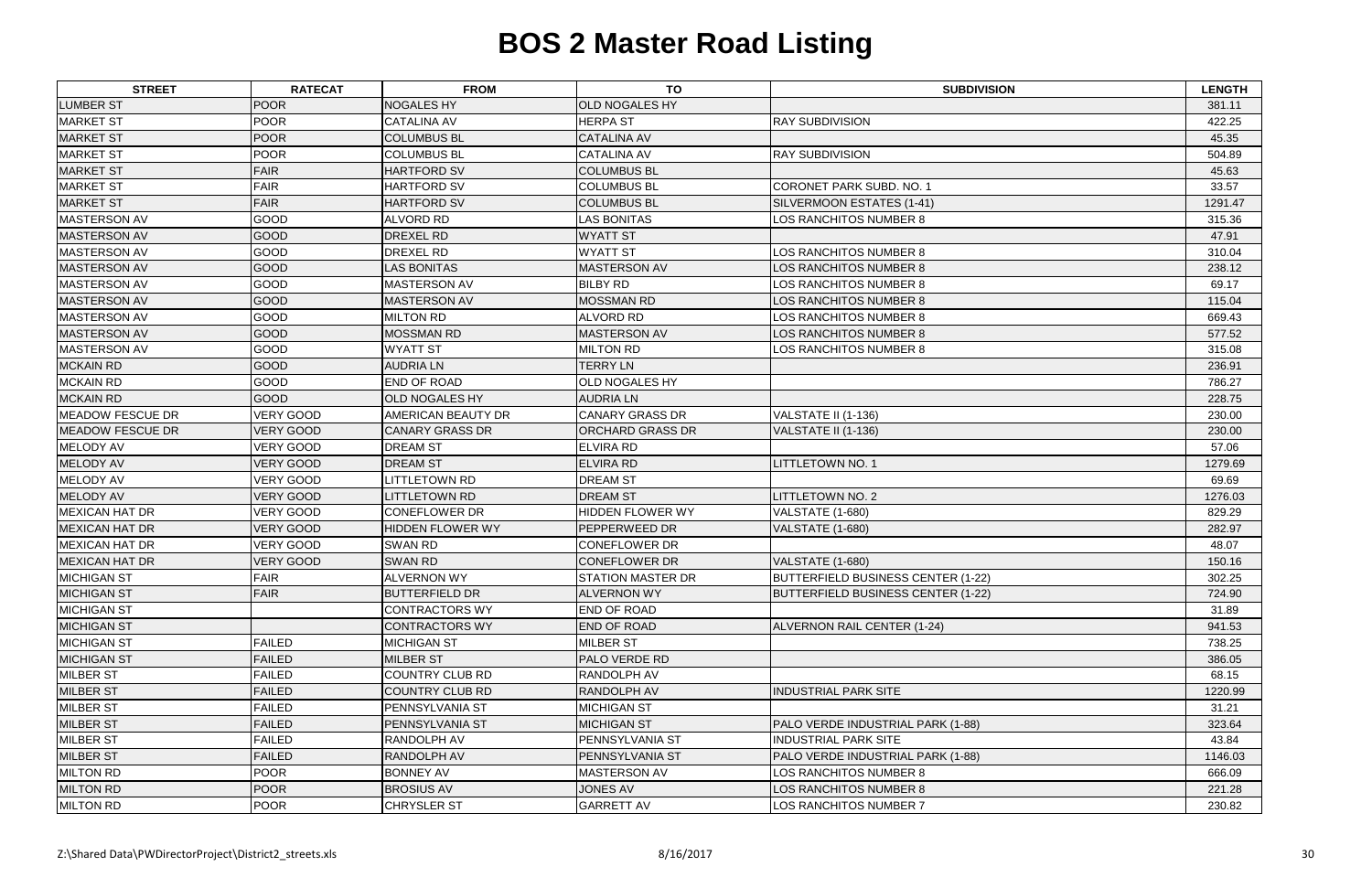| <b>STREET</b>                 | <b>RATECAT</b>   | <b>FROM</b>                | <b>TO</b>                     | <b>SUBDIVISION</b>                               | <b>LENGTH</b> |
|-------------------------------|------------------|----------------------------|-------------------------------|--------------------------------------------------|---------------|
| <b>MILTON RD</b>              | <b>POOR</b>      | <b>COUNTRY CLUB RD</b>     | <b>BONNEY AV</b>              |                                                  | 54.69         |
| <b>MILTON RD</b>              | <b>POOR</b>      | <b>COUNTRY CLUB RD</b>     | <b>BONNEY AV</b>              | LOS RANCHITOS NUMBER 8                           | 591.60        |
| <b>MILTON RD</b>              | <b>POOR</b>      | <b>EMERSON PL</b>          | <b>BROSIUS AV</b>             | LOS RANCHITOS NUMBER 8                           | 225.45        |
| <b>MILTON RD</b>              | <b>POOR</b>      | <b>GARRETT AV</b>          | <b>EARP BL</b>                | <b>LOS RANCHITOS NUMBER 7</b>                    | 534.91        |
| <b>MILTON RD</b>              | <b>POOR</b>      | <b>JONES AV</b>            | <b>PALO VERDE RD</b>          |                                                  | 52.08         |
| <b>MILTON RD</b>              | <b>POOR</b>      | <b>JONES AV</b>            | <b>PALO VERDE RD</b>          | LOS RANCHITOS NUMBER 8                           | 381.39        |
| <b>MILTON RD</b>              | <b>POOR</b>      | <b>LESLIE AV</b>           | <b>CHRYSLER ST</b>            | LOS RANCHITOS NUMBER 7                           | 429.69        |
| <b>MILTON RD</b>              | <b>POOR</b>      | <b>MASTERSON AV</b>        | <b>EMERSON PL</b>             | LOS RANCHITOS NUMBER 8                           | 438.96        |
| <b>MILTON RD</b>              | <b>POOR</b>      | <b>PALO VERDE RD</b>       | <b>LESLIE AV</b>              |                                                  | 51.31         |
| <b>MILTON RD</b>              | <b>POOR</b>      | <b>PALO VERDE RD</b>       | <b>LESLIE AV</b>              | LOS RANCHITOS NUMBER 7                           | 608.13        |
| <b>MOSSMAN RD</b>             | <b>POOR</b>      | <b>BONNEY AV</b>           | <b>MOSSMAN RD</b>             | LOS RANCHITOS NUMBER 8                           | 421.35        |
| <b>MOSSMAN RD</b>             | <b>POOR</b>      | <b>BROSIUS AV</b>          | <b>MOSSMAN RD</b>             | LOS RANCHITOS NUMBER 8                           | 173.46        |
| <b>MOSSMAN RD</b>             | <b>POOR</b>      | <b>COUNTRY CLUB RD</b>     | <b>MOSSMAN RD</b>             |                                                  | 55.88         |
| <b>MOSSMAN RD</b>             | <b>POOR</b>      | <b>COUNTRY CLUB RD</b>     | <b>MOSSMAN RD</b>             | LOS RANCHITOS NUMBER 8                           | 388.08        |
| <b>MOSSMAN RD</b>             | <b>POOR</b>      | <b>HOLLY DR</b>            | <b>PALO VERDE RD</b>          |                                                  | 56.00         |
| <b>MOSSMAN RD</b>             | <b>POOR</b>      | <b>HOLLY DR</b>            | <b>PALO VERDE RD</b>          | LOS RANCHITOS NUMBER 8                           | 157.27        |
| <b>MOSSMAN RD</b>             | <b>POOR</b>      | <b>MASTERSON AV</b>        | <b>BROSIUS AV</b>             | LOS RANCHITOS NUMBER 8                           | 654.19        |
| <b>MOSSMAN RD</b>             | <b>POOR</b>      | MOSSMAN RD                 | <b>BONNEY AV</b>              | LOS RANCHITOS NUMBER 8                           | 200.08        |
| <b>MOSSMAN RD</b>             | <b>POOR</b>      | <b>MOSSMAN RD</b>          | <b>HOLLY DR</b>               | LOS RANCHITOS NUMBER 8                           | 132.06        |
| <b>MOSSMAN RD</b>             | <b>POOR</b>      | <b>MOSSMAN RD</b>          | <b>MASTERSON AV</b>           | LOS RANCHITOS NUMBER 8                           | 238.48        |
| <b>MOSSMAN RD</b>             | <b>POOR</b>      | <b>MOSSMAN RD</b>          | MOSSMAN RD                    | LOS RANCHITOS NUMBER 8                           | 144.58        |
| NEBRASKA ST                   | <b>FAILED</b>    | <b>ARCADIA AV</b>          | <b>END OF ROAD</b>            |                                                  | 998.31        |
| <b>NEBRASKA ST</b>            | <b>GOOD</b>      | <b>SWAN RD</b>             | <b>ARCADIA AV</b>             |                                                  | 1294.02       |
| NEBRASKA SV                   |                  | <b>PALO VERDE RD</b>       | <b>BANTAM RD</b>              |                                                  | 413.07        |
| <b>OLD NOGALES HY</b>         | GOOD             | <b>FRAZIER RD</b>          | <b>MCKAIN RD</b>              |                                                  | 1015.57       |
| <b>OLD NOGALES HY</b>         | GOOD             | <b>MCKAIN RD</b>           | <b>SUMMIT ST</b>              |                                                  | 1283.74       |
| <b>OLD NOGALES HY</b>         | GOOD             | <b>NOGALES HY</b>          | <b>OLD VAIL CONNECTION RD</b> |                                                  | 497.38        |
| <b>OLD NOGALES HY</b>         | <b>POOR</b>      | OLD NOGALES HY             | <b>LUMBER ST</b>              |                                                  | 2863.16       |
| <b>OLD NOGALES HY</b>         | <b>POOR</b>      | <b>OLD NOGALES HY</b>      | <b>OLD NOGALES HY</b>         |                                                  | 35.68         |
| <b>OLD NOGALES HY</b>         | GOOD             | OLD NOGALES HY             | <b>OLD NOGALES HY</b>         |                                                  | 1407.55       |
| <b>OLD NOGALES HY</b>         | <b>POOR</b>      | <b>OLD NOGALES HY</b>      | <b>OLD NOGALES HY</b>         |                                                  | 664.28        |
| <b>OLD NOGALES HY</b>         | <b>POOR</b>      | OLD NOGALES HY             | <b>OLD NOGALES HY</b>         |                                                  | 79.14         |
| <b>OLD NOGALES HY</b>         | GOOD             | OLD VAIL CONNECTION RD     | <b>FRAZIER RD</b>             |                                                  | 1041.57       |
| <b>OLD NOGALES HY</b>         | GOOD             | <b>RAINBOW LN</b>          | <b>STARLIGHT AV</b>           |                                                  | 37.17         |
| <b>OLD NOGALES HY</b>         | GOOD             | <b>RAINBOW LN</b>          | <b>STARLIGHT AV</b>           | <b>SKY LINE RANCHOS</b>                          | 251.44        |
| <b>OLD NOGALES HY</b>         | GOOD             | <b>STARLIGHT AV</b>        | <b>OLD NOGALES HY</b>         |                                                  | 762.59        |
| <b>OLD NOGALES HY</b>         | <b>GOOD</b>      | <b>SUMMIT ST</b>           | <b>RAINBOW LN</b>             | <b>SKY LINE RANCHOS</b>                          | 219.98        |
| <b>OLD NOGALES HY</b>         | <b>GOOD</b>      | <b>SUMMIT ST</b>           | <b>SUMMIT ST</b>              |                                                  | 52.58         |
| <b>OLD NOGALES HY</b>         | <b>GOOD</b>      | <b>SUMMIT ST</b>           | <b>SUMMIT ST</b>              | <b>SKY LINE RANCHOS</b>                          | 89.06         |
| <b>OLD VAIL CONNECTION RD</b> | GOOD             | OLD NOGALES HY             | <b>CREEGER RD</b>             |                                                  | 366.06        |
| <b>OLYMPIA SV</b>             | <b>FAILED</b>    | <b>IRVINGTON RD</b>        | <b>ALVERNON WY</b>            |                                                  | 1300.61       |
| <b>OLYMPIA SV</b>             | <b>FAILED</b>    | <b>IRVINGTON RD</b>        | <b>ALVERNON WY</b>            | CORONADO POINTE COMMERCE CENTER(RESUB)(1-3,7-18) | 266.15        |
| <b>ORCHARD GRASS DR</b>       | <b>VERY GOOD</b> | <b>CHINESE LANTERNS DR</b> | <b>MEADOW FESCUE DR</b>       | VALSTATE II (1-136)                              | 230.00        |
| <b>ORCHARD GRASS DR</b>       | <b>VERY GOOD</b> | <b>MEADOW FESCUE DR</b>    | <b>HIDDEN FLOWER WY</b>       | VALSTATE II (1-136)                              | 597.36        |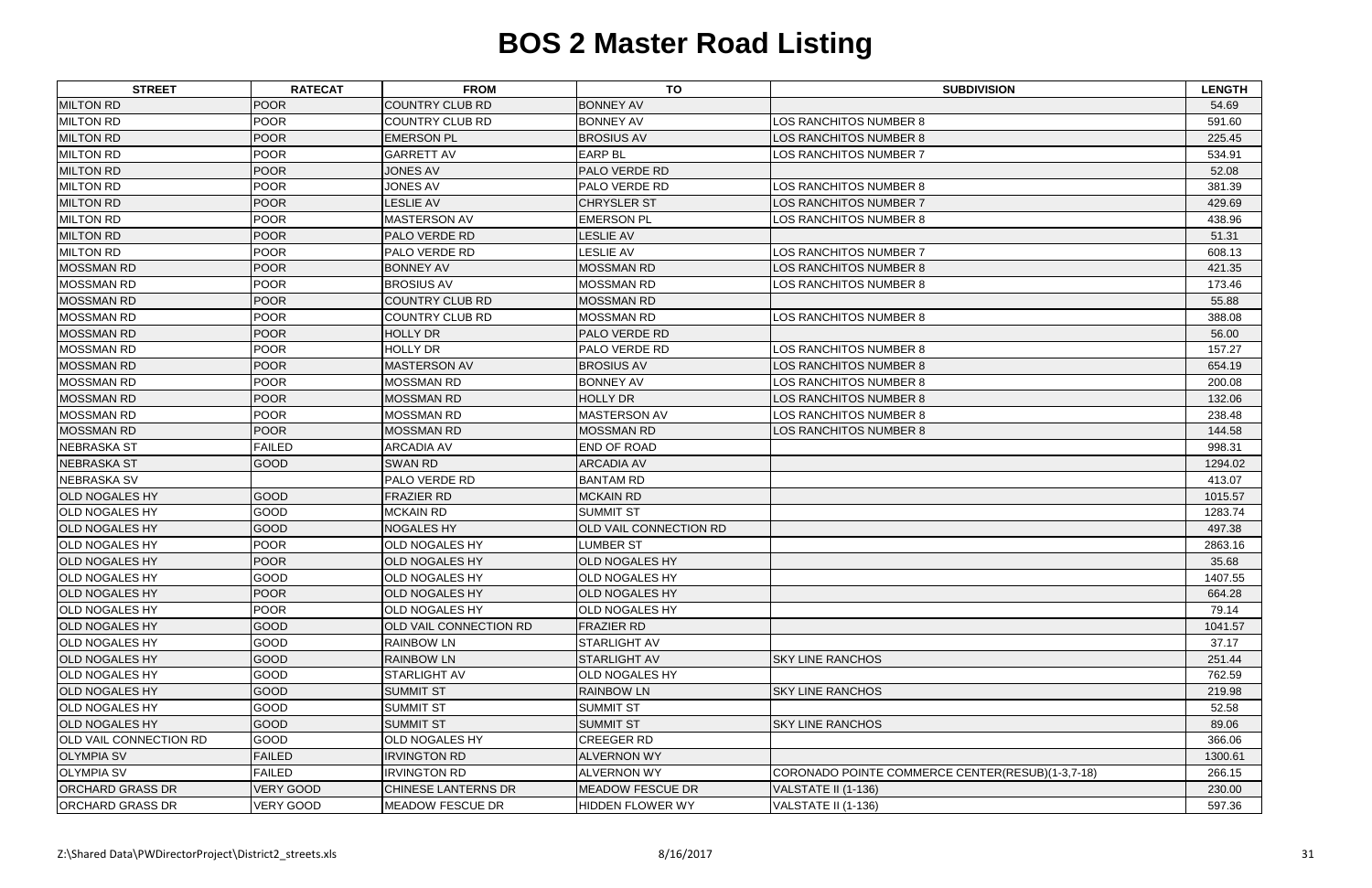| <b>POOR</b><br><b>COACH DR</b><br><b>BUTTERFIELD DR</b><br><b>OVERLAND DR</b><br>BUTTERFIELD BUSINESS CENTER (1-22)<br>292.75<br><b>OVERLAND DR</b><br><b>POOR</b><br><b>TENNESSEE ST</b><br><b>COACH DR</b><br>543.29<br><b>BUTTERFIELD BUSINESS CENTER (1-22)</b><br><b>POOR</b><br><b>OVERLAND DR</b><br><b>TENNESSEE ST</b><br><b>COACH DR</b><br>BUTTERFIELD BUSINESS CENTER (36-50)<br>348.27<br>PALO VERDE SB RAMP 2<br><b>DODGE BL</b><br><b>PALO VERDE RD</b><br>853.56<br><b>VERY GOOD</b><br><b>GOLF LINKS RD</b><br>PALO VERDE SB RAMP 6<br>37TH ST<br>493.64<br>36TH ST<br>PALO VERDE SB RAMP 2<br>PALO VERDE SB RAMP 8<br>882.57<br><b>VERY GOOD</b><br><b>FAIRY DUSTER DR</b><br><b>PARSNIP LN</b><br><b>DESERT STRAW LN</b><br>719.35<br>RANCHO VALENCIA BLK A (1-183)<br><b>PENNSYLVANIA ST</b><br><b>FAILED</b><br><b>COUNTRY CLUB RD</b><br><b>RANDOLPH AV</b><br>66.84<br><b>RANDOLPH AV</b><br><b>PENNSYLVANIA ST</b><br><b>FAILED</b><br><b>COUNTRY CLUB RD</b><br><b>INDUSTRIAL PARK SITE</b><br>1226.81<br><b>FAILED</b><br><b>RANDOLPH AV</b><br><b>MILBER ST</b><br><b>INDUSTRIAL PARK SITE</b><br>39.47<br><b>PENNSYLVANIA ST</b><br>PENNSYLVANIA ST<br><b>FAILED</b><br><b>RANDOLPH AV</b><br><b>MILBER ST</b><br>PALO VERDE INDUSTRIAL PARK (1-88)<br>964.78<br>GOOD<br><b>PEPPERWEED DR</b><br><b>MEXICAN HAT DR</b><br><b>PLANTAIN PL</b><br><b>VALSTATE (1-680)</b><br>199.05<br><b>VERY GOOD</b><br><b>PEPPERWEED DR</b><br><b>PLANTAIN PL</b><br><b>BUTTERWEED DR</b><br>VALSTATE (1-680)<br>249.04<br><b>VERY GOOD</b><br><b>END OF ROAD</b><br><b>PIGEONBERRY PL</b><br><b>SILVERPUFFS WY</b><br><b>VALSTATE (1-680)</b><br>143.69<br><b>PLANTAIN PL</b><br>GOOD<br>PEPPERWEED DR<br><b>END OF ROAD</b><br>399.39<br>VALSTATE (1-680)<br><b>PRESIDENT ST</b><br><b>FAILED</b><br><b>COUNTRY CLUB RD</b><br><b>RANDOLPH AV</b><br>104.59<br><b>FAILED</b><br>COUNTRY CLUB RD<br><b>RANDOLPH AV</b><br><b>INDUSTRIAL PARK SITE</b><br><b>PRESIDENT ST</b><br>1072.93<br>GOOD<br><b>RAINBOW LN</b><br><b>OLD NOGALES HY</b><br><b>SUNNYSIDE DR</b><br><b>SKY LINE RANCHOS</b><br>304.88<br>GOOD<br><b>RAINBOW LN</b><br><b>SUNCREST DR</b><br><b>SKYVIEW ST</b><br><b>SKY LINE RANCHOS</b><br>412.95<br>GOOD<br><b>RAINBOW LN</b><br>SUNNYSIDE DR<br><b>SUNCREST DR</b><br><b>SKY LINE RANCHOS</b><br>359.62<br><b>FAILED</b><br>45TH ST<br>46TH ST<br><b>RANDOLPH AV</b><br><b>SUNNY ACRES</b><br>364.73<br>46TH ST<br>47TH ST<br>RANDOLPH AV<br><b>FAILED</b><br><b>SUNNY ACRES</b><br>388.53<br>47TH ST<br><b>RANDOLPH AV</b><br><b>FAILED</b><br>48TH ST<br><b>FORESITE INDUSTRIAL SITES</b><br>198.11<br><b>RANDOLPH AV</b><br><b>FAILED</b><br>47TH ST<br>48TH ST<br><b>SUNNY ACRES</b><br>195.93<br>RANDOLPH AV<br><b>FAILED</b><br>48TH ST<br><b>AJO WY</b><br>76.29<br><b>FAILED</b><br>48TH ST<br>AJO WY<br><b>RANDOLPH AV</b><br>FORESITE INDUSTRIAL SITES<br>390.75<br><b>VERY GOOD</b><br>RANDOLPH AV<br>AJO WY<br><b>PRESIDENT ST</b><br>417.09<br>RANDOLPH AV<br><b>POOR</b><br><b>COLUMBIA ST</b><br><b>MILBER ST</b><br><b>INDUSTRIAL PARK SITE</b><br>390.02<br><b>RANDOLPH AV</b><br><b>FAILED</b><br><b>DISTRICT ST</b><br><b>COLUMBIA ST</b><br>181.01 |
|--------------------------------------------------------------------------------------------------------------------------------------------------------------------------------------------------------------------------------------------------------------------------------------------------------------------------------------------------------------------------------------------------------------------------------------------------------------------------------------------------------------------------------------------------------------------------------------------------------------------------------------------------------------------------------------------------------------------------------------------------------------------------------------------------------------------------------------------------------------------------------------------------------------------------------------------------------------------------------------------------------------------------------------------------------------------------------------------------------------------------------------------------------------------------------------------------------------------------------------------------------------------------------------------------------------------------------------------------------------------------------------------------------------------------------------------------------------------------------------------------------------------------------------------------------------------------------------------------------------------------------------------------------------------------------------------------------------------------------------------------------------------------------------------------------------------------------------------------------------------------------------------------------------------------------------------------------------------------------------------------------------------------------------------------------------------------------------------------------------------------------------------------------------------------------------------------------------------------------------------------------------------------------------------------------------------------------------------------------------------------------------------------------------------------------------------------------------------------------------------------------------------------------------------------------------------------------------------------------------------------------------------------------------------------------------------------------------------------------------------------------------------------------------------------------------------------------------------------------------------------------------------------------------------------------------------------------------------------------------------------------------------------------------------------------------------------------------------------------------------------------------------------------------------------------------------------------------|
|                                                                                                                                                                                                                                                                                                                                                                                                                                                                                                                                                                                                                                                                                                                                                                                                                                                                                                                                                                                                                                                                                                                                                                                                                                                                                                                                                                                                                                                                                                                                                                                                                                                                                                                                                                                                                                                                                                                                                                                                                                                                                                                                                                                                                                                                                                                                                                                                                                                                                                                                                                                                                                                                                                                                                                                                                                                                                                                                                                                                                                                                                                                                                                                                              |
|                                                                                                                                                                                                                                                                                                                                                                                                                                                                                                                                                                                                                                                                                                                                                                                                                                                                                                                                                                                                                                                                                                                                                                                                                                                                                                                                                                                                                                                                                                                                                                                                                                                                                                                                                                                                                                                                                                                                                                                                                                                                                                                                                                                                                                                                                                                                                                                                                                                                                                                                                                                                                                                                                                                                                                                                                                                                                                                                                                                                                                                                                                                                                                                                              |
|                                                                                                                                                                                                                                                                                                                                                                                                                                                                                                                                                                                                                                                                                                                                                                                                                                                                                                                                                                                                                                                                                                                                                                                                                                                                                                                                                                                                                                                                                                                                                                                                                                                                                                                                                                                                                                                                                                                                                                                                                                                                                                                                                                                                                                                                                                                                                                                                                                                                                                                                                                                                                                                                                                                                                                                                                                                                                                                                                                                                                                                                                                                                                                                                              |
|                                                                                                                                                                                                                                                                                                                                                                                                                                                                                                                                                                                                                                                                                                                                                                                                                                                                                                                                                                                                                                                                                                                                                                                                                                                                                                                                                                                                                                                                                                                                                                                                                                                                                                                                                                                                                                                                                                                                                                                                                                                                                                                                                                                                                                                                                                                                                                                                                                                                                                                                                                                                                                                                                                                                                                                                                                                                                                                                                                                                                                                                                                                                                                                                              |
|                                                                                                                                                                                                                                                                                                                                                                                                                                                                                                                                                                                                                                                                                                                                                                                                                                                                                                                                                                                                                                                                                                                                                                                                                                                                                                                                                                                                                                                                                                                                                                                                                                                                                                                                                                                                                                                                                                                                                                                                                                                                                                                                                                                                                                                                                                                                                                                                                                                                                                                                                                                                                                                                                                                                                                                                                                                                                                                                                                                                                                                                                                                                                                                                              |
|                                                                                                                                                                                                                                                                                                                                                                                                                                                                                                                                                                                                                                                                                                                                                                                                                                                                                                                                                                                                                                                                                                                                                                                                                                                                                                                                                                                                                                                                                                                                                                                                                                                                                                                                                                                                                                                                                                                                                                                                                                                                                                                                                                                                                                                                                                                                                                                                                                                                                                                                                                                                                                                                                                                                                                                                                                                                                                                                                                                                                                                                                                                                                                                                              |
|                                                                                                                                                                                                                                                                                                                                                                                                                                                                                                                                                                                                                                                                                                                                                                                                                                                                                                                                                                                                                                                                                                                                                                                                                                                                                                                                                                                                                                                                                                                                                                                                                                                                                                                                                                                                                                                                                                                                                                                                                                                                                                                                                                                                                                                                                                                                                                                                                                                                                                                                                                                                                                                                                                                                                                                                                                                                                                                                                                                                                                                                                                                                                                                                              |
|                                                                                                                                                                                                                                                                                                                                                                                                                                                                                                                                                                                                                                                                                                                                                                                                                                                                                                                                                                                                                                                                                                                                                                                                                                                                                                                                                                                                                                                                                                                                                                                                                                                                                                                                                                                                                                                                                                                                                                                                                                                                                                                                                                                                                                                                                                                                                                                                                                                                                                                                                                                                                                                                                                                                                                                                                                                                                                                                                                                                                                                                                                                                                                                                              |
|                                                                                                                                                                                                                                                                                                                                                                                                                                                                                                                                                                                                                                                                                                                                                                                                                                                                                                                                                                                                                                                                                                                                                                                                                                                                                                                                                                                                                                                                                                                                                                                                                                                                                                                                                                                                                                                                                                                                                                                                                                                                                                                                                                                                                                                                                                                                                                                                                                                                                                                                                                                                                                                                                                                                                                                                                                                                                                                                                                                                                                                                                                                                                                                                              |
|                                                                                                                                                                                                                                                                                                                                                                                                                                                                                                                                                                                                                                                                                                                                                                                                                                                                                                                                                                                                                                                                                                                                                                                                                                                                                                                                                                                                                                                                                                                                                                                                                                                                                                                                                                                                                                                                                                                                                                                                                                                                                                                                                                                                                                                                                                                                                                                                                                                                                                                                                                                                                                                                                                                                                                                                                                                                                                                                                                                                                                                                                                                                                                                                              |
|                                                                                                                                                                                                                                                                                                                                                                                                                                                                                                                                                                                                                                                                                                                                                                                                                                                                                                                                                                                                                                                                                                                                                                                                                                                                                                                                                                                                                                                                                                                                                                                                                                                                                                                                                                                                                                                                                                                                                                                                                                                                                                                                                                                                                                                                                                                                                                                                                                                                                                                                                                                                                                                                                                                                                                                                                                                                                                                                                                                                                                                                                                                                                                                                              |
|                                                                                                                                                                                                                                                                                                                                                                                                                                                                                                                                                                                                                                                                                                                                                                                                                                                                                                                                                                                                                                                                                                                                                                                                                                                                                                                                                                                                                                                                                                                                                                                                                                                                                                                                                                                                                                                                                                                                                                                                                                                                                                                                                                                                                                                                                                                                                                                                                                                                                                                                                                                                                                                                                                                                                                                                                                                                                                                                                                                                                                                                                                                                                                                                              |
|                                                                                                                                                                                                                                                                                                                                                                                                                                                                                                                                                                                                                                                                                                                                                                                                                                                                                                                                                                                                                                                                                                                                                                                                                                                                                                                                                                                                                                                                                                                                                                                                                                                                                                                                                                                                                                                                                                                                                                                                                                                                                                                                                                                                                                                                                                                                                                                                                                                                                                                                                                                                                                                                                                                                                                                                                                                                                                                                                                                                                                                                                                                                                                                                              |
|                                                                                                                                                                                                                                                                                                                                                                                                                                                                                                                                                                                                                                                                                                                                                                                                                                                                                                                                                                                                                                                                                                                                                                                                                                                                                                                                                                                                                                                                                                                                                                                                                                                                                                                                                                                                                                                                                                                                                                                                                                                                                                                                                                                                                                                                                                                                                                                                                                                                                                                                                                                                                                                                                                                                                                                                                                                                                                                                                                                                                                                                                                                                                                                                              |
|                                                                                                                                                                                                                                                                                                                                                                                                                                                                                                                                                                                                                                                                                                                                                                                                                                                                                                                                                                                                                                                                                                                                                                                                                                                                                                                                                                                                                                                                                                                                                                                                                                                                                                                                                                                                                                                                                                                                                                                                                                                                                                                                                                                                                                                                                                                                                                                                                                                                                                                                                                                                                                                                                                                                                                                                                                                                                                                                                                                                                                                                                                                                                                                                              |
|                                                                                                                                                                                                                                                                                                                                                                                                                                                                                                                                                                                                                                                                                                                                                                                                                                                                                                                                                                                                                                                                                                                                                                                                                                                                                                                                                                                                                                                                                                                                                                                                                                                                                                                                                                                                                                                                                                                                                                                                                                                                                                                                                                                                                                                                                                                                                                                                                                                                                                                                                                                                                                                                                                                                                                                                                                                                                                                                                                                                                                                                                                                                                                                                              |
|                                                                                                                                                                                                                                                                                                                                                                                                                                                                                                                                                                                                                                                                                                                                                                                                                                                                                                                                                                                                                                                                                                                                                                                                                                                                                                                                                                                                                                                                                                                                                                                                                                                                                                                                                                                                                                                                                                                                                                                                                                                                                                                                                                                                                                                                                                                                                                                                                                                                                                                                                                                                                                                                                                                                                                                                                                                                                                                                                                                                                                                                                                                                                                                                              |
|                                                                                                                                                                                                                                                                                                                                                                                                                                                                                                                                                                                                                                                                                                                                                                                                                                                                                                                                                                                                                                                                                                                                                                                                                                                                                                                                                                                                                                                                                                                                                                                                                                                                                                                                                                                                                                                                                                                                                                                                                                                                                                                                                                                                                                                                                                                                                                                                                                                                                                                                                                                                                                                                                                                                                                                                                                                                                                                                                                                                                                                                                                                                                                                                              |
|                                                                                                                                                                                                                                                                                                                                                                                                                                                                                                                                                                                                                                                                                                                                                                                                                                                                                                                                                                                                                                                                                                                                                                                                                                                                                                                                                                                                                                                                                                                                                                                                                                                                                                                                                                                                                                                                                                                                                                                                                                                                                                                                                                                                                                                                                                                                                                                                                                                                                                                                                                                                                                                                                                                                                                                                                                                                                                                                                                                                                                                                                                                                                                                                              |
|                                                                                                                                                                                                                                                                                                                                                                                                                                                                                                                                                                                                                                                                                                                                                                                                                                                                                                                                                                                                                                                                                                                                                                                                                                                                                                                                                                                                                                                                                                                                                                                                                                                                                                                                                                                                                                                                                                                                                                                                                                                                                                                                                                                                                                                                                                                                                                                                                                                                                                                                                                                                                                                                                                                                                                                                                                                                                                                                                                                                                                                                                                                                                                                                              |
|                                                                                                                                                                                                                                                                                                                                                                                                                                                                                                                                                                                                                                                                                                                                                                                                                                                                                                                                                                                                                                                                                                                                                                                                                                                                                                                                                                                                                                                                                                                                                                                                                                                                                                                                                                                                                                                                                                                                                                                                                                                                                                                                                                                                                                                                                                                                                                                                                                                                                                                                                                                                                                                                                                                                                                                                                                                                                                                                                                                                                                                                                                                                                                                                              |
|                                                                                                                                                                                                                                                                                                                                                                                                                                                                                                                                                                                                                                                                                                                                                                                                                                                                                                                                                                                                                                                                                                                                                                                                                                                                                                                                                                                                                                                                                                                                                                                                                                                                                                                                                                                                                                                                                                                                                                                                                                                                                                                                                                                                                                                                                                                                                                                                                                                                                                                                                                                                                                                                                                                                                                                                                                                                                                                                                                                                                                                                                                                                                                                                              |
|                                                                                                                                                                                                                                                                                                                                                                                                                                                                                                                                                                                                                                                                                                                                                                                                                                                                                                                                                                                                                                                                                                                                                                                                                                                                                                                                                                                                                                                                                                                                                                                                                                                                                                                                                                                                                                                                                                                                                                                                                                                                                                                                                                                                                                                                                                                                                                                                                                                                                                                                                                                                                                                                                                                                                                                                                                                                                                                                                                                                                                                                                                                                                                                                              |
|                                                                                                                                                                                                                                                                                                                                                                                                                                                                                                                                                                                                                                                                                                                                                                                                                                                                                                                                                                                                                                                                                                                                                                                                                                                                                                                                                                                                                                                                                                                                                                                                                                                                                                                                                                                                                                                                                                                                                                                                                                                                                                                                                                                                                                                                                                                                                                                                                                                                                                                                                                                                                                                                                                                                                                                                                                                                                                                                                                                                                                                                                                                                                                                                              |
|                                                                                                                                                                                                                                                                                                                                                                                                                                                                                                                                                                                                                                                                                                                                                                                                                                                                                                                                                                                                                                                                                                                                                                                                                                                                                                                                                                                                                                                                                                                                                                                                                                                                                                                                                                                                                                                                                                                                                                                                                                                                                                                                                                                                                                                                                                                                                                                                                                                                                                                                                                                                                                                                                                                                                                                                                                                                                                                                                                                                                                                                                                                                                                                                              |
|                                                                                                                                                                                                                                                                                                                                                                                                                                                                                                                                                                                                                                                                                                                                                                                                                                                                                                                                                                                                                                                                                                                                                                                                                                                                                                                                                                                                                                                                                                                                                                                                                                                                                                                                                                                                                                                                                                                                                                                                                                                                                                                                                                                                                                                                                                                                                                                                                                                                                                                                                                                                                                                                                                                                                                                                                                                                                                                                                                                                                                                                                                                                                                                                              |
|                                                                                                                                                                                                                                                                                                                                                                                                                                                                                                                                                                                                                                                                                                                                                                                                                                                                                                                                                                                                                                                                                                                                                                                                                                                                                                                                                                                                                                                                                                                                                                                                                                                                                                                                                                                                                                                                                                                                                                                                                                                                                                                                                                                                                                                                                                                                                                                                                                                                                                                                                                                                                                                                                                                                                                                                                                                                                                                                                                                                                                                                                                                                                                                                              |
|                                                                                                                                                                                                                                                                                                                                                                                                                                                                                                                                                                                                                                                                                                                                                                                                                                                                                                                                                                                                                                                                                                                                                                                                                                                                                                                                                                                                                                                                                                                                                                                                                                                                                                                                                                                                                                                                                                                                                                                                                                                                                                                                                                                                                                                                                                                                                                                                                                                                                                                                                                                                                                                                                                                                                                                                                                                                                                                                                                                                                                                                                                                                                                                                              |
|                                                                                                                                                                                                                                                                                                                                                                                                                                                                                                                                                                                                                                                                                                                                                                                                                                                                                                                                                                                                                                                                                                                                                                                                                                                                                                                                                                                                                                                                                                                                                                                                                                                                                                                                                                                                                                                                                                                                                                                                                                                                                                                                                                                                                                                                                                                                                                                                                                                                                                                                                                                                                                                                                                                                                                                                                                                                                                                                                                                                                                                                                                                                                                                                              |
| RANDOLPH AV<br><b>FAILED</b><br><b>DISTRICT ST</b><br><b>COLUMBIA ST</b><br><b>INDUSTRIAL PARK SITE</b><br>219.27                                                                                                                                                                                                                                                                                                                                                                                                                                                                                                                                                                                                                                                                                                                                                                                                                                                                                                                                                                                                                                                                                                                                                                                                                                                                                                                                                                                                                                                                                                                                                                                                                                                                                                                                                                                                                                                                                                                                                                                                                                                                                                                                                                                                                                                                                                                                                                                                                                                                                                                                                                                                                                                                                                                                                                                                                                                                                                                                                                                                                                                                                            |
| <b>FAILED</b><br><b>DISTRICT ST</b><br><b>RANDOLPH AV</b><br><b>LINCOLN ST</b><br>379.98                                                                                                                                                                                                                                                                                                                                                                                                                                                                                                                                                                                                                                                                                                                                                                                                                                                                                                                                                                                                                                                                                                                                                                                                                                                                                                                                                                                                                                                                                                                                                                                                                                                                                                                                                                                                                                                                                                                                                                                                                                                                                                                                                                                                                                                                                                                                                                                                                                                                                                                                                                                                                                                                                                                                                                                                                                                                                                                                                                                                                                                                                                                     |
| <b>RANDOLPH AV</b><br><b>FAILED</b><br>MILBER ST<br><b>PENNSYLVANIA ST</b><br><b>INDUSTRIAL PARK SITE</b><br>379.70                                                                                                                                                                                                                                                                                                                                                                                                                                                                                                                                                                                                                                                                                                                                                                                                                                                                                                                                                                                                                                                                                                                                                                                                                                                                                                                                                                                                                                                                                                                                                                                                                                                                                                                                                                                                                                                                                                                                                                                                                                                                                                                                                                                                                                                                                                                                                                                                                                                                                                                                                                                                                                                                                                                                                                                                                                                                                                                                                                                                                                                                                          |
| <b>FAILED</b><br><b>RANDOLPH AV</b><br><b>PENNSYLVANIA ST</b><br><b>MICHIGAN ST</b><br>29.54                                                                                                                                                                                                                                                                                                                                                                                                                                                                                                                                                                                                                                                                                                                                                                                                                                                                                                                                                                                                                                                                                                                                                                                                                                                                                                                                                                                                                                                                                                                                                                                                                                                                                                                                                                                                                                                                                                                                                                                                                                                                                                                                                                                                                                                                                                                                                                                                                                                                                                                                                                                                                                                                                                                                                                                                                                                                                                                                                                                                                                                                                                                 |
| <b>RANDOLPH AV</b><br><b>FAILED</b><br>PENNSYLVANIA ST<br><b>MICHIGAN ST</b><br><b>INDUSTRIAL PARK SITE</b><br>320.38                                                                                                                                                                                                                                                                                                                                                                                                                                                                                                                                                                                                                                                                                                                                                                                                                                                                                                                                                                                                                                                                                                                                                                                                                                                                                                                                                                                                                                                                                                                                                                                                                                                                                                                                                                                                                                                                                                                                                                                                                                                                                                                                                                                                                                                                                                                                                                                                                                                                                                                                                                                                                                                                                                                                                                                                                                                                                                                                                                                                                                                                                        |
| <b>POOR</b><br>RANDOLPH AV<br><b>PRESIDENT ST</b><br><b>LINCOLN ST</b><br>374.81                                                                                                                                                                                                                                                                                                                                                                                                                                                                                                                                                                                                                                                                                                                                                                                                                                                                                                                                                                                                                                                                                                                                                                                                                                                                                                                                                                                                                                                                                                                                                                                                                                                                                                                                                                                                                                                                                                                                                                                                                                                                                                                                                                                                                                                                                                                                                                                                                                                                                                                                                                                                                                                                                                                                                                                                                                                                                                                                                                                                                                                                                                                             |
| <b>RAY ST</b><br><b>POOR</b><br><b>CATALINA AV</b><br><b>ALDORN DR</b><br><b>RAY SUBDIVISION</b><br>374.57                                                                                                                                                                                                                                                                                                                                                                                                                                                                                                                                                                                                                                                                                                                                                                                                                                                                                                                                                                                                                                                                                                                                                                                                                                                                                                                                                                                                                                                                                                                                                                                                                                                                                                                                                                                                                                                                                                                                                                                                                                                                                                                                                                                                                                                                                                                                                                                                                                                                                                                                                                                                                                                                                                                                                                                                                                                                                                                                                                                                                                                                                                   |
| <b>POOR</b><br><b>HERPA DR</b><br><b>RAY ST</b><br><b>CATALINA AV</b><br><b>RAY SUBDIVISION</b><br>33.88                                                                                                                                                                                                                                                                                                                                                                                                                                                                                                                                                                                                                                                                                                                                                                                                                                                                                                                                                                                                                                                                                                                                                                                                                                                                                                                                                                                                                                                                                                                                                                                                                                                                                                                                                                                                                                                                                                                                                                                                                                                                                                                                                                                                                                                                                                                                                                                                                                                                                                                                                                                                                                                                                                                                                                                                                                                                                                                                                                                                                                                                                                     |
| <b>RAY ST</b><br><b>POOR</b><br><b>CATALINA AV</b><br><b>HERPA DR</b><br><b>RAY SUBDIVISION</b><br>351.25                                                                                                                                                                                                                                                                                                                                                                                                                                                                                                                                                                                                                                                                                                                                                                                                                                                                                                                                                                                                                                                                                                                                                                                                                                                                                                                                                                                                                                                                                                                                                                                                                                                                                                                                                                                                                                                                                                                                                                                                                                                                                                                                                                                                                                                                                                                                                                                                                                                                                                                                                                                                                                                                                                                                                                                                                                                                                                                                                                                                                                                                                                    |
| <b>RAY ST</b><br><b>POOR</b><br><b>HERPA DR</b><br><b>BELVEDERE AV</b><br><b>RAY SUBDIVISION</b><br>363.90                                                                                                                                                                                                                                                                                                                                                                                                                                                                                                                                                                                                                                                                                                                                                                                                                                                                                                                                                                                                                                                                                                                                                                                                                                                                                                                                                                                                                                                                                                                                                                                                                                                                                                                                                                                                                                                                                                                                                                                                                                                                                                                                                                                                                                                                                                                                                                                                                                                                                                                                                                                                                                                                                                                                                                                                                                                                                                                                                                                                                                                                                                   |
| <b>RAY SV</b><br><b>POOR</b><br>DREXEL RD<br><b>HARTFORD SV</b><br>58.72                                                                                                                                                                                                                                                                                                                                                                                                                                                                                                                                                                                                                                                                                                                                                                                                                                                                                                                                                                                                                                                                                                                                                                                                                                                                                                                                                                                                                                                                                                                                                                                                                                                                                                                                                                                                                                                                                                                                                                                                                                                                                                                                                                                                                                                                                                                                                                                                                                                                                                                                                                                                                                                                                                                                                                                                                                                                                                                                                                                                                                                                                                                                     |
| <b>POOR</b><br><b>RAY SV</b><br><b>DREXEL RD</b><br><b>HARTFORD SV</b><br>CORONET PARK SUBD. NO. 1<br>551.23                                                                                                                                                                                                                                                                                                                                                                                                                                                                                                                                                                                                                                                                                                                                                                                                                                                                                                                                                                                                                                                                                                                                                                                                                                                                                                                                                                                                                                                                                                                                                                                                                                                                                                                                                                                                                                                                                                                                                                                                                                                                                                                                                                                                                                                                                                                                                                                                                                                                                                                                                                                                                                                                                                                                                                                                                                                                                                                                                                                                                                                                                                 |
| <b>RAY SV</b><br><b>POOR</b><br><b>FAIROAKS AV</b><br><b>COLUMBUS BL</b><br>42.92                                                                                                                                                                                                                                                                                                                                                                                                                                                                                                                                                                                                                                                                                                                                                                                                                                                                                                                                                                                                                                                                                                                                                                                                                                                                                                                                                                                                                                                                                                                                                                                                                                                                                                                                                                                                                                                                                                                                                                                                                                                                                                                                                                                                                                                                                                                                                                                                                                                                                                                                                                                                                                                                                                                                                                                                                                                                                                                                                                                                                                                                                                                            |
| <b>RAY SV</b><br><b>POOR</b><br><b>FAIROAKS AV</b><br><b>COLUMBUS BL</b><br>CORONET PARK SUBD. NO. 1<br>250.23                                                                                                                                                                                                                                                                                                                                                                                                                                                                                                                                                                                                                                                                                                                                                                                                                                                                                                                                                                                                                                                                                                                                                                                                                                                                                                                                                                                                                                                                                                                                                                                                                                                                                                                                                                                                                                                                                                                                                                                                                                                                                                                                                                                                                                                                                                                                                                                                                                                                                                                                                                                                                                                                                                                                                                                                                                                                                                                                                                                                                                                                                               |
| <b>RAY SV</b><br><b>POOR</b><br><b>HARTFORD SV</b><br><b>FAIROAKS AV</b><br>CORONET PARK SUBD. NO. 1<br>502.80                                                                                                                                                                                                                                                                                                                                                                                                                                                                                                                                                                                                                                                                                                                                                                                                                                                                                                                                                                                                                                                                                                                                                                                                                                                                                                                                                                                                                                                                                                                                                                                                                                                                                                                                                                                                                                                                                                                                                                                                                                                                                                                                                                                                                                                                                                                                                                                                                                                                                                                                                                                                                                                                                                                                                                                                                                                                                                                                                                                                                                                                                               |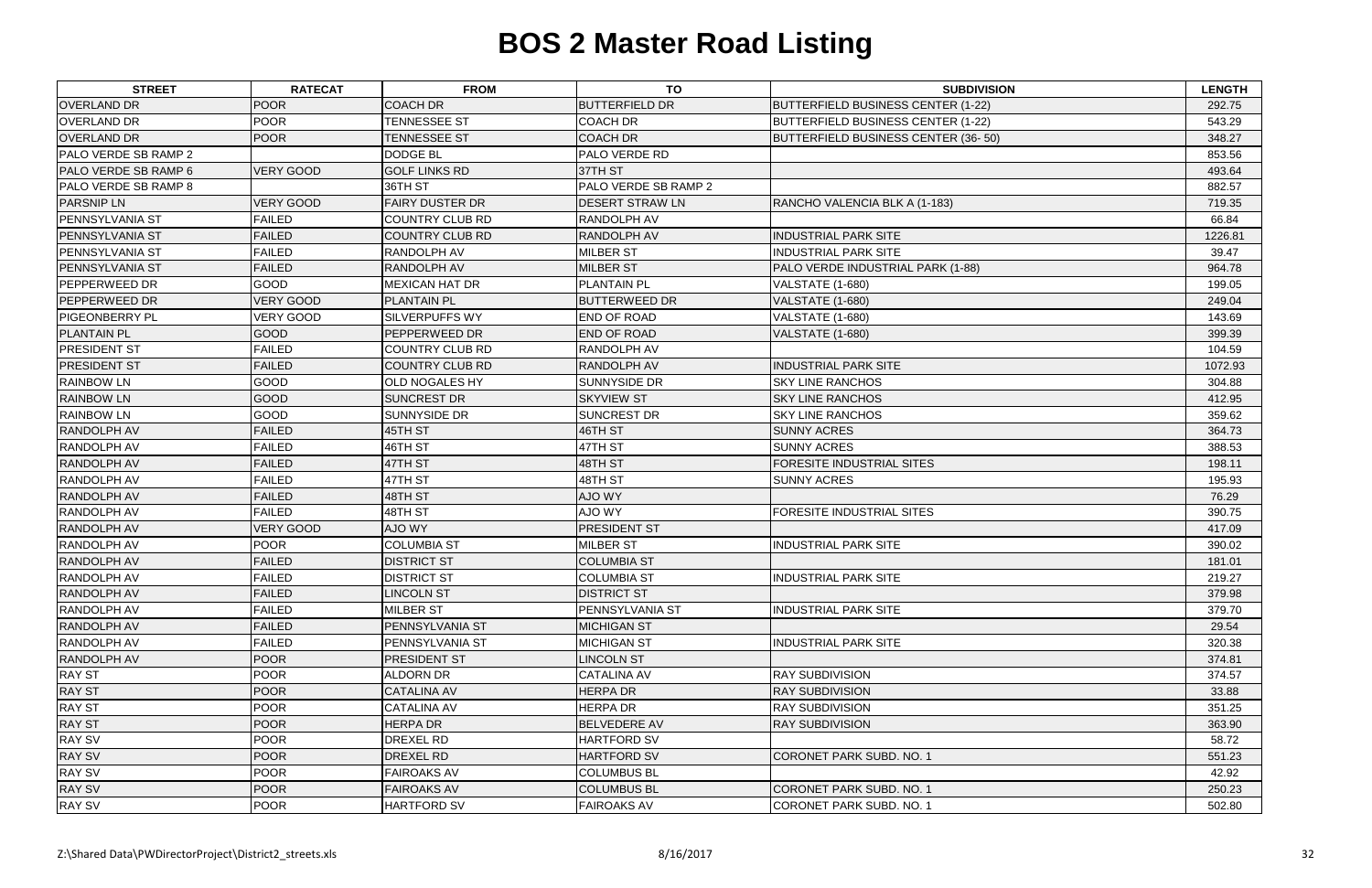| <b>ECO INDUSTRIAL PL</b><br><b>END OF ROAD</b><br><b>RECYCLE CT</b><br>SWAN INDUSTRIAL PARK (1-14)<br><b>RED MAIDS DR</b><br><b>VERY GOOD</b><br><b>BRICKELLBUSH LN</b><br>890.81<br><b>DESERT STRAW LN</b><br>RANCHO VALENCIA BLK A (1-183)<br><b>REFINERY WY</b><br><b>FAILED</b><br>CHRYSLER AV<br><b>DODGE BL</b><br><b>POOR</b><br><b>REFINERY WY</b><br><b>DODGE BL</b><br><b>END OF ROAD</b><br><b>REFINERY WY</b><br><b>FAILED</b><br><b>END OF ROAD</b><br><b>CHRYSLER AV</b><br>169.44<br><b>REUSE PL</b><br>END OF ROAD<br><b>ECO INDUSTRIAL PL</b><br>SWAN INDUSTRIAL PARK (1-14)<br>320.00<br>GOOD<br><b>DOVER SV</b><br><b>CIELITO LINDO</b><br><b>REX AV</b><br><b>FRANKFORT SV</b><br><b>REX AV</b><br>GOOD<br><b>FRANKFORT SV</b><br><b>HOLLADAY ST</b><br><b>CIELITO LINDO</b> | 320.00<br>362.37<br>1145.89<br>402.13<br>291.84 |
|--------------------------------------------------------------------------------------------------------------------------------------------------------------------------------------------------------------------------------------------------------------------------------------------------------------------------------------------------------------------------------------------------------------------------------------------------------------------------------------------------------------------------------------------------------------------------------------------------------------------------------------------------------------------------------------------------------------------------------------------------------------------------------------------------|-------------------------------------------------|
|                                                                                                                                                                                                                                                                                                                                                                                                                                                                                                                                                                                                                                                                                                                                                                                                  |                                                 |
|                                                                                                                                                                                                                                                                                                                                                                                                                                                                                                                                                                                                                                                                                                                                                                                                  |                                                 |
|                                                                                                                                                                                                                                                                                                                                                                                                                                                                                                                                                                                                                                                                                                                                                                                                  |                                                 |
|                                                                                                                                                                                                                                                                                                                                                                                                                                                                                                                                                                                                                                                                                                                                                                                                  |                                                 |
|                                                                                                                                                                                                                                                                                                                                                                                                                                                                                                                                                                                                                                                                                                                                                                                                  |                                                 |
|                                                                                                                                                                                                                                                                                                                                                                                                                                                                                                                                                                                                                                                                                                                                                                                                  |                                                 |
|                                                                                                                                                                                                                                                                                                                                                                                                                                                                                                                                                                                                                                                                                                                                                                                                  |                                                 |
|                                                                                                                                                                                                                                                                                                                                                                                                                                                                                                                                                                                                                                                                                                                                                                                                  |                                                 |
| <b>REX AV</b><br>GOOD<br><b>DREXEL RD</b><br><b>HOLLADAY ST</b><br>79.07                                                                                                                                                                                                                                                                                                                                                                                                                                                                                                                                                                                                                                                                                                                         |                                                 |
| <b>REX AV</b><br>GOOD<br><b>HOLLADAY ST</b><br><b>DREXEL RD</b><br><b>CIELITO LINDO</b>                                                                                                                                                                                                                                                                                                                                                                                                                                                                                                                                                                                                                                                                                                          | 245.59                                          |
| <b>REX ST</b><br><b>FAIR</b><br><b>BELVEDERE AV</b><br><b>BENTON AV</b><br><b>DESERT VIEW ADDITION</b>                                                                                                                                                                                                                                                                                                                                                                                                                                                                                                                                                                                                                                                                                           | 1113.00                                         |
| <b>REX ST</b><br><b>FAIR</b><br><b>BENTON AV</b><br><b>RAY SUBDIVISION</b><br><b>BELVEDERE AV</b>                                                                                                                                                                                                                                                                                                                                                                                                                                                                                                                                                                                                                                                                                                | 14.78                                           |
| <b>FAIR</b><br><b>REX ST</b><br><b>BENTON AV</b><br><b>END OF ROAD</b><br>DESERT VIEW ADDITION                                                                                                                                                                                                                                                                                                                                                                                                                                                                                                                                                                                                                                                                                                   | 533.97                                          |
| <b>REX SV</b><br><b>FAIR</b><br>DREXEL RD<br><b>IRVING AV</b><br>64.73                                                                                                                                                                                                                                                                                                                                                                                                                                                                                                                                                                                                                                                                                                                           |                                                 |
| <b>FAIR</b><br><b>REX SV</b><br>DREXEL RD<br><b>IRVING AV</b><br><b>CORONET PARK SUBD. NO. 1</b><br>848.90                                                                                                                                                                                                                                                                                                                                                                                                                                                                                                                                                                                                                                                                                       |                                                 |
| <b>REX SV</b><br><b>FAIR</b><br><b>HARTFORD SV</b><br><b>COLUMBUS BL</b>                                                                                                                                                                                                                                                                                                                                                                                                                                                                                                                                                                                                                                                                                                                         | 43.36                                           |
| <b>REX SV</b><br><b>FAIR</b><br><b>HARTFORD SV</b><br><b>COLUMBUS BL</b><br>CORONET PARK SUBD. NO. 1                                                                                                                                                                                                                                                                                                                                                                                                                                                                                                                                                                                                                                                                                             | 1068.14                                         |
| <b>REX SV</b><br><b>FAIR</b><br><b>IRVING AV</b><br><b>HARTFORD SV</b><br><b>CORONET PARK SUBD. NO. 1</b>                                                                                                                                                                                                                                                                                                                                                                                                                                                                                                                                                                                                                                                                                        | 767.00                                          |
| <b>RICHEY BL</b><br><b>FAIR</b><br>44TH ST<br><b>VETERANS ST</b>                                                                                                                                                                                                                                                                                                                                                                                                                                                                                                                                                                                                                                                                                                                                 | 1309.06                                         |
| <b>FAIR</b><br><b>RICHEY BL</b><br>47TH ST<br><b>AJO WY</b><br>678.97                                                                                                                                                                                                                                                                                                                                                                                                                                                                                                                                                                                                                                                                                                                            |                                                 |
| <b>RICHEY BL</b><br><b>VERY GOOD</b><br><b>GOLF LINKS RD</b><br><b>AVIATION PW</b>                                                                                                                                                                                                                                                                                                                                                                                                                                                                                                                                                                                                                                                                                                               | 444.72                                          |
| <b>FAIR</b><br>47TH ST<br><b>RICHEY BL</b><br><b>VETERANS ST</b><br>685.44                                                                                                                                                                                                                                                                                                                                                                                                                                                                                                                                                                                                                                                                                                                       |                                                 |
| <b>ROSEMONT AV</b><br><b>FAILED</b><br><b>CANADA ST</b><br><b>DREXEL RD</b>                                                                                                                                                                                                                                                                                                                                                                                                                                                                                                                                                                                                                                                                                                                      | 1284.91                                         |
| <b>SAINT KATHERINES CT</b><br><b>FAILED</b><br><b>END OF ROAD</b><br><b>NOGALES HY</b>                                                                                                                                                                                                                                                                                                                                                                                                                                                                                                                                                                                                                                                                                                           | 60.13                                           |
| <b>FAILED</b><br><b>SAINT KATHERINES CT</b><br><b>END OF ROAD</b><br><b>NOGALES HY</b><br>ST. KATHERINE COURT                                                                                                                                                                                                                                                                                                                                                                                                                                                                                                                                                                                                                                                                                    | 499.00                                          |
| VERY GOOD<br><b>SALMONBERRY ST</b><br><b>TACKWEED WY</b><br><b>SALT CEDAR RD</b><br>RANCHO VALENCIA BLK A (1-183)                                                                                                                                                                                                                                                                                                                                                                                                                                                                                                                                                                                                                                                                                | 279.10                                          |
| <b>VERY GOOD</b><br><b>SALT CEDAR RD</b><br><b>SALMONBERRY ST</b><br><b>FAIRY DUSTER DR</b><br>RANCHO VALENCIA BLK A (1-183)                                                                                                                                                                                                                                                                                                                                                                                                                                                                                                                                                                                                                                                                     | 714.59                                          |
| SANTA RITA RD<br><b>POOR</b><br><b>DAWSON RD</b><br><b>COUNTRY CLUB RD</b>                                                                                                                                                                                                                                                                                                                                                                                                                                                                                                                                                                                                                                                                                                                       | 5756.54                                         |
| <b>POOR</b><br><b>SANTA RITA RD</b><br><b>SANTA RITA RD</b><br><b>DAWSON RD</b>                                                                                                                                                                                                                                                                                                                                                                                                                                                                                                                                                                                                                                                                                                                  | 2198.62                                         |
| <b>SILVERPUFFS WY</b><br><b>VERY GOOD</b><br>PIGEONBERRY PL<br><b>THIMBLEBERRY RD</b><br>VALSTATE (1-680)                                                                                                                                                                                                                                                                                                                                                                                                                                                                                                                                                                                                                                                                                        | 308.08                                          |
| <b>VERY GOOD</b><br><b>SWAN RD</b><br><b>YELLOW STAR DR</b><br><b>SILVERPUFFS WY</b><br>43.43                                                                                                                                                                                                                                                                                                                                                                                                                                                                                                                                                                                                                                                                                                    |                                                 |
| <b>VERY GOOD</b><br>SWAN RD<br><b>SILVERPUFFS WY</b><br>YELLOW STAR DR<br>VALSTATE (1-680)                                                                                                                                                                                                                                                                                                                                                                                                                                                                                                                                                                                                                                                                                                       | 148.07                                          |
| RANCHO VALENCIA BLK A (1-183)<br><b>SILVERPUFFS WY</b><br><b>VERY GOOD</b><br>THIMBLEBERRY RD<br><b>TACKWEED WY</b>                                                                                                                                                                                                                                                                                                                                                                                                                                                                                                                                                                                                                                                                              | 92.53                                           |
| <b>VERY GOOD</b><br><b>SILVERPUFFS WY</b><br>THIMBLEBERRY RD<br><b>TACKWEED WY</b><br><b>VALSTATE (1-680)</b><br>202.01                                                                                                                                                                                                                                                                                                                                                                                                                                                                                                                                                                                                                                                                          |                                                 |
| <b>SILVERPUFFS WY</b><br>VERY GOOD<br><b>TWINBERRY DR</b><br><b>PIGEONBERRY PL</b><br><b>VALSTATE (1-680)</b>                                                                                                                                                                                                                                                                                                                                                                                                                                                                                                                                                                                                                                                                                    | 312.59                                          |
| <b>SILVERPUFFS WY</b><br><b>VERY GOOD</b><br>YELLOW STAR DR<br><b>TWINBERRY DR</b><br>291.91<br>VALSTATE (1-680)                                                                                                                                                                                                                                                                                                                                                                                                                                                                                                                                                                                                                                                                                 |                                                 |
| <b>SILVERWEED LN</b><br><b>VERY GOOD</b><br><b>CHICKWEED DR</b><br><b>DESERT THORN DR</b><br>RANCHO VALENCIA BLK A (1-183)                                                                                                                                                                                                                                                                                                                                                                                                                                                                                                                                                                                                                                                                       | 376.20                                          |
| <b>VERY GOOD</b><br><b>FAIRY DUSTER DR</b><br><b>SILVERWEED LN</b><br><b>CHICKWEED DR</b><br>RANCHO VALENCIA BLK A (1-183)                                                                                                                                                                                                                                                                                                                                                                                                                                                                                                                                                                                                                                                                       | 159.14                                          |
| <b>VERY GOOD</b><br>SILVERWEED LN<br><b>FAIRY DUSTER DR</b><br><b>CHICKWEED DR</b><br>VALSTATE (1-680)                                                                                                                                                                                                                                                                                                                                                                                                                                                                                                                                                                                                                                                                                           | 31.83                                           |
| <b>RAINBOW LN</b><br><b>SKYVIEW ST</b><br><b>GOOD</b><br><b>STARLIGHT AV</b><br>28.88                                                                                                                                                                                                                                                                                                                                                                                                                                                                                                                                                                                                                                                                                                            |                                                 |
| GOOD<br><b>RAINBOW LN</b><br><b>STARLIGHT AV</b><br><b>SKY LINE RANCHOS</b><br><b>SKYVIEW ST</b>                                                                                                                                                                                                                                                                                                                                                                                                                                                                                                                                                                                                                                                                                                 | 544.26                                          |
| <b>SKYVIEW ST</b><br>GOOD<br><b>SUN VALLEY AV</b><br><b>RAINBOW LN</b><br>21.11                                                                                                                                                                                                                                                                                                                                                                                                                                                                                                                                                                                                                                                                                                                  |                                                 |
| GOOD<br><b>SKY LINE RANCHOS</b><br><b>SKYVIEW ST</b><br><b>SUN VALLEY AV</b><br><b>RAINBOW LN</b><br>251.11                                                                                                                                                                                                                                                                                                                                                                                                                                                                                                                                                                                                                                                                                      |                                                 |
| <b>POOR</b><br><b>SOUTH BEND AV</b><br><b>KENTUCKY ST</b><br><b>SOUTH BEND AV</b><br>0.95                                                                                                                                                                                                                                                                                                                                                                                                                                                                                                                                                                                                                                                                                                        |                                                 |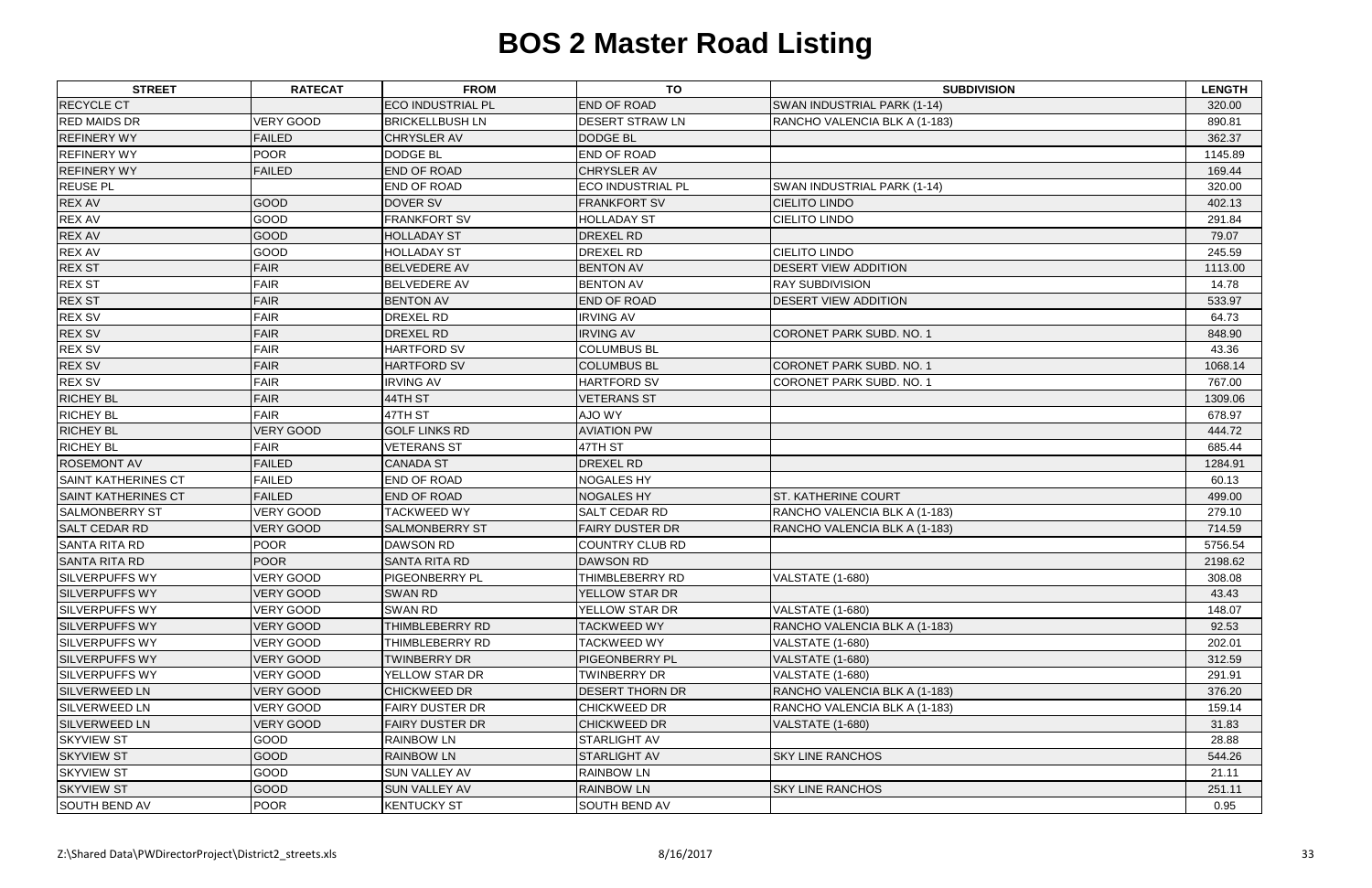| <b>STREET</b>           | <b>RATECAT</b>   | <b>FROM</b>               | <b>TO</b>               | <b>SUBDIVISION</b>                         | <b>LENGTH</b> |
|-------------------------|------------------|---------------------------|-------------------------|--------------------------------------------|---------------|
| <b>SOUTH BEND AV</b>    | <b>POOR</b>      | <b>KENTUCKY ST</b>        | <b>SOUTH BEND AV</b>    | <b>MICHIANA ADDITION</b>                   | 320.67        |
| <b>SPRING BEAUTY WY</b> | <b>VERY GOOD</b> | <b>BRICKELLBUSH LN</b>    | <b>GREENEYES LN</b>     | RANCHO VALENCIA BLK A (1-183)              | 235.50        |
| <b>SPRING BEAUTY WY</b> | <b>VERY GOOD</b> | <b>GREENEYES LN</b>       | <b>DESERT STRAW LN</b>  | RANCHO VALENCIA BLK A (1-183)              | 440.22        |
| <b>SQUAWROOT PL</b>     | GOOD             | <b>END OF ROAD</b>        | <b>BUTTERWEED DR</b>    | <b>VALSTATE (1-680)</b>                    | 537.04        |
| <b>STARFLOWER ST</b>    | <b>VERY GOOD</b> | <b>YELLOW STAR DR</b>     | THIMBLEBERRY RD         | VALSTATE (1-680)                           | 896.84        |
| <b>STARLIGHT AV</b>     | GOOD             | <b>OLD NOGALES HY</b>     | SUNCREST DR             |                                            | 281.68        |
| <b>STARLIGHT AV</b>     | GOOD             | <b>SKYVIEW ST</b>         | <b>END OF ROAD</b>      |                                            | 263.76        |
| <b>STARLIGHT AV</b>     | GOOD             | <b>SUNCREST DR</b>        | <b>SKYVIEW ST</b>       |                                            | 309.01        |
| <b>STARPOINT ST</b>     | <b>VERY GOOD</b> | <b>TWINBERRY DR</b>       | THIMBLEBERRY RD         | <b>VALSTATE (1-680)</b>                    | 611.41        |
| <b>SUMMIT POINT DR</b>  | GOOD             | <b>SUMMIT ST</b>          | <b>SUMMIT POINT DR</b>  |                                            | 453.28        |
| <b>SUMMIT ST</b>        | GOOD             | <b>CAMINO CASITAS</b>     | <b>SUMMIT POINT DR</b>  |                                            | 511.57        |
| <b>SUMMIT ST</b>        | GOOD             | <b>EPPERSON LN</b>        | <b>CAMINO CASITAS</b>   |                                            | 2496.39       |
| <b>SUMMIT ST</b>        | GOOD             | <b>EPPERSON LN</b>        | <b>EPPERSON LN</b>      |                                            | 23.40         |
| <b>SUMMIT ST</b>        | GOOD             | <b>GOLDEN SUMMIT WY</b>   | PENROSE LN              |                                            | 624.02        |
| <b>SUMMIT ST</b>        | GOOD             | <b>OLD NOGALES HY</b>     | <b>GOLDEN SUMMIT WY</b> |                                            | 683.61        |
| <b>SUMMIT ST</b>        | GOOD             | <b>OLD NOGALES HY</b>     | <b>GOLDEN SUMMIT WY</b> | <b>SKY LINE RANCHOS</b>                    | 193.51        |
| <b>SUMMIT ST</b>        | GOOD             | <b>PENROSE LN</b>         | <b>SUMMIT PARK RD</b>   |                                            | 299.53        |
| <b>SUMMIT ST</b>        | GOOD             | <b>SUMMIT PARK RD</b>     | <b>VANESSALN</b>        |                                            | 1009.85       |
| <b>SUMMIT ST</b>        | GOOD             | <b>SUN VALLEY AV</b>      | <b>OLD NOGALES HY</b>   |                                            | 978.76        |
| <b>SUMMIT ST</b>        | GOOD             | <b>VANESSA LN</b>         | <b>EPPERSON LN</b>      |                                            | 665.29        |
| <b>SUN VALLEY AV</b>    | GOOD             | <b>SKYVIEW ST</b>         | <b>END OF ROAD</b>      |                                            | 255.85        |
| <b>SUN VALLEY AV</b>    | GOOD             | <b>SUMMIT ST</b>          | SUNNYSIDE DR            |                                            | 332.56        |
| <b>SUN VALLEY AV</b>    | GOOD             | <b>SUNNYSIDE DR</b>       | <b>SKYVIEW ST</b>       |                                            | 850.18        |
| <b>SUNCREST DR</b>      | GOOD             | <b>RAINBOW LN</b>         | <b>STARLIGHT AV</b>     |                                            | 23.65         |
| <b>SUNCREST DR</b>      | GOOD             | <b>RAINBOW LN</b>         | <b>STARLIGHT AV</b>     | <b>SKY LINE RANCHOS</b>                    | 541.15        |
| <b>SUNCREST DR</b>      | GOOD             | <b>SUNNYSIDE DR</b>       | <b>RAINBOW LN</b>       | <b>SKY LINE RANCHOS</b>                    | 480.50        |
| <b>SUNNYSIDE DR</b>     | GOOD             | <b>SUN VALLEY AV</b>      | <b>SUNCREST DR</b>      |                                            | 16.63         |
| <b>SUNNYSIDE DR</b>     | GOOD             | <b>SUN VALLEY AV</b>      | <b>SUNCREST DR</b>      | <b>SKY LINE RANCHOS</b>                    | 308.44        |
| <b>SUNNYSIDE DR</b>     | GOOD             | <b>SUNCREST DR</b>        | <b>RAINBOW LN</b>       | <b>SKY LINE RANCHOS</b>                    | 473.15        |
| <b>SWAN RD</b>          | <b>POOR</b>      | <b>BUTTERBALL RD</b>      | MOUSE TR                |                                            | 98.34         |
| <b>SWAN RD</b>          | <b>POOR</b>      | <b>IRVINGTON RD</b>       | <b>WYOMING ST</b>       |                                            | 1336.84       |
| <b>SWAN RD</b>          | <b>POOR</b>      | <b>MOUSE TR</b>           | <b>END OF ROAD</b>      |                                            | 1229.23       |
| <b>SWAN RD</b>          | <b>POOR</b>      | NEBRASKA ST               | <b>CINDRICH ST</b>      |                                            | 627.69        |
| <b>SWAN RD</b>          | <b>POOR</b>      | SINGING CACTUS LN         | WHISPERING SAGE RD      |                                            | 1334.34       |
| <b>SWAN RD</b>          | <b>POOR</b>      | <b>WHISPERING SAGE RD</b> | <b>BUTTERBALL RD</b>    |                                            | 2559.89       |
| <b>SWAN RD</b>          | <b>FAIR</b>      | <b>WYOMING ST</b>         | <b>NEBRASKA ST</b>      |                                            | 1305.32       |
| <b>SWEETBUSH AV</b>     | <b>VERY GOOD</b> | <b>CHICKWEED DR</b>       | <b>DESERT THORN DR</b>  | RANCHO VALENCIA BLK A (1-183)              | 692.96        |
| <b>TACKWEED WY</b>      | <b>VERY GOOD</b> | <b>SALMONBERRY ST</b>     | <b>END OF ROAD</b>      | RANCHO VALENCIA BLK A (1-183)              | 411.63        |
| <b>TACKWEED WY</b>      | <b>VERY GOOD</b> | <b>SILVERPUFFS WY</b>     | <b>SALMONBERRY ST</b>   | RANCHO VALENCIA BLK A (1-183)              | 294.07        |
| <b>TANGLE BUSH CT</b>   | GOOD             | END OF ROAD               | <b>BUTTERWEED DR</b>    | <b>VALSTATE (1-680)</b>                    | 338.70        |
| <b>TECHNICAL DR</b>     | <b>POOR</b>      | <b>AVIATION PW</b>        | <b>TECHNICAL DR</b>     |                                            | 1831.37       |
| <b>TENNESSEE PL</b>     | <b>POOR</b>      | <b>TENNESSEE ST</b>       | <b>END OF ROAD</b>      | <b>ALVERNON MANOR</b>                      | 32.50         |
| <b>TENNESSEE PL</b>     | <b>POOR</b>      | <b>TENNESSEE ST</b>       | <b>END OF ROAD</b>      | <b>CONTRACTORS' INDUSTRIAL PARK (1-18)</b> | 413.81        |
| <b>TENNESSEE ST</b>     | <b>FAILED</b>    | CONTRACTORS WY            | <b>TENNESSEE PL</b>     |                                            | 38.83         |